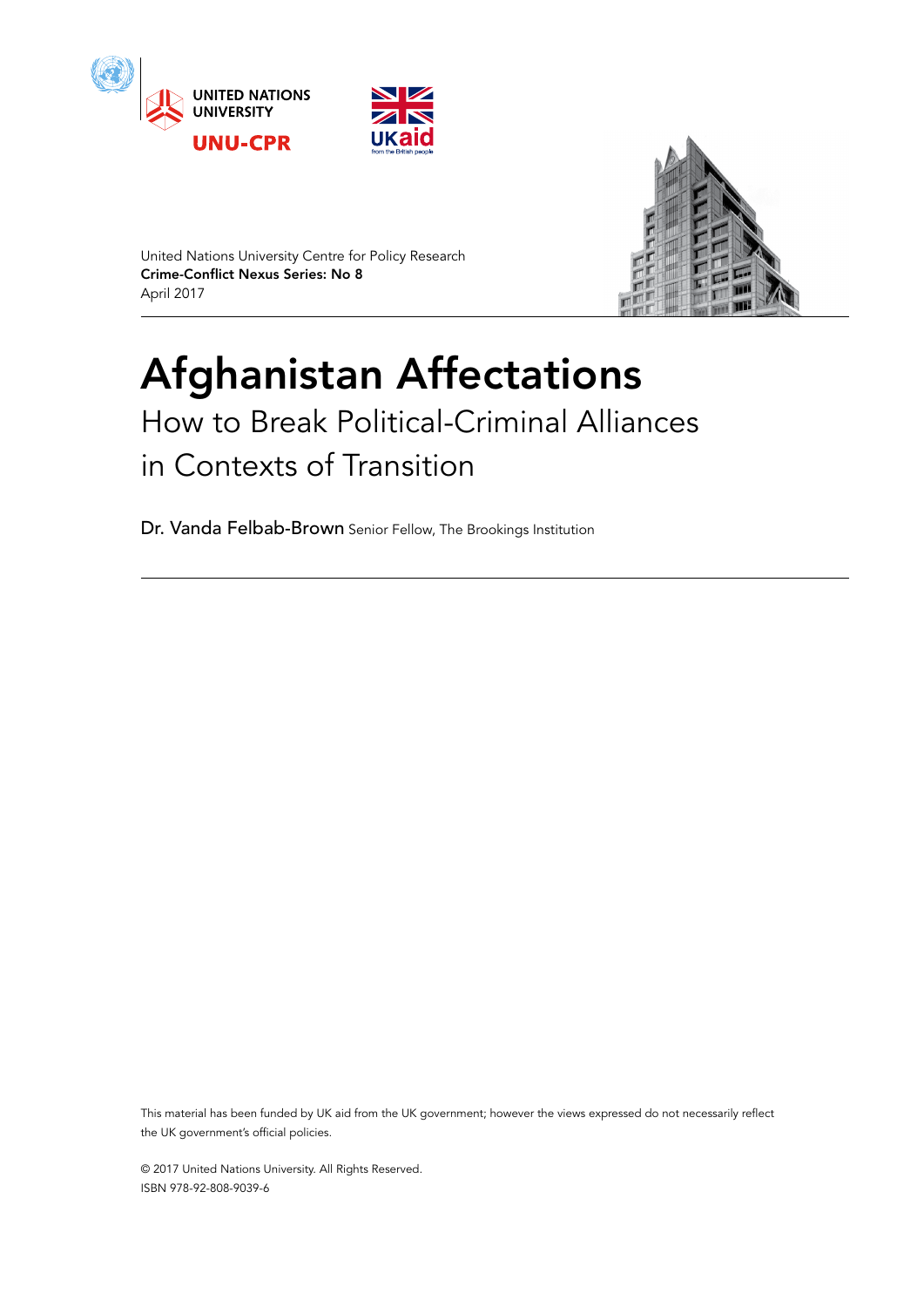## EXECUTIVE SUMMARY

The case of Afghanistan analyzes how counterinsurgency, stabilization, and reconstruction dynamics have interacted with the generalized predatory criminality in Afghanistan and how the latter became the crux of Afghanistan's dire and fragile predicament. The transition choices by the Afghan government and the international community, particularly the embrace of problematic warlords for the sake of short-term military battlefield advantages and as tools of political cooptation, shaped and reinforced criminality and corruption in post-2001 Afghanistan and thus delegitimized the post-Taliban political dispensation.

The analysis identifies four possible inflection points where the international community and the Afghan government could have fundamentally altered the course after the initial choices of the informal distribution of power and its connections to criminality were made in 2001. These four possible inflection points provided opportunities for tackling corruption and criminality in order to limit power abuse and strengthen the rule of law and political inclusiveness—namely: (1) the 2004 disarmament effort; (2) the beginning of the Obama administration and its surge of resources in Afghanistan; (3) the 2014 formation of the NUG whose two protagonists crucially campaigned on an anti-corruption platform; and (4) the 2015 missed opportunity to react resolutely to the Taliban's takeover of Kunduz City.

But the international community and the Afghan government failed to take advantage of these possible inflection points. Or to the extent that they tried, such as during the first two years of the Obama administration, other strategic directives, timelines, and imperatives interfered with them and directly contradicted them. Thus, the anti-corruption and anti-criminality efforts were not underpinned by political heft and power, such as cutting off aid to or otherwise sanctioning particular powerbrokers. Hence pernicious individual powerbrokers and the political system quickly learned how to ride the anti-corruption and anti-crime efforts, further delegitimizing the system and enabling a significant intensification of the Taliban's insurgency in Afghanistan.

No doubt, the Taliban itself has become deeply involved in all kinds of illicit economies, including drugs, timber, and gems. This involvement has grown over time despite the fact that since its inception in 1994 and as a product of the brutality and chaos of the 1990s civil war, the Taliban defined its purpose as improving governance in Afghanistan and acting against the rampant criminality that swept the country.

Indeed, during the administration of President George W. Bush, it was the Taliban's involvement in the drug economy that received most international attention out of all the illicit economies, corruption, and predatory criminality that went on in Afghanistan. Yet the counternarcotics policies which were chosen both failed to accomplish their stated goal of bankrupting the Taliban and turned out to be highly counterproductive. Far from delegitimizing the Taliban in the eyes of local populations as a mere cartel or as narcoguerrillas, efforts to eradicate opium poppy cultivation as well as particular designs of drug interdiction allowed the Taliban to present itself a protector of people's livelihoods and thereby to obtain significant political capital. Thus, the international community mounted the most intense efforts precisely against the wrong type of illicit economy and criminality: the labor-intensive poppy cultivation that underpins much of the country's economic growth and provides elemental livelihoods and human security to vast segments of the rural population. Instead, the anti-crime efforts should have focused on the predatory criminality and non-labor intensive aspects of transactional crimes, such as drug smuggling.

The Obama administration at least defunded eradication, but its efforts against predatory crime ultimately proved unsatisfactory. Itsefforts against predatory criminality were held hostage to the administration's own strategic decision to define the mission there as principally one of limited couterterrorism and to deemphasize state-building and also to impose restrictive and counterproductive timeliness on U.S. assistance, particularly military, efforts.

Thus, from the very beginning of the U.S. intervention, when there was the largest window of opportunity to embrace Afghan aspirations for good governance and shape the outcome, and throughout 2014 when the number of U.S. troops in Aghanistan was radically reduced, Washington neglected to commit itself to rebuilding Afghanistan in the right way. And earlier inflection point that perhaps could have countered the basic misgovernance trends in the country and the rise of predatory criminality was in 2004 when the first disarmament effort was undertaken. However, that opportunity was missed, with most of the crucial warlords not fully and sufficiently disarmed.

Instead throughout the international involvement in Afghanistan, the United States and the international community relied on warlords with a long record of serious human rights abuses for continuing military operations against the remnants of the Taliban, strengthening these powerbrokers and weakening Kabul's already tenuous writ.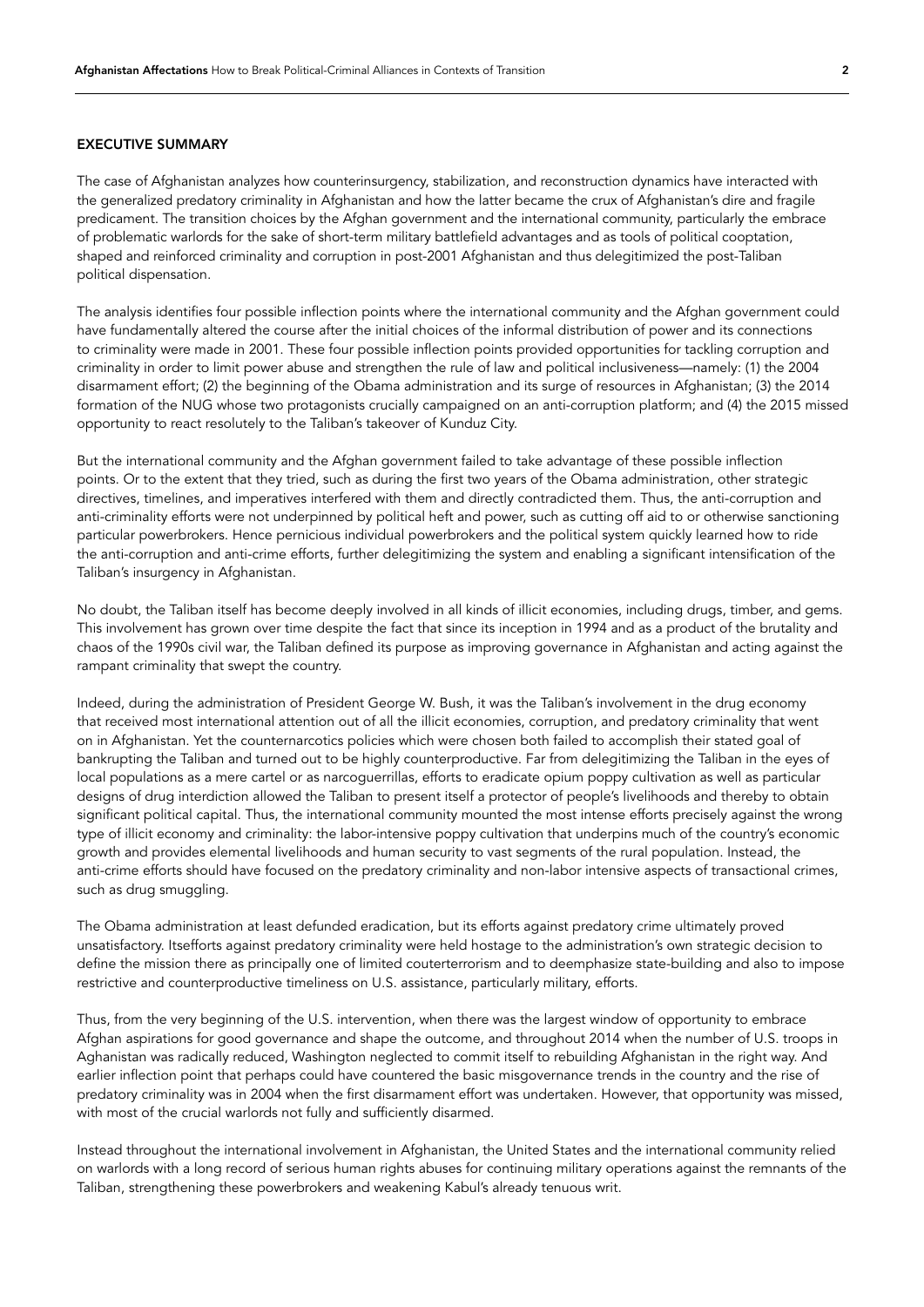By ultimately choosing to define the campaign in Afghanistan as an essentially limited counterterrorism mission, despite the massive surge of U.S. troops, and by undermining the military surge with artificial timelines, Washington sidestepped the aspirations of the Afghan people. The Obama's administration profound skepticism toward "nation-building" (really mislabeled *state*-building) drove the decision. The Obama administration thus failed to take advantage of another potential inflection point in 2009 in which corruption and criminality that subverted the state-building effort in Afghanistan and fueled the Taliban insurgency could still have been rolled back.

Washington and the international community did attempt several anti-organized-crime and anti-corruption initiatives. One of the most visible tools became the military's anticorruption task force, Shafafiyat (Transparency), headed by then Brigadier General H.R. McMaster. Building on a previous ISAF task force to investigate corruption surrounding ISAF's contracting, Shafafiyat had a broad mandate to lead ISAF's investigations into all aspects of corruption in Afghanistan. But ultimately hamstrung by both political complexities in Afghanistan and the significant drop-off of ISAF's focus on corruption and governance a year later, this anticorruption body also has struggled to make more than a sporadic difference.

Fully dependent on Afghan's problematic powerbrokers for his regime's survival, Afghanistan President Hamid Karzai did not choose to prosecute any of them, and instead merely reshuffled political advantages and economic spoils among the powerbrokers to keep them anchored into the existing political dispensation and avert outright rebellions. For years, then, the outcome was that the Obama administration, like its predecessor, would secure dramatic promises from President Karzai to tackle corruption, with little actual follow-up. Such declaratory commitments would usually ramp up before major donor pledging conferences, but most would not be implemented, with little change in practice.

Frustrated and exhausted by the paltry progress in reducing the venality and abuse of the Afghan government, Washington quickly lost its zeal for fighting corruption in Afghanistan. Thus, when implementable measures were actually developed, they were rarely adopted. Often they were sacrificed to battlefield exigencies in order to protect power brokers whose assistance was seen as critical in fighting the Taliban. Or they were shelved for fear that they would only further alienate Karzai.

In the fall of 2011, an effort to decide what corruption and criminality should be tackled and what would not be a priority took place at the interagency level of the U.S. government. But the attempt to distinguish among "high-level," "predatory," and "petty" corruption proved fruitless and failed to rejuvenateeither the will or a greater capacity to chip away at corruption in Afghanistan. Such prioritization might have had a good chance of achieving some traction for anticorruption and anticrime efforts in the Afghan political system (as long as it managed to avoid getting bogged down in unending definitional and metrics debates). However, by the time the interagency group attempted to develop such a prioritized approach, the White House and the Pentagon had already lost much of their leverage with Kabul and, once again, much of their determination to combat corruption and foster good governance in Afghanistan.

The National Unity Government emerging from the highly contested and fraudulent 2014 presidential election in Afghanistan was a a third possible inflection point for meaningfully tacklingthe criminality that delegimitized the post-2001 political dispensation. Despite the animosity between the President Ashraf Ghani and his CEO Abdullah Abdullah and the impassioned powerbrokers and constituencies behind them, there was nonetheless large optimism in Afghanistan and among its international partners that governance would improve after the Karzai years. For improving governance and reducing corruption was the one policy on which Ashraf Ghani and Abdullah Abdullah agreed and on which both of them had campaigned.

Instead, although the NUG government raised expectations of justice and an accountable government delivering services and, crucially, combatting corruption and power abuse, it has so far failed to deliver robustly on any of these promises. One reason is that Ghani and Abdullah were of course deeply beholden to corrupt elites without whose support they would not have been able to run in the elections, and on whose support they continued to depend after the elections. Thus not even one notorious powerbroker, two and half years after the formation of the NUG, been prosecuted or even dismissed and marginalized. Moreover, immediately after its creation, the NUG was paralyzed by infighting between the two men and their factions.

Ghani's unwillingness and inability to move against powerbrokers deeply implicated in criminality and corruption was also driven by his decision early in his administration to prioritize outreach to Pakistan, and through Pakistan to negotiate a peace with the Taliban. Like Karzai, Ghani came to see Pakistan as the magic key to the negotiated deal, and, like Karzai, he became bitterly disappointed by and frustrated with Pakistan in his first two and half years, with negotiations getting no traction and terrorism and militancy only escalating in Afghanistan and sapping Ghani's political capital.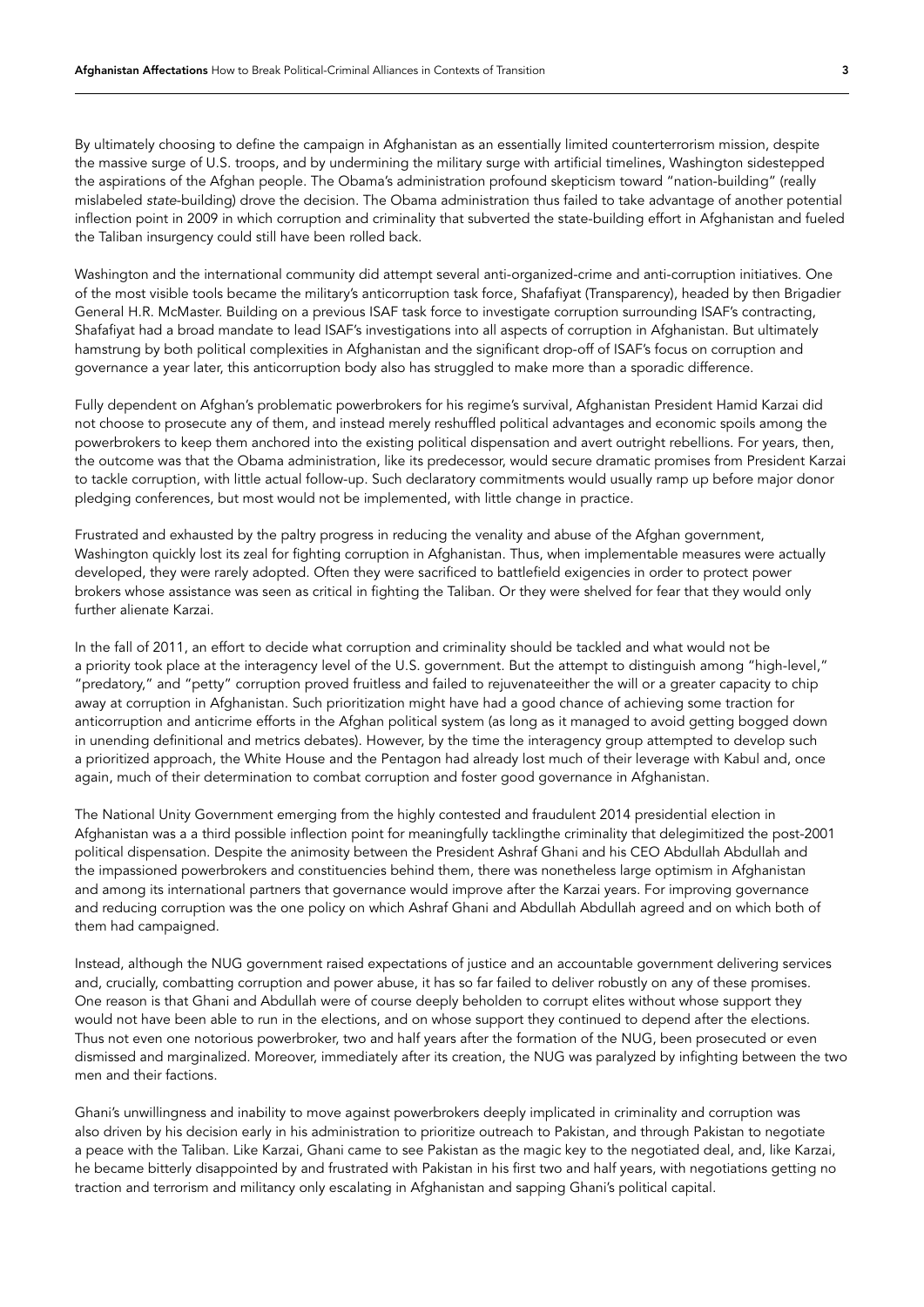Thus the anticrime and anticorruption measures that Ghani and the NUG did undertake have hardly been robust and momentous enough. Ghani's reopening of the notorious case of the fraudulent Kabul bank did not increase asset recovery and Ghani even sought to make an economic deal with the chief perpetrator of the Kabul bank fraud. With determined international assistance and under international pressure, Ghani's decision to suspend and clean up a \$1 billion fuel contract for the Afghan Ministry of Defense was more successful. However, this important case has not yet translated into a broader clean-up of the massive corruption that still pervades the Afghan security forces, nor has it generated any meaningful follow-up on anti-corruption follow-up or corruption deterrent effects. The tangle of ethnic divisions and rifts and competing patronage networks that for years have run through the Afghan security forces complicate any anti-corruption efforts. The Ghani-Abdullah tensions further exacerbate this predicament. Under pressure from the international community, which was frustrated with the meager progress in fighting corruption and combatting politically-linked organized crime and with an eye toward an important donors' conference in Brussels in October 2016, and under pressure from donors, the NUG established a specialized anti-corruption court, the so-called Anti-Corruption Justice Center (ACJC). However, the ACJC has so far not tried any major cases. Perhaps the most significant anti-corruption and anti-crime accomplishments has been in tax and custom revenue recovery, both of which collapsed in 2014, with theft of revenues vastly surpassing the normal 50 percent theft that characterized the Karzai era. The resulting revenue collection collapse debilitated the Afghan government in 2015, once again highlighting how crucial a more efficient collection of tax and custom revenues is for the functioning of the Afghan state. In 2015, Afghanistan's government succeeded in delivering a spectacular turnaround in revenue generation: from an eight percent drop in 2014 to a 22 percent rise in 2015.

However, these anti-corruption and anti-crime moves have not been anywhere near sufficient to robustly strengthen the functionality of the Afghan government or to reduce the Taliban's anti-crime, anti-corruption, and pro-order narrative. Nor have they help to reverse a steadily deteriorating security situation in Afghanistan. Indeed, as of the writing of this report in February 2017, the Taliban is at its strongest point since 2001, with the Afghan National Security Forces (ANSFs) also weakened and undermined by pervasive corruption and ethnic and patronage rifts.

The significant deterioration of security, specifically the October 2015 takeover of the provincial capital of Kunduz City, brought about a possible fourth inflection point to reverse predatory criminality and corruption so profoundly undermining the legitimacy of the basic political dispensation in Afghanistan. The Afghan elite, including its main powerbrokers in the North, were profoundly shaken up by this development. Although Ghani and Abdullah had been politically indebted to their backers and thus had a relatively weak hand vis-à-vis the powerbrokers, they could have come together in the aftermath of Kunduz to act against corruption in ANSF and use this as a mechanism to strengthen their relative power. There was widespread public support for such moves, and the fear factor would have allowed them to obtain support from at least some powerbrokers for reducing corruption in the ANSF and taking on at least one or two of most of the most pernicious powerbrokers implicated in the worst of predatory criminality in Kunduz and beyond. Arguably, Ghani could have accomplished the twin goals of combatting corruption in the vital security sector and increasing his political power vis-à-vis the predatory powerbrokers and their militias even without bringing Abdullah on board. But Ghani and Abduallah failed to seize the opportunity.

Meanwhile, politics in Afghanistan remains fractious, self-interested, predatory, and engaged in constant brinksmanship at the expense of the national order in a country cought up in intensifying war and deep social and economic problems. The fundamental deficiency is not that Afghan governing practices fail to match those of the West. Nor is the need to improve governance in Afghanistan about imposing Western values and processes. The fundamental problem is that post-2002 governance in Afghanistan has become so predatory, capricious, and rapacious that the Afghan people find the current system profoundly illegitimate.

Given the basic balance of power in Afghanistan, I recommend this set of policy measures for the remaining time of the NUG. They are elaborated in detail at the end of this report:

- Reducing corruption and improving governance, but in a prioritized manner;
- Reining in the warlords and predatory criminality, once again in a prioritized manner without taking on the entire system; and
- Continuing to properly sequence counternarcotics efforts, including maintaining a suspension of drug eradication.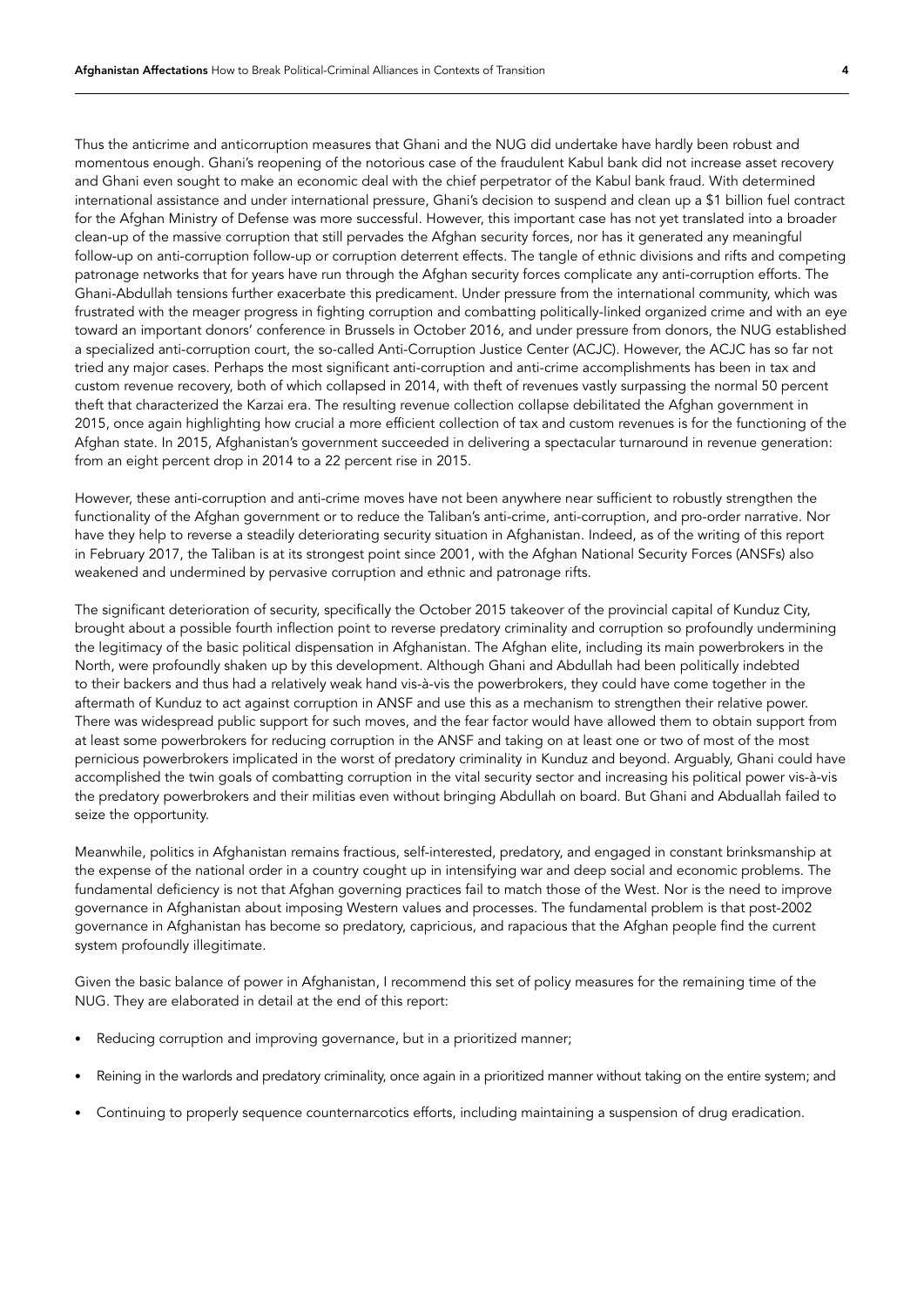## **INTRODUCTION**

After more than a decade of U.S. and international efforts to stabilize Afghanistan and build up the country's state structures, the U.N. special envoy in Afghanistan Nicholas Haysom stated in March 2016 when briefing the U.N. Security Council that if Afghanistan merely survived 2016 the United Nations mission in the country would consider it a success[.1](#page-31-0) Afghanistan did survive 2016 without much of the country falling into the hands of the Taliban, or the government collapsing with a protracted political crisis ensuing, and without a full-blown civil war breaking out. But 2016 also accomplished little in reversing the multiple deleterious trends that motivated the special envoy's comments. Security continued to worsen palpably, so much so that even U.S. President Barack Obama reversed his decision to extricate the United States from military engagement in Afghanistan's counterinsurgency after a decade and half of U.S. and international efforts there against the Taliban and Al Qaeda, and handed an ongoing war over to President Donald Trump.

For two years since the United States and NATO turned the fighting over to the Afghan National Security Forces (ANSF), the Taliban has mounted and sustained its toughest military campaign, and the war has become bloodier than ever. Despite the Taliban's internal difficulties, its military energy shows no signs of fizzling out. It has been scoring important tactical and even strategic victories. Insecurity has increased significantly throughout the country, civilian deaths have shot up, and the Afghan security forces are taking large, and potentially unsustainable, casualties as other ANSF deficiencies, including corruption that affects both unit performance and sustainment capacity, persist. Significant portions of Afghanistan's territory, including the provincial capital of Kunduz and multiple districts of Helmand, have fallen (at least temporarily) to the Taliban over the past two years. Moreover, the Islamic State (IS) established itself in Afghanistan in 2015, although it faces multiple and strong countervailing forces.

Most ominously, Afghanistan's political scene remains fractious and polarized. The National Unity Government (NUG) of President Ashraf Ghani and his chief executive officer and rival Abdullah Abdullah (created in the wake of the highly contested presidential elections of 2014) has never really found its feet. The weakness of the NUG, its political dependencies and entanglements, and its other priorities, have also limited and undermined its willingness and ability to finally robustly tackle the predatory criminality, illicit economies, and organized crime that have become so intermeshed with Afghanistan's political system and international counterinsurgency operations. The country's illicit economies such as illegal mining and logging and drug trafficking have financed and stimulated some aspects of the post-2001 violent conflict. But it is particularly the predatory criminality—involving usurpation of land, taxes, and customs, generalized extortion,thuggish monopolistic domination of international contracts and local economic markets, usurpation of international aid—that has even more severely undermined the stabilization and reconstruction efforts. Combined with the capricious and rapacious rule by Afghan powerbrokers, the predatory criminality allows the brutal Taliban to present itself as a more predictable and less corrupt ruler and gives the insurgency critical traction and resilience.

This case-study analyzes how counterinsurgency, stabilization, and reconstruction dynamics have interacted with the generalized predatory criminality in Afghanistan and how the latter became the crux of Afghanistan's dire and fragile predicament. It shows how transition choices by the Afghan government and the international community shaped and reinforced criminality and corruption and delegitimized the post-Taliban political dispensation.

The Afghan government, powerbrokers, and politicians are principally responsible for how crime and politics have become intermeshed. But the international community, including the United States and U.S. military forces, played a crucial role in reinforcing these pernicious dynamics. For the sake of short-term imperatives on the military battlefield and as a result of strategic guidance from Washington that never really embraced state-building efforts in Afghanistan and whose anti-corruption and anti-crime efforts remained half-hearted and mostly ineffective, the U.S. military and its international coalition partners embraced various powerbrokers involved in predatory criminality.

In exploring these dynamics, I highlight four possible inflection points where the international community and the Afghan government could have fundamentally altered course after the initial choices of the informal distribution of power and its connections to criminality were made in 2001. These four possible inflection points provided opportunities for tackling corruption and criminality in order to limit power abuse and strengthen the rule of law and political inclusiveness. These four possible inflections points were: (1) the 2004 disarmament effort; (2) the beginning of the Obama administration and its surge of resources in Afghanistan; (3) the 2014 formation of the NUG whose two protagonists crucially campaigned on an anti-corruption platform; and (4) the 2015 missed opportunity to react resolutely to the Taliban's takeover of Kunduz City.

The international community and the Afghan government failed to take advantage of these possible inflection points. To the extent that they tried, such as during the first two years of the Obama administration, other strategic directives, timelines, and imperatives interfered and undercut them. Thus, the anti-corruption and anti-criminality efforts were not underpinned by political heft and power, such as cutting off aid to or otherwise sanctioning particular powerbrokers. Hence both pernicious individual powerbrokers and the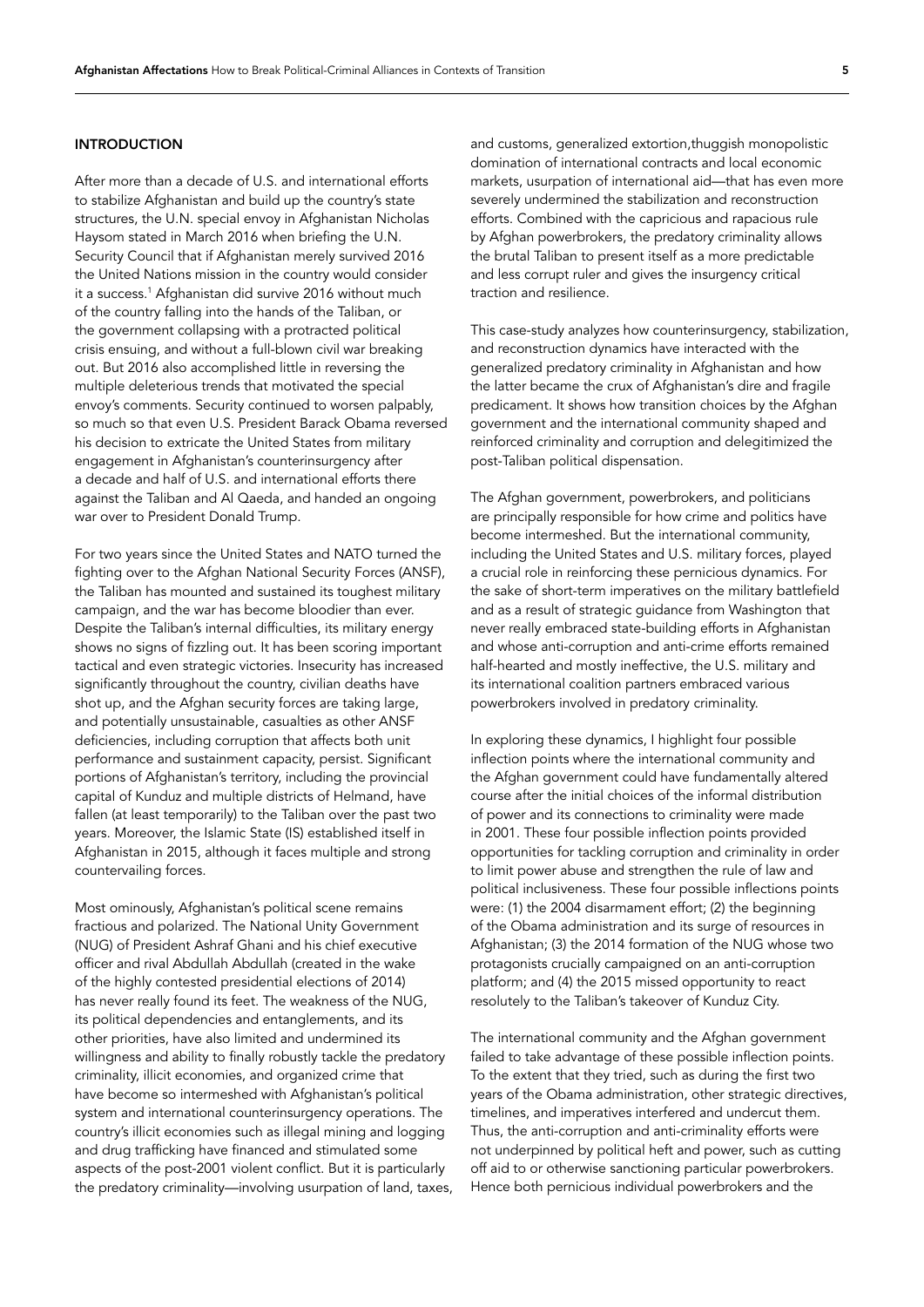political system quickly learned how to ride the anticorruption and anti-crime efforts, further delegitimizing the system and enabling a significant intensification of the Taliban's insurgency in Afghanistan.

No doubt, external actors, particularly Pakistan, have played a key role in strengthening the Taliban insurgency. I thus also analyze policies toward and the behavior of Pakistan, and the larger geopolitical situation that Afghanistan faces. I show how the strategic choices toward the external geopolitical predicament and particularly Pakistan made by Ashraf Ghani in the fall of 2014 after he became Afghanistan's president further circumscribed his ability to take on the powercorruption-crime dynamics. The outreach to Pakistan sapped his political capital and further weakened his relative power vis-à-vis the country's powerbrokers involved in criminality on whose support he depended for his election, or whom he feared antagonizing after the formation of the NUG.

And no doubt, the Taliban itself has become deeply involved in all kinds of illicit economies, including drugs, timber, and gems. Indeed, during the administration of President George W. Bush, it was the Taliban's involvement in the drug economy that received most international attention. Yet the counternarcotics policies which were chosen not only failed to accomplish their stated goal of bankrupting the Taliban but also proved highly counterproductive. Far from delegitimizing the Taliban in the eyes of local populations as a mere cartel or as narcoguerrillas, efforts to eradicate opium poppy cultivation as well as particular designs of drug interdiction allowed the Taliban to present itself a protector of people's livelihoods and thereby to obtain significant political capital. Thus, the international community mounted the most intense efforts precisely against the wrong type of illicit economy and criminality: the labor-intensive poppy cultivation that underpins much of the country's economic growth and provides elemental livelihoods and human security to vast segments of the rural population. Instead, the anti-crime efforts should have focused on the predatory criminality. Such as preventing land theft and exclusive thuggish domination of interntional contracts and thuggish monopolies of local economic markets, and non-labor intensive aspects of transactional crimes, such as drug smuggling. The Obama administration at least defunded eradication, but its efforts against predatory crime ultimately proved unsatisfactory.

This case-study proceeds as follows: In providing the historical background for the post-2001 counterinsurgency and state-building efforts, I first outline how the Taliban, already in the 1990s, interacted with the drug economy and benefited from suppressing predatory criminality. I then describe how the under-resourced U.S. military intervention against the Taliban and in the post-Taliban early years resulted in the embrace of pernicious powerbrokers. In turning a blind eye toward the powerbrokers' ability to insert themselves into the country's illicit economies, the

international community inadvertently reinforced these proclivities. I also show in that section how in the context of the growing predatory, capricious, and rapacious abuse of power pervading both official institutions and the behavior of powerbrokers linked to the government in Kabul and its international sponsors, the Taliban was thereby able to portray itself as a less corrupt force that would deliver swift and predictable justice and thus gain traction with local populations. I also detail how internationally-sponsored counternarcotics efforts further allowed the Taliban portray itself as a protector of the people, a protector of their livelihoods and a deliverer of justice. Additionally, I analyze the role of Pakistan in resurrecting and sustaining the Taliban insurgency. In the next section, I describe how the Obama administration recognized the counterproductive effects of eradication and defunded it. However, its alternative livelihoods efforts were often problematically-designed and implemented as well as hampered by rising insecurity in Afghanistan. U.S. efforts against predatory criminality were held hostage to its own strategic decision to define the mission there as principally one of limited couterterrorism and to deemphasize state-building and also to impose restrictive and counterproductive timelines on U.S. assistance, particularly military, efforts. The following section analyzes the meagre and unsatisfactory outcomes of the anti-corruption efforts of the National Unity Government formed in the wake of the highly contested and fraudulent 2014 presidential election in Afghanistan. Despite its structural problems, the NUG provided an opportunity to take on corruption and predatory criminality. I describe which anti-corruption efforts it did take, such as in military contracting and the establishment of the Anti-Corruption Justice Center, and the role the international community played in stimulating these steps. But I also show their limitations, including the continued unwillingness to hold accountable even one prominent powerbroker involved in the worst abuses of predatory criminality. Perhaps the most significant progress has come in reversing the extent of government revenue losses in the form of customs and taxes theft. But even there, much more needs to be done. In this section I also analyze the deteriorating security situation in the country and the opportunity to robustly act against corruption and deleterious patronage networks in the Afghan security forces, and against predatory criminality that arose from the Taliban's seizure of Kunduz City. Once again, this opportunity was missed. I conclude this paper by providing policy recommendations for what strategies and measures against corruption and predatory criminality can be taken in the remaining two years of the NUG before Afghanistan's next presidential elections. Cognizant of the political power realities in Afghanistan and the political weaknesses and indebtedness of the NUG, such strategies and measures need to be prioritized and sequenced in ways that I detail. However, continually ignoring predatory criminality in Afghanistan will only reinforce its fissiparous tendencies, discredit the political dispensation, and intensify conflict.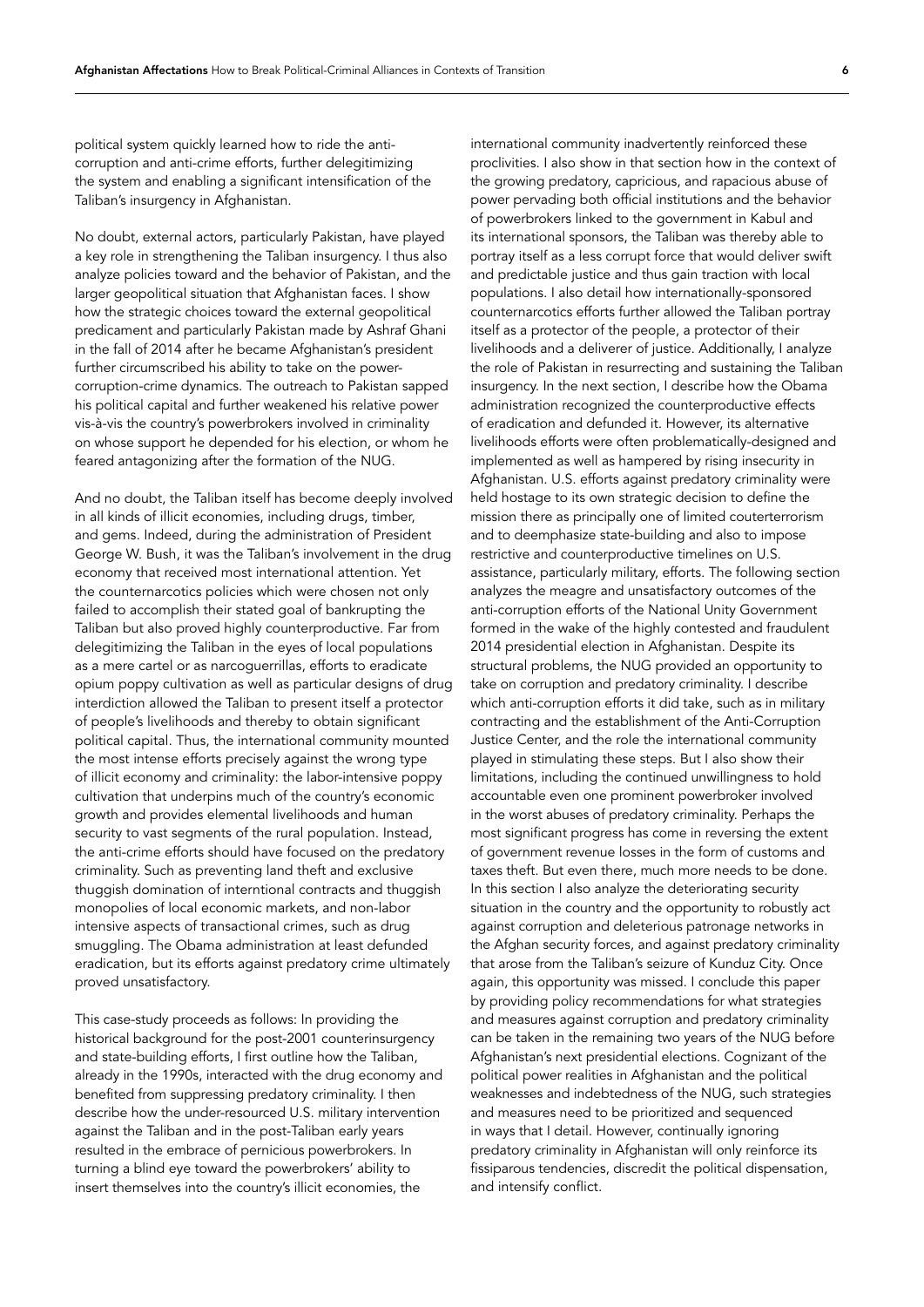# HISTORICAL BACKGROUND: THE TALIBAN, CRIME, AND POPPY

From its inception in 1994 as a product of the brutality and chaos of the 1990s civil war, the Taliban defined its purpose as improving governance in Afghanistan and acting against the rampant criminality that swept the country. The Taliban originated as a religious fundamentalist movement that became notorious not only for its religious fanaticism but also for its ruthless oppression of opponents and the unrestrained brutality of its members. It emerged on the political and military scene in 1994 in reaction to the basic deficiencies in governance in post-Soviet Afghanistan. After the Soviet Union withdrew in 1989 as a result of U.S.-backed *mujahideen* resistance, the country rapidly plunged into civil war. Former *mujahideen* factions and commanders fought each other over territory and for control of Kabul and the central state. The warlords' inability to reach a stable deal that could prevent the disintegration of the country into unstable fiefdoms occupied by predatory armed actors created a key opening for the Taliban.<sup>[2](#page-31-1)</sup> The chaos of the civil war turned out no less brutal than the Soviet occupation and anti-Soviet insurgencies of the 1980s. The Afghan population faced an ever more capricious and unpredictable environment, with elite self-enrichment, corruption, major human rights abuses, and constant infighting running high. Fundamentally antimodernist, the religious students of the Taliban sought to reconstruct the Afghan state and society by imposing a very strict and almost backward interpretation of Islam on the country as a puritanical cure for the chaos that preceded them.<sup>3</sup>

The Taliban succeeded not only in defeating, co-opting, and controlling the various warlords and Afghan tribes but also in reducing certain forms of insecurity and criminality that previously plagued the lives of Afghans during the warlords' rule. Informal tolls were removed from roads, and physical movement (for Afghan males) became much simpler. Crime, such as kidnappings, murders, rapes, robberies, and land theft, was dramatically reduced. In visits to Afghanistan across the years, I would always make it a point to ask Afghan interlocutors how their present lives compared with the conditions they experienced during the Taliban era. And in the latter half of the 2000s, I would receive a remarkably consistent answer that a Pashtun *malik* (tribal elder) in Kandahar City expressed in a pithy form: "We didn't like the Taliban. They were brutal and vicious. But when they were in power, there was order. There was no crime. We could travel with a million rupees [the currency in use at that time] from Kandahar to Kabul, and no one would rob us. Now we are robbed at every corner, and our women are raped in broad daylight."[4](#page-31-3)

However, while the Taliban succeeded in instituting a brutal order throughout most of Afghanistan, the movement was not able or willing to deliver socio-economic improvements for the population. In fact, in its anti-modernist thrust, the

Taliban not only significantly constrained the economic, social, and health opportunities for Afghan women and children, it went on to actively destroy whatever vestiges of state institutions and administrative structures that were still in place after the Soviet occupation and the *mujahideen* insurgency of the 1980s and the chaos of the civil war of the 1990s. The Afghan state was always limited and contested in its reach, with Kabul having to frequently renegotiate power with vast swaths of rural periphery as well as tribal elites, but it was gutted by the conflicts of the 1980s and 1990s. With the exception of instituting *sharia* and a brutal social order, the Taliban further destroyed the administrative and socioeconomic capacities of the state.

As a result, the only economic benefit that the Taliban provided to the population during its rule between 1994 and September 2001 was the sponsorship of the poppy economy. Although the Taliban originally sought to ban poppy as anti-Islamic in 1994 and early 1995, popular resistance to such a move turned out to be strong even in the Taliban strongholds of Kandahar and Helmand. Thus the Taliban relented and came to tolerate, sponsor, tax, and actively encourage the opium poppy economy. When in 2000 it instituted a ban on opium poppy cultivation, perhaps as a move to obtain international legitimacy and boost prices, it undermined its vital political support.

Thus when in September 2001 Al Qaeda attacked the United States from its base in Afghanistan and the United States subsequently invaded Afghanistan and topple the Taliban, few among the population supported the Taliban[.5](#page-31-4) Because of its weak legitimacy at that point, the Taliban collapsed far more rapidly than anyone expected. And the Afghan people overwhelmingly welcomed the promise of democracy, an accountable government that respected human rights and provided equitable economic development with the support of the international community.

# INTERNATIONAL INTERVENTION IN AFGHANISTAN DURING THE ADMINISTRATION OF GEORGE W. BUSH: RELYING ON WARLORDS, IGNORING PREDATORY CRIMINALITY

From 2001 onward, the U.S. government and other members of the international coalition have struggled with how to define the mission in Afghanistan. For the allies, the question for years was whether to characterize the effort as a peacekeeping operation (which many chose to do despite the level of insecurity in the country and a lack of peace to keep) or a counterinsurgency and counterterrorism mission. For the United States, the question was whether to set the objective as state building that results in a stable central Afghan governing entity or as limited counterterrorism that could be accomplished without ensuring that a stable Afghan government was in place.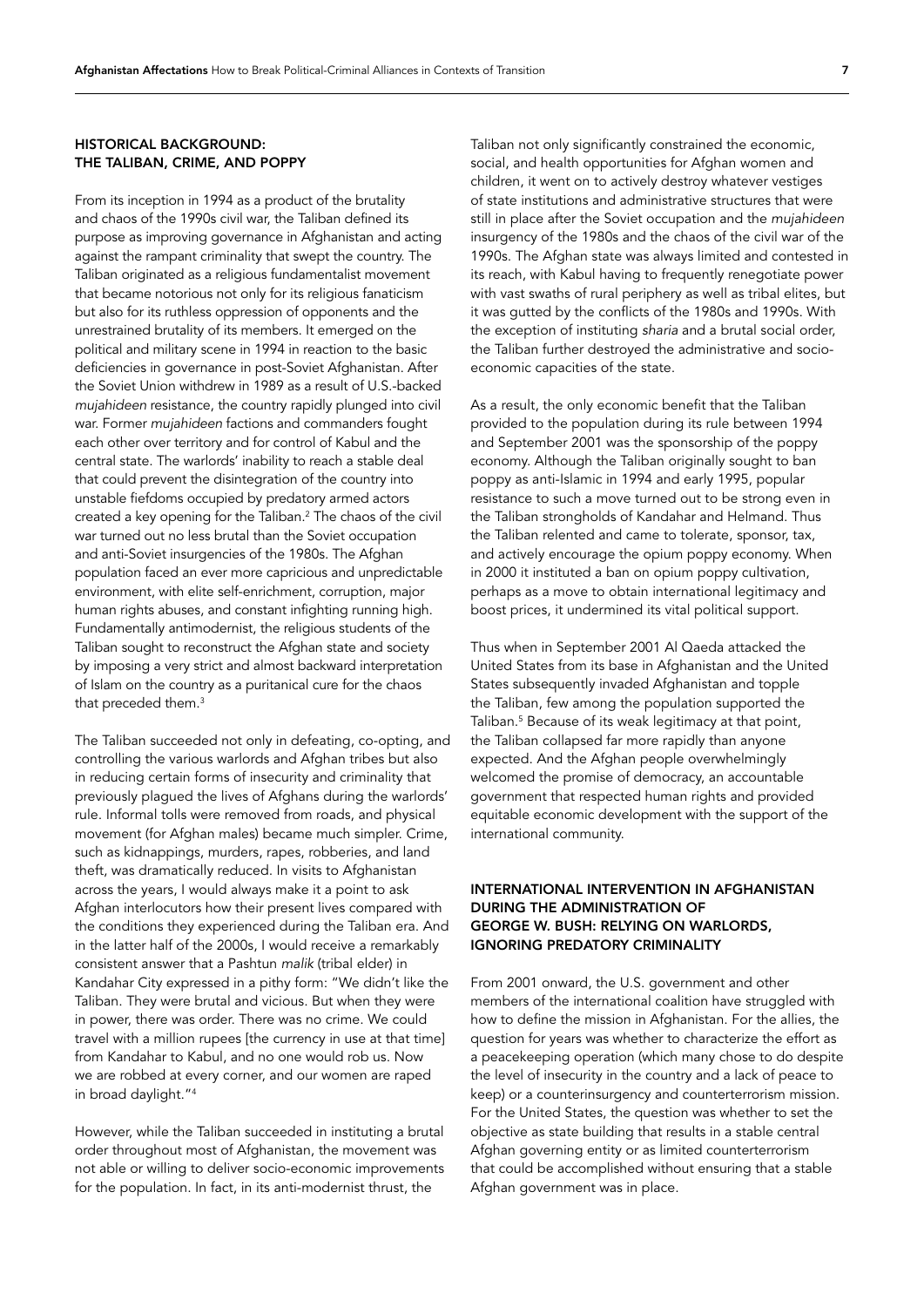The Bush administration vacillated between the two characterizations of the mission's scope. It conceived of and resourced Operation Enduring Freedom as a limited military intervention, confined to the removal of the Taliban government in order to destroy al Qaeda's capabilities and deprive it of a safe haven. But the Bush administration ultimately recognized that it could not simply leave the country after driving the Taliban from Kabul. Moreover, the need to generate public support in America for the war, even in the wake of 9-11, led the Bush administration to adopt much broader rhetoric about its goals in Afghanistan, including bringing democracy to a brutally oppressed people and emancipating its suffering women.

At the same time, however, it continued providing slim resources for the military and economic efforts in the country, inadequate for either responding to the growing insurgency or for effective reconstruction[.6](#page-31-5) The underresourcing worsened as the White House shifted its focus to Iraq. Thus, although U.S. policy in Afghanistan was evolving increasingly into state building even during the Bush administration, the war in Iraq, with its demands on troops and budgets, constantly pushed the effort in Afghanistan in the opposite direction. The Iraq war drained away resources for Afghanistan, stretching them thinner even as goals for Afghanistan grew, thus guaranteeing that the capabilities would continue to be insufficient and that implementation would suffer.<sup>[7](#page-31-6)</sup>

Moreover, even while the effort in Afghanistan took on the trappings of a state-building effort, the policies adopted did not sufficiently focus on promoting good governance. Instead, the lack of U.S. and international military resources led to reliance on warlords with a long record of serious human rights abuses for continuing military operations against the remnants of the Taliban, strengthening these powerbrokers and weakening Kabul's already tenuous writ[.8](#page-31-7) The early intervention policy of handing out bags of cash to the warlords for their counterterrorism services had the same effect.<sup>9</sup> The visible embrace of the warlords by the U.S. military and Washington's unresponsiveness to early requests by Hamid Karzai, the Afghan President from December 2001 to September 2014, that Washington disarm, neutralize, and disempower the warlords progressively led the Afghan president to seek accommodation with them and gutted his will to challenge them. Instead, Karzai became conditioned to strike bargains with the warlords and appease them. The early minimal troop deployments to Afghanistan necessitated collaboration with the anti-Taliban warlords, but often Washington also chose to ignore their misbehavior.

Thus, from the very beginning of the intervention, when there was the largest window of opportunity to embrace Afghan aspirations for good governance and shape the outcome, Washington neglected to commit itself to rebuilding Afghanistan in the right way. One inflection

point that perhaps could have turned the trends on basic misgovernance in the country and the rise of predatory criminality was in 2004 when the first disarmament effort was undertaken. However, that opportunity was missed, with most of the crucial warlords not fully and sufficiently disarmed. And in fact, soon the United States and its military allies, operating under a United Nations NATO-led mandate—The International Assistance Security Force for Afghanistan (ISAF)—started supporting various powerbrokers and their militias all over again. A joke circulating among Afghan political analysts and international advisors in Kabul at the time characterized the disarmament program as the powerbrokers' militiamen turning in their old Kalashnikovs only to receive new weapons and better equipment from the United States.<sup>10</sup> At the same time, the Afghan state, while heavily formally centralized, continued to be unwilling and unable to act against the abusive and arbitrary powerbrokers ruling their fiefdoms in rapacious and capricious manner. Often the powerbrokers themselves became directly implicated in predatory crimes, including extensive land theft. In this context of pervasive criminality and poor governance, the Taliban was thus able to rebuild itself, and since 2004, it has mounted an intensifying insurgency in Afghanistan.<sup>[11](#page-31-10)</sup>

## The Geopolitics of Afghan Insurgency: Taliban's Sanctuaries in Pakistan

The Taliban developed its military capabilities by taking advantage of sanctuaries in Pakistan's Federally Administered Tribal Areas and the Khyber-Pakhtunkhwa and Baluchistan provinces, and over time even places such as Karachi. Although nominally a strategic ally of the United States, Pakistan provided the Taliban and its affiliate branches, such as the vicious Haqqani group responsible for the most atrocious terrorist attacks in Afghanistan, including Kabul, not only with safehavens after 2001, but also with direct military and intelligence support. Although receiving very large U.S. counterterrorism assistance in the form of financial aid and military equipment and facing intense U.S. pressure for almost two decades, Pakistan has not severed its support for the Taliban.

Although religious, ethnic, economic, and cultural ties between Afghanistan and Pakistan run deep and wide, the two countries have frequently been at odds with one another. During the cold war, Afghanistan became a battleground in the global conflict between the Soviet Union and United States, with Pakistan as a key U.S. ally supporting the anti-Soviet mujahideen.<sup>12</sup> Pakistan has long been a difficult and disruptive neighbor, seeking leverage in Afghanistan, hoping to limit India's influence there, and cultivating radical groups within Afghanistan as proxies. Pakistan fears both a strong Afghan government closely aligned with India, potentially helping to encircle Pakistan, as well as an unstable Afghanistan that becomes - as has already happened – a safe-haven for anti-Pakistan militant groups and a dangerous playground for outside powers.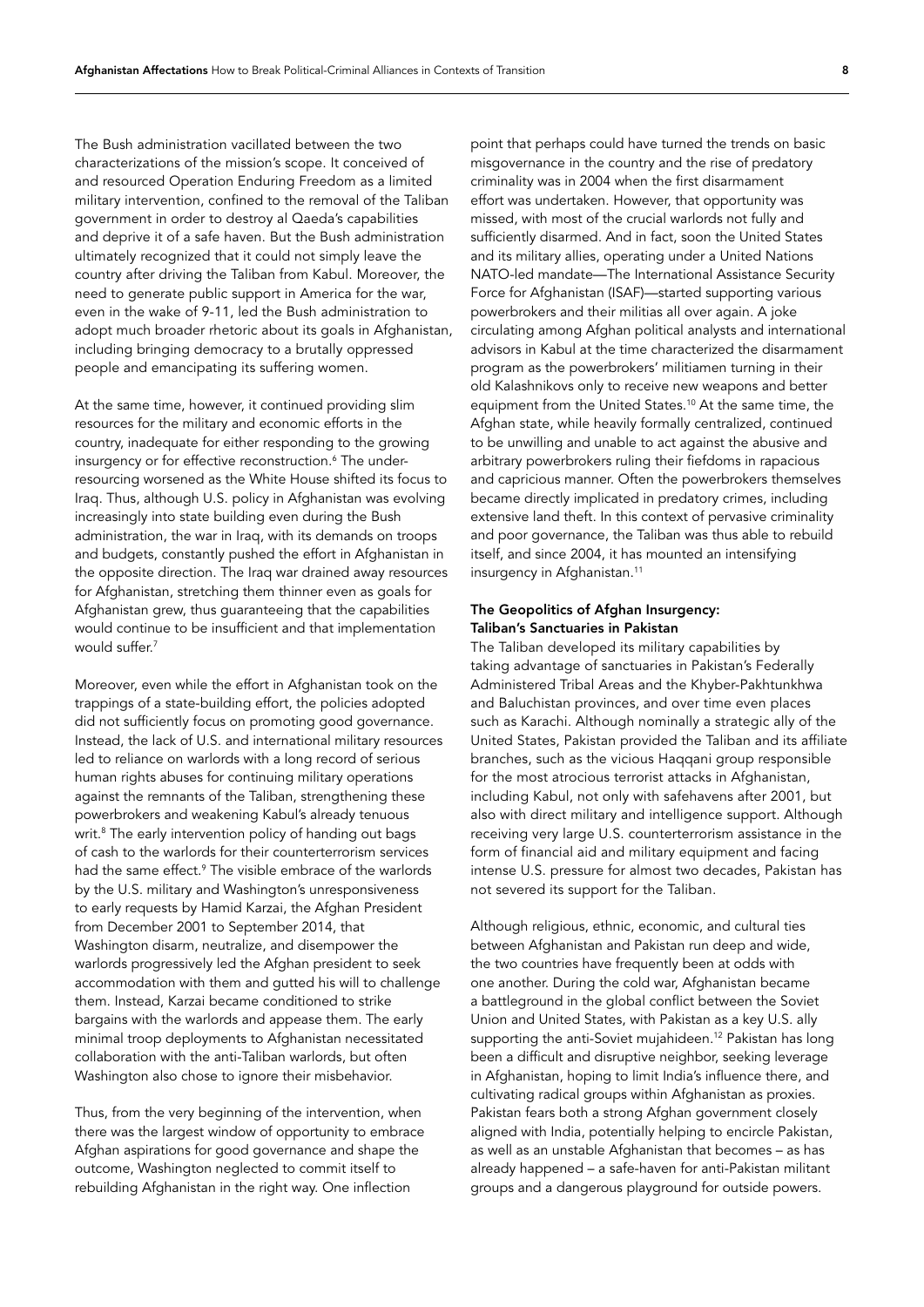A dominant lens though which Pakistan's militaryintelligence establishment continues to see Afghanistan is Pakistan's long-standing, existential rivalry with India. More than a decade after 9-11, Pakistan's military-intelligence establishment remains preoccupied with India's ascendance at a time of Pakistan's own stagnation and atrophy.[13](#page-31-12) Pakistan thus continues to be deeply suspicious of India's ambitions in Afghanistan. Afghanistan has repeatedly been a prime theater for Indian and Pakistani rivalries. Fearing encirclement by India, Pakistan has thus been greatly reluctant to suppress Afghan militant groups using Pakistan for sanctuary—such as the Afghan Taliban and Haqqani networks and their insurgent and criminal activities, such as many forms of smuggling. Pakistan's lasting willingness to provide support for the groups, despite pressure from the United States and NATO, reflects the persistent view of the Pakistani military-intelligence establishment that the jihadi groups are critical assets in preventing threats on Pakistan's western flank from an India-friendly regime in Kabul and in securing access to Central Asia's trade routes[.14](#page-31-13)

The Pakistani military long viewed Afghanistan as a source of needed strategic depth during any future military confrontations with India. Given India's conventional military superiority and Pakistan's inherent difficulties in defending the narrow territory that separates the border with India from Islamabad and Peshawar, the Pakistani military considered it imperative to be able to redeploy back into Afghanistan, recoup forces there, and launch a counterattack against India. Over the past several years, Pakistan's civilian politicians and envoys to the United States have dismissed the concept of strategic depth in Afghanistan, arguing that while always exaggerated, such a strategy long ago stopped being Pakistan's policy. Nonetheless, from Pakistan's strategic perspective, encirclement by hostile powers in Afghanistan and India must be avoided above all[.15](#page-31-14)

However, Pakistan's unwillingness to break its support for the Taliban also reflects its uncertainties and internal limitations. Pakistan does not have anything approaching total control over the various militant groups that operate from its territory, including the Afghan Taliban. Nor does it have adequate control of the border areas. At the same time, it cannot any longer unequivocally see the Afghan Taliban as an easily-controllable and straight-forward asset. Should the Taliban come to power in Afghanistan or just parts of the country's territory, would it be willing to renege on its debts and friendships with other fellow jihadists, deny bases of operation to anti-Pakistan militant groups, and do Rawalpindi's bidding? Pakistan can not count on such outcomes. Its policies toward the militants, including its unwillingness for years to launch a military operation into North Warizistan to dislodge the Afghan Taliban from there, despite years of intense U.S. pressure, however, are determined as much by incompetence, inertia, and a lack of capacity, as by calibrated duplicitous

misdirection. And when Pakistan finally went into North Waziristan in 2014, it allowed the Afghan Taliban and the Haqqanis to escape into Afghanistan, blaming the U.S. and Afghanistan for their inability to secure the border and capture the fleeing insurgents. And indeed, some anti-Pakistani militants also escaped into eastern Afghanistan where the writ of the Afghan state is particularly weak, establishing sanctuaries there.

Finally, Pakistan's willingness to accommodate Afghanistanoriented militant groups is also motivated by fear of provoking them to start violence in Punjab and threaten the core of the Pakistani state, instead of focusing externally.<sup>16</sup>

That does not, however, mean that the interests of any of the Taliban and the Haqqani network and Pakistan's military intelligence establishment are always aligned. Interrogations of captured Taliban members revealed that Pakistan attempts to exercise control over the groups by arresting their members and leaders who are deemed uncooperative. Taliban personnel—from low-level fighters to senior leaders—regularly describe the government of Pakistan as "manipulative," "untrustworthy," "controlling," and "indifferent to the interests of Afghanistan."<sup>17</sup> Such sentiments are apparently even shared by senior Haqqani leaders.[18](#page-31-17) Indeed, according to some reports, Pakistan may well be pressuring members of the Taliban to continue fighting[.19](#page-31-18)

# The Taliban Post-2001 Resurrection: Building Support by Providing Order

But even though Pakistan's support for the Taliban insurgents significantly augments their resources, it is the deficiencies of the Afghan government that are a more important factor motivating the insurgents and allowing them to gain legitimacy with Afghan population. The motivations and recruitment tools of the insurgent groups are of course varied.<sup>20</sup> In the case of the Taliban, in particular, ideology certainly plays a prominent role. It is rather well defined, even while emphasizing different elements at different times, such as a mixture of nationalism and opposition to infidels' presence in Afghanistan, religious fundamentalism, and affinity with the global jihadi cause. The Taliban is able successfully to use this ideology to contribute to the input dimension of its legitimacy among the general population.

Throughout Afghanistan, the Taliban adroitly exploits discrimination and rivalries among Afghans belonging to different ethnic groups and inserts itself into local tribal conflicts. It seeks both to mobilize communities that feel discriminated against and to provide alternative governing structures that purport to redress these kinds of grievances. Yet when the Afghan government redressed these grievances and appointed officials seen as fair (frequently only as a result of prodding from the international community), the groups were often willing to give up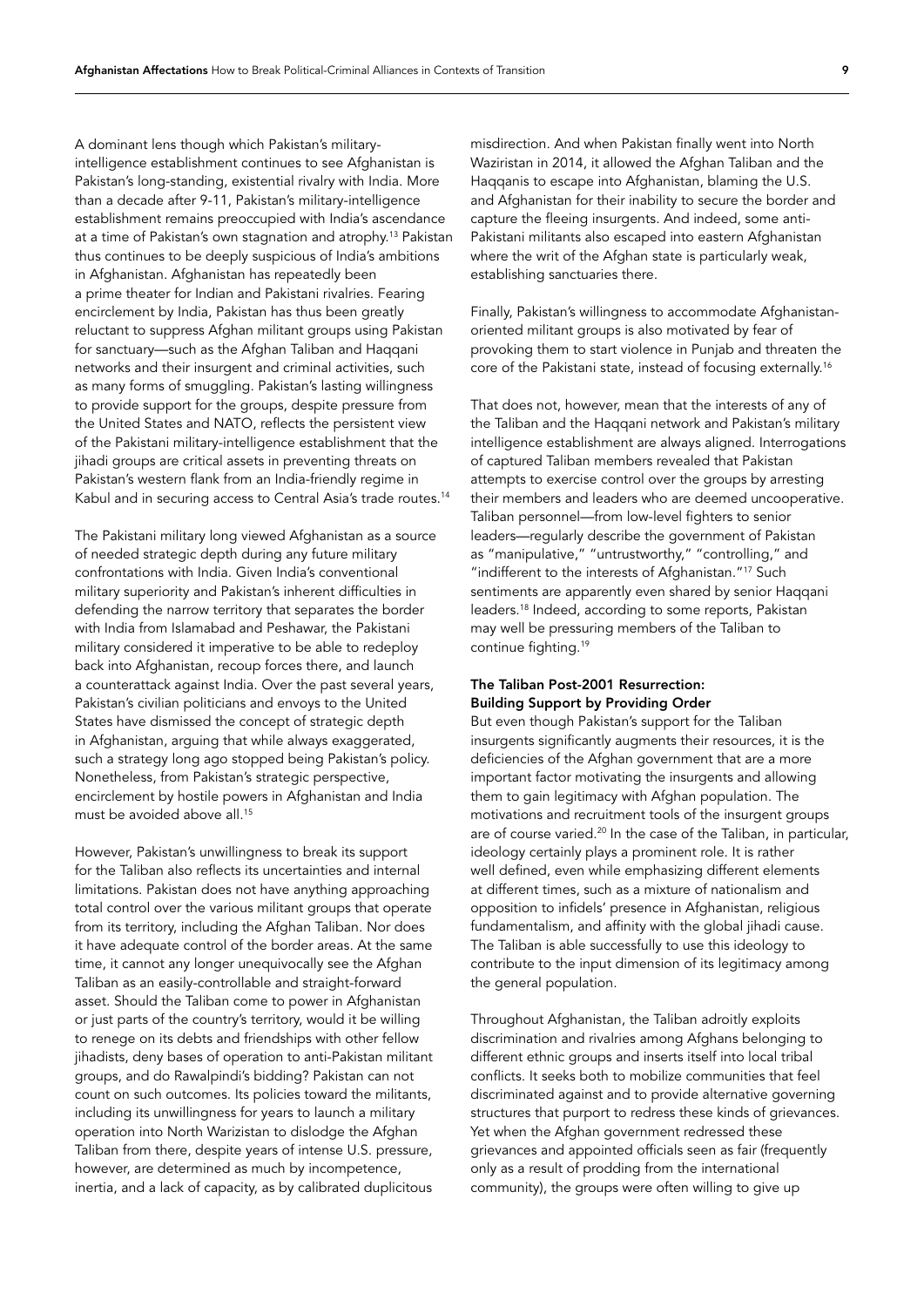their support for the Taliban[.21](#page-31-20) So the Taliban's efforts to build legitimacy have not, thus far, led to a lasting shift in popular loyalties.

However, it would be a gross mistake to try to determine alignments with or against the Taliban simply on the basis of tribal affiliation. Membership in the Taliban crosses all tribal boundaries and rarely includes all members of even a subtribe.[22](#page-31-21) Decisions whether to support the government, side with Taliban, or avoid choosing between them are acutely driven by expectations of which side will ultimately prevail in the area. Without confidence that the ANSF and NATO forces will be able to protect the community from Taliban retaliation, many will not risk cooperating with the Afghan government and NATO. Similarly, without sufficient resources, including a deep bank of ready males to fight against the Taliban for a long period and replenish lost fighters, many Afghan communities will not dare militarily to take on the Taliban on their own. Patronage networks and economic interests in Afghanistan, also key determinants of alignments and their flexibility, often cut through and across tribal structures. Much of ISAF's political effort in southern Afghanistan focused on "getting the tribes right."[23](#page-31-22) Yet that focus frequently missed how misgovernment, patronage, and mafia networks did not necessarily follow tribal lines and how the tribal label often hid complex cleavages.

At the individual level, many Taliban foot soldiers are not motivated by a specific religious doctrine either, even if nationalism frequently runs strong among them. But the notion of "ten-dollar guerrillas"—men and boys willing to rent themselves to the Taliban for a pittance—is another gross oversimplification. The vast majority of Taliban members, particularly low-level fighters, do not receive salaries or other financial incentives and must keep their jobs to support themselves and their families. Even commanders at the district or provincial level tend to suffer financially (at least within the Quetta Shura branch of the Taliban, as opposed to the Haqqanis or Hezbi insurgents). This is yet another policy that allows the Taliban to extol its "virtues" by comparing the frugality of its members with the greed of non-Taliban power brokers and government officials.<sup>[24](#page-31-23)</sup> Indeed, as with most insurgencies, many rank-and-file combatants are motivated by highly personal concerns, such as revenge, friendship and family ties, and solidarity with mosque and madrasa networks.<sup>25</sup> Being a victim or family relative of a victim of someone in power can be a particularly potent motivator.<sup>26</sup>

But the Taliban's strength, resilience, and increasing influence are not merely a matter of input legitimacy provided by its ideology and its behavior, nor are they predominantly derived from military prowess, economic resources, or continued support from Pakistan. Much of the Taliban resilience and capacity comes from outperforming the government and government-aligned powerbrokers on the ground in delivery of governance and in the

suppression of predatory crime. That governance is brutal and inadequate and not something most Afghans wish for. However, they often still find it more tolerable than the misgovernance, power abuse, capriciousness, corruption, and paralysis they face from the state and state-aligned authorities.

A factor that critically has allowed the Taliban to gain traction with Afghans has been state weakness and the failure of the post-Taliban state to build up state capacity or deliver good governance and act against predatory criminality. The new state under Karzai failed not only to meet the expectations of the population in terms of economic development and service delivery but also to maintain elemental security. While Karzai sought to govern by cooption and payoffs, such as in terms of appointments, to those in power; Ghani sought to bring efficiency and technocratic skills, but in doing so reduced those having a stake in the system to a much narrower clique of supporters.

The absence of Afghan national as well as international forces from large swaths of the country, including much of the strategic provinces of Kandahar and Helmand, allowed the Taliban to return and reestablish themselves in their former base by the rule of their Kalashnikovs.<sup>27</sup> Intimidation by the Taliban and a calculation of who will prevail on the battlefield in any given area fundamentally determine with whom the population aligns or whether it sits on the fence. If the Afghan government and NATO forces are unable to protect a community from retaliation by the Taliban, and the Taliban specifically targets those seen as cooperating, or even merely interacting with, the Afghan government or ISAF, few will be motivated to risk resistance. Instead, they will passively acquiesce to the Taliban's presence and even to its rule.

Furthermore, the persistent inability to establish good governance, even in areas repeatedly cleared by ISAF and ANSF forces, has often made any security gains highly ephemeral. The state's presence, though meager, has often been viewed outright as malign by many Afghans. It has been characterized by rapaciousness, nepotism, corruption, tribal discrimination, and predatory behavior from government officials and power brokers closely aligned with the state. Since patronage has been a key determining factor in whether one gets access to resources, those who run afoul of powerful men can face an abject lack of economic opportunities and even experience significant economic hardship.<sup>28</sup> Crime—such as land theft by rival tribes and land grabbing by corrupt power brokers, nepotistic and unfulfilled contracts, and embezzlement has spread throughout the country. Officers of the Afghan National Police (ANP), an institution—along with the official Afghan judicial system—seen by Afghans as one of the most corrupt, have frequently perpetrated various crimes[.29](#page-32-3) Just like in the early 1990s, warlords have become the source of much infighting and physical insecurity.<sup>30</sup>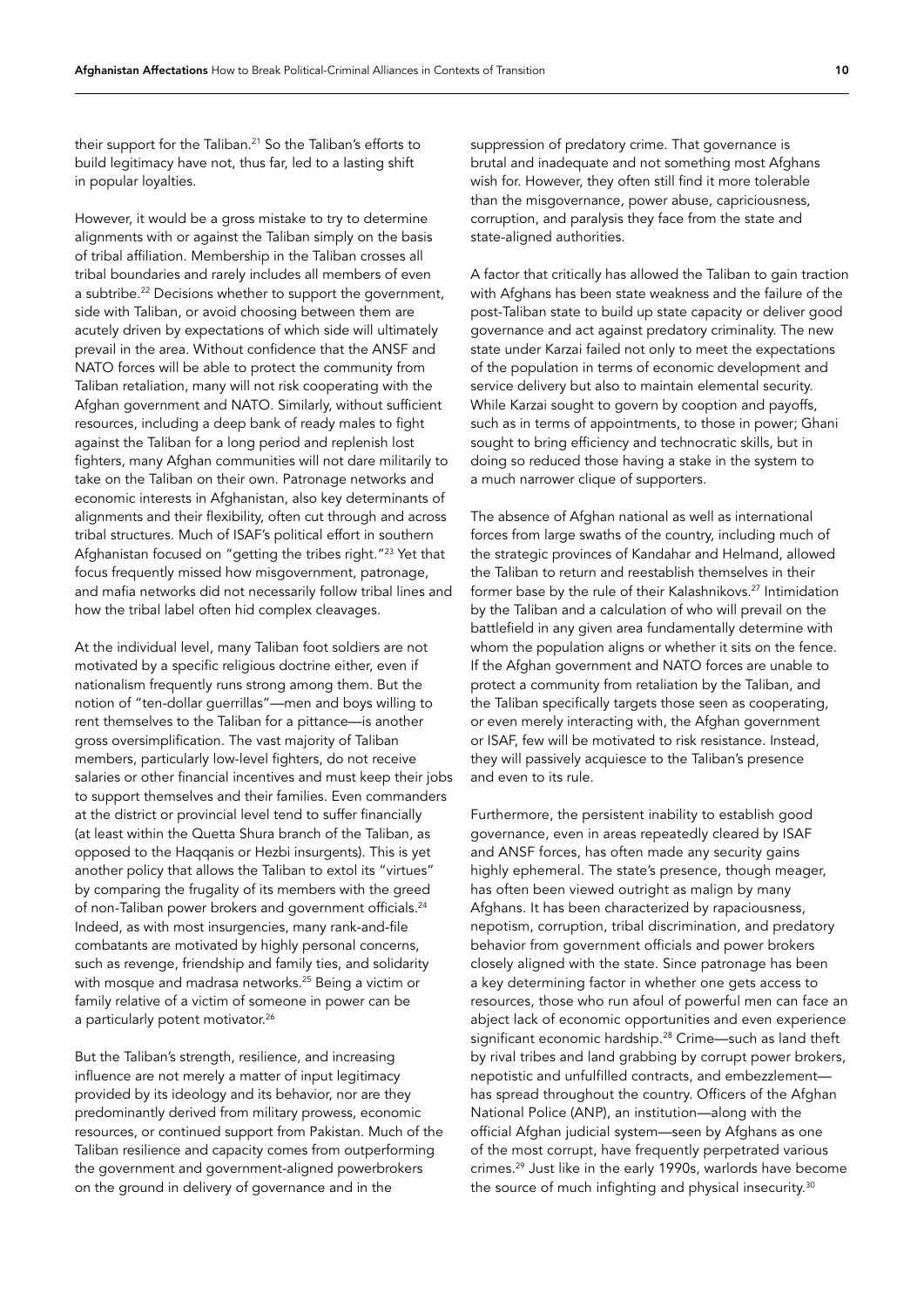As security significantly deteriorated after 2005, many warlords-cum-government officials began clandestinely rearming and abused their power to discriminate against tribal and economic rivals, thus generating new tensions and violent flare-ups. From its inception in 2002, the new state has been critically challenged in its most fundamental and indispensable function of providing public safety and has depended upon outsiders and private entities for even the sporadic and patchy delivery of security.

The dearth of a multifaceted state presence, including effective law enforcement and formal judicial processes, has exacerbated the pervasive lack of rule of law. Many communities have been left without reliable mechanisms for dispute resolution and the dispensation of justice. At the same time, conflicts over land and water and tribal feuds have escalated due to the absence of the Taliban mailed fist, the lack or venality of formal courts, and a weakening of informal (tribal) dispute resolution codes. Old warlords, now frequently officials at all levels of the Afghan government, have often usurped power for personal enrichment. They regard their positions as governors, police chiefs, and members of provincial development councils (the key governing body at the provincial level), once again, as personal fiefs[.31](#page-32-5) During the presidency of Hamid Karzai from 2001 through 2014, corruption became rampant and deeply embedded. It is intensified by the bourgeoning illegal poppy cultivation but also fueled by the structural deficiencies of state institutions, the predatory behavior of official and unofficial power brokers, and the influx of vast, often unmonitored, sums of foreign aid.[32](#page-32-6)

In this environment of uncertainty, pessimism, and unpredictable or absent rule of law, the Taliban has employed four key mobilization strategies and messages.

First, the Taliban has stepped into the lacuna of good governance by disbursing its own "justice" and order however harsh and arbitrary—adjudicating disputes, such as over land and water, and acting against crime.<sup>33</sup> For mediating tribal, criminal, and personal disputes, the Taliban does not charge money. Afghans report a great degree of satisfaction with Taliban verdicts, unlike those from the official justice system where they frequently have to pay unaffordable and unreliable bribes.[34](#page-32-8) The Taliban also has put a great effort into building a shadow government system that includes its own provincial and district governors and civilian commissions. The Taliban's code of conduct, the so-called Taliban La'iha, promulgated by the Quetta Shura, is designed both to maintain control of Taliban ranks and minimize the emergence of rogue elements. It is also intended to encourage coordination of Taliban shadow government personnel with local leaders to minimize the appearance of outside intrusion.[35](#page-32-9) The Quetta Shura has even established teams of specifically designated personnel to travel throughout Afghanistan and elicit complaints from local populations against the Taliban—about corruption,

brutality, or other mistreatment—as well as to mediate conflicts among Taliban commanders. It has also distributed phone numbers throughout Afghanistan for the reporting of such abuses.<sup>36</sup> How much the local population trusts this reporting system and actually experiences any redress of their complaints varies greatly, of course. In practice, the population is often intimidated and abused by the Taliban. Nonetheless, it is significant that the Taliban has felt it advantageous to establish and advertise such a system at all. Even its nominal provision of mechanisms of redress for the population is a stark contrast to the absence of accountability mechanisms for non-Taliban power brokers and government officials.

Second, the Taliban has attempted to mobilize the Pashtun population by emphasizing their marginalization in the post-2001 period. Particularly the first Karzai government was often seen as being dominated by non-Pashtun Northerners. Although that ethnic imbalance was subsequently changed to favor the Pashtuns, the Taliban continued to beat the Pashtun identity drum. The Taliban has particularly tapped into subgroups that have been discriminated against, marginalized, and otherwise oppressed by government administrators or unofficial power brokers with strong ties to government officials. ISAF's own interrogations of Afghan civilians suspected or accused of collaborating with the Taliban, as well as detained Taliban members, confirm that Afghan civilians frequently prefer Taliban governance over that of the Afghan government due to the latter's corruption and ethnic bias.[37](#page-32-11) The Taliban has employed a similar strategy in the north where Pashtuns are a minority. It has fanned the resentment of northern Pashtuns at the Tajiks' seizure of Pashtun lands in the north and in Kabul in late 2001 and 2002. Elsewhere, the Taliban has stepped into local disputes over leadership and local resources, even among the same branch of tribes and communities.<sup>[38](#page-32-12)</sup>

Third, as the international presence in Afghanistan became increasingly associated with civilian casualties because of the reliance on drone attacks and close air support to compensate for initially sparse NATO troop deployments, the Taliban came to champion Afghan nationalism, in addition to a violent jihad against the "Western infidels." It needs to be noted, however, that despite the Taliban's propaganda, it is the Taliban and other insurgent networks that have been the source of the vast majority of civilian victims. At least since 2009, the Taliban and other antigovernment elements have been responsible for more than 75 percent of the civilian casualties,<sup>39</sup> and with the reduction of U.S. and NATO military presence far more.

The fourth crucial element of the Taliban strategy for mobilizing support from the population has been through protecting poppy fields from the eradication efforts of the Afghan government and its international sponsors. Since 2002, opium poppy cultivation in Afghanistan has hovered at extraordinarily highly levels, with Afghanistan's heroin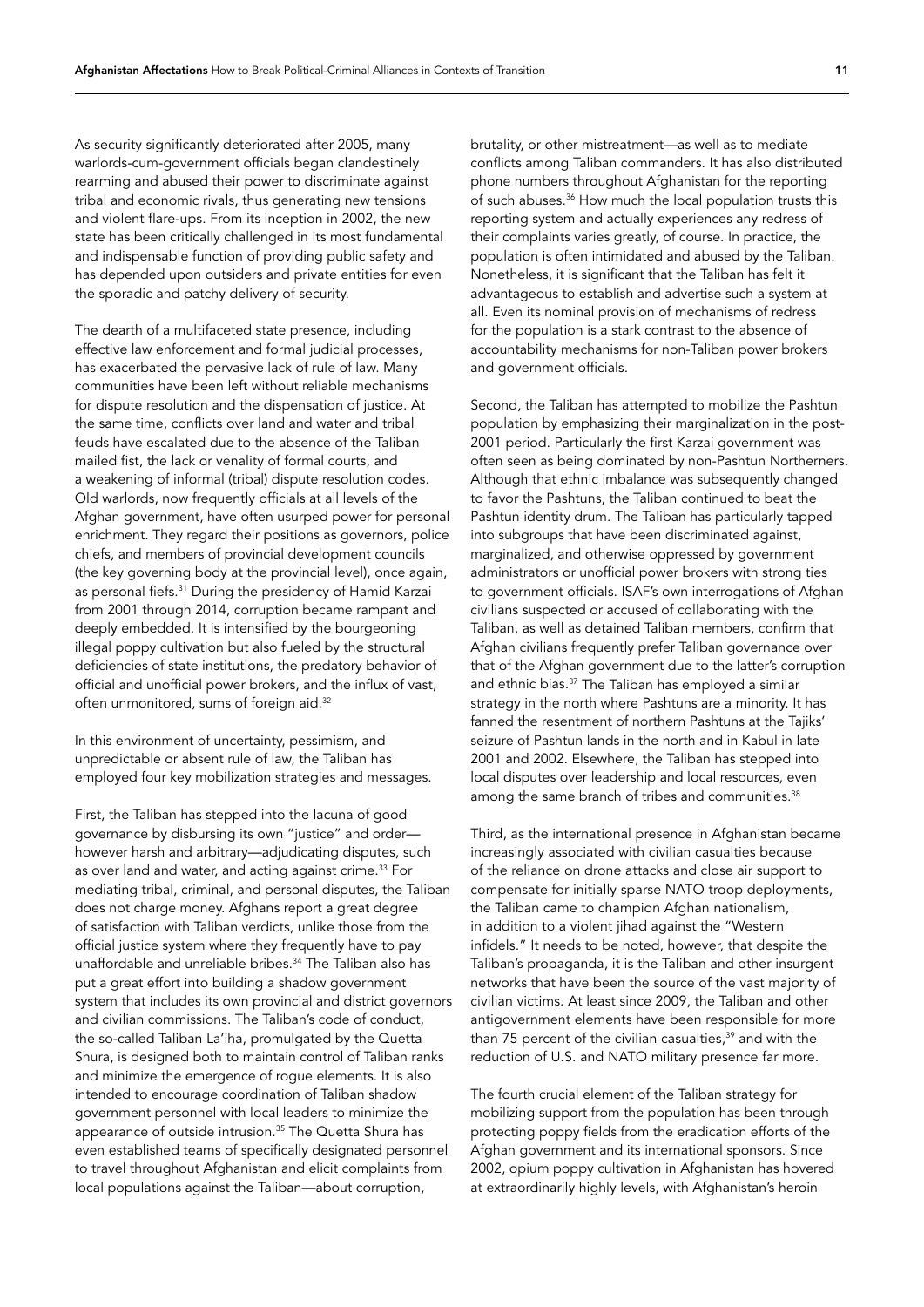production constituting more than ninety percent of the world's heroin production for more than a decade and half. In 2007 opium production (from which heroin is derived) climbed to a staggering 8,200 metric tons (mt).[40](#page-32-14) As a result of the subsequent oversaturation of the illicit opiates market and the intense outbreak of a poppy disease, production subsequently fell to 3,600 mt in 2010 but rose again to 5,800 mt in 2011 and remained with some fluctuations at this level, with 4,800 mt produced in 2016.<sup>41</sup> Amounting to between a third and a half of the country's GDP since 2001, the poppy economy represents the economic lifeline of much of Afghanistan's rural population and underlies much of the economic activity in urban centers as well.<sup>42</sup> By taxing poppy farmers and opium trader and heroin traffickers, the Taliban has been able to obtain tens to hundreds of millions of dollars per year.<sup>[43](#page-32-17)</sup>

The Taliban's deep and extensive involvement in the opium poppy economy and heroin trafficking in Afghanistan has led some analysts to argue that the Taliban has become discredited and its legitimacy has collapsed as it has become a mere criminal enterprise.<sup>44</sup> Indeed, the Taliban has at times denied its participation in criminal activities, claiming that while it collects donations throughout Afghanistan, its members are not permitted to engage in criminal activities such as forcibly collecting *zakat* (religious donations), hijacking or extortion. However, there is much evidence to the contrary, though there are important differences in the scope and level of involvement in criminal enterprises among Afghanistan's insurgent groups[.45](#page-32-19) The Quetta Shura Taliban, a key leadership structure of the Taliban, tends to be particularly concerned about maintaining appearances and to moderate the level of abuse it inflicts on the population, including in its forms of extortion. Nonetheless, although the donations it receives are supposed to be "voluntary," the presence of dangerous men with guns tends calls into question how much free will is involved in the process.

But the story of the Taliban's participation in the drug economy is far more complex, and to dismiss the Taliban as a discredited narcoguerrilla or a cartel misses many important elements. The Taliban's sponsorship of the poppy economy and its taxation of the drug trade is not a unique economic behavior of the Taliban. Just like the vast majority of insurgent and terrorist groups around the world, the Taliban simply taxes anything within the sphere of its territorial control. Thus in addition to fundraising in Pakistan and the Middle East, the Taliban still participates in various cross-border illicit enterprises, such as smuggling legal goods, gems, such as lapis lazuli, minerals, marble, and timber across the Afghan-Pakistan border.<sup>46</sup>

The Taliban is not unique in Afghanistan in taxing any local resources that are available. Afghan powerbrokers, including those intimately connected to the Afghan government (whether under President Hamid Karzai or his successor Ashraf Ghani) also tax all kinds of legal and illegal commodities, including drugs, minerals, and timber.<sup>[47](#page-33-0)</sup> They also siphon off large amounts of international aid money, an important driver of corruption.<sup>48</sup> The Taliban too taxes international aid flows to areas of its operations. When the large presence of NATO troops necessitated extensive trucking of supplies for the international troops, the Taliban also taxed these convoys, likely deriving tens, perhaps hundreds of millions of dollars even though the convoys were supposed to be controlled by the warlords and powerbrokers on whom ISAF relied for support.<sup>49</sup>

Finally, the Taliban derives crucial politically capital from protecting the poppy fields against eradication. Alarmed by the spread of opium poppy cultivation, some public officials in the United States in 2004 and 2005 started calling for a strong poppy eradication campaign, including aerial spraying.[50](#page-33-3) Thus, between 2004 and 2009, *manual eradication* was carried out by central Afghan units trained by Dyncorp as well as by regional governors and their forces. Immediately, it generated violent strikes and social protests. Another wave of eradication took place in 2005 when reduction in poppy cultivation was achieved. Most of the reduction was due to cultivation suppression in Nangarhar province where, through promises of alternative development and threats of imprisonment, production was slashed by 90 percent.<sup>[51](#page-33-4)</sup>

However, alternative livelihoods never materialized for many. The cash-for-work programs reached only a small percentage of the population in Nangarhar, mainly those living close to cities. The overall pauperization of the population there was devastating[.52](#page-33-5) Unable to repay debts, many farmers were forced to sell their daughters as young as three as brides or to abscond to Pakistan. In Pakistan, the refugees frequently have ended up in the radical Deobandi madrasas and have begun refilling the ranks of the Taliban. Apart from incorporating the displaced farmers into their ranks, the Taliban also began to protect the opium fields of the farmers, in addition to protecting trafficking. In fact, the antagonized poppy farmers came to constitute a strong and key base of support for the Taliban, denying intelligence to ISAF and providing it to the Taliban.[53](#page-33-6) Just like interdiction, eradication has been plagued by massive corruption problems, with powerful elites able to bribe or coerce their way out of having their opium poppy fields destroyed or to direct eradication against their political opponents, with the poorest farmers, most vulnerable to Taliban's mobilization, bearing the brunt of eradication.<sup>[54](#page-33-7)</sup>

Moreover, the reductions in opium poppy cultivation due to eradication were not sustained. By 2007 cultivation in Nangarhar reached almost the same level as before the 2005 eradication campaign.<sup>[55](#page-33-8)</sup> After that, Gul Agha Sherzai, governor of the province until September 2013, managed to keep cultivation negligible by a combination of buyoffs of influential *maliks* (tribal elders), promises of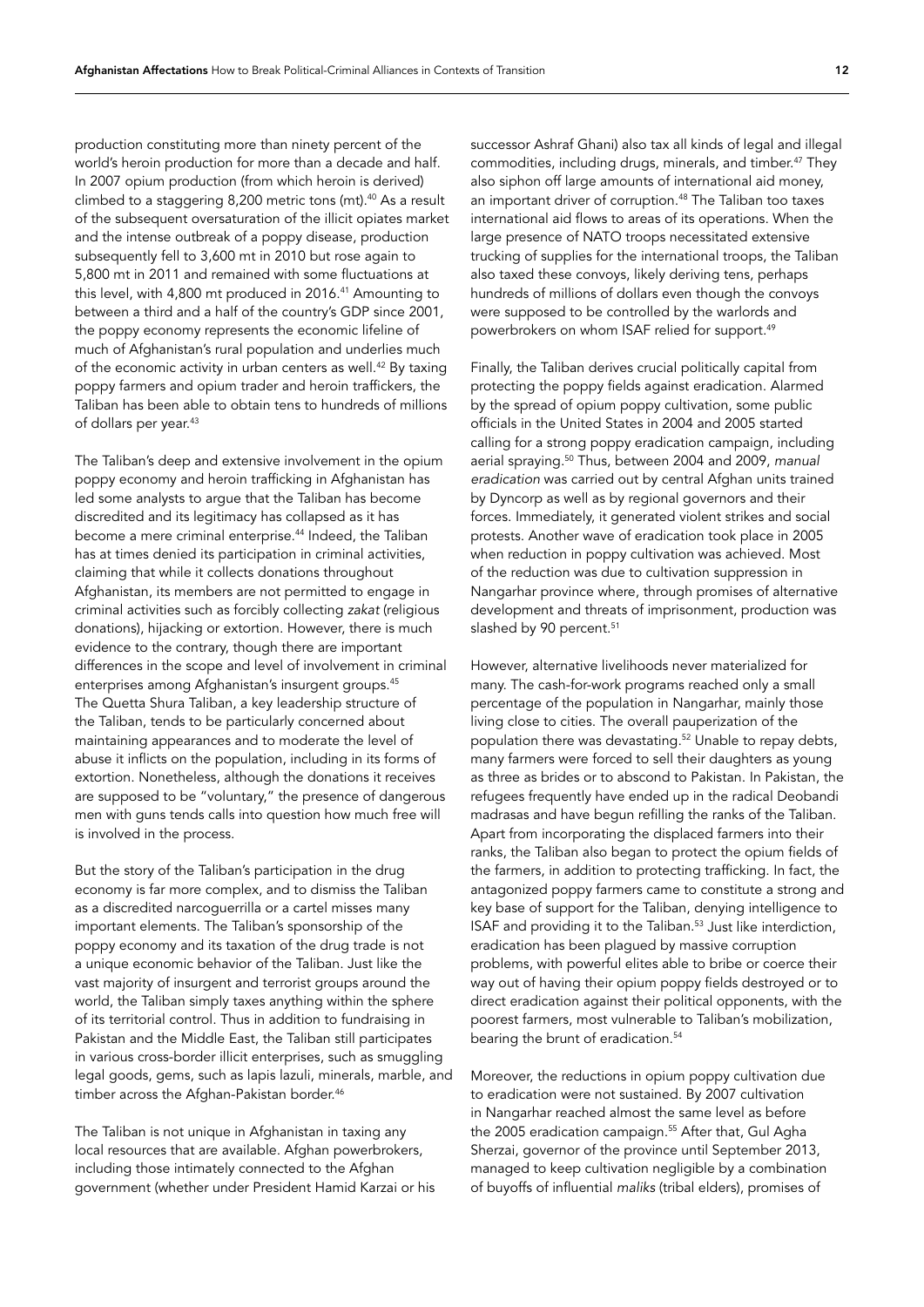alternative livelihoods, and threats of eradication of the poppy crops and imprisonment of violators. Farmers close to the provincial capital of Jalalabad often managed to cope by switching to crops such as vegetables, increasing dairy production, and working in construction cash-for-work programs. Farmers away from the provincial center, such as in the districts of Achin, Khogyani, and Shinwar, have suffered great economic deprivation. Since in many cases their income has crashed by about 80% and no alternative livelihoods programs have been available to them, their political restlessness has steadily grown.<sup>[56](#page-33-9)</sup> Those areas have seen high levels of instability, intensified tribal conflict over land, water, and access to resource handouts from the international community, rebellions of young men against the local maliks supporting eradication, physical attacks on eradication teams, intense Taliban mobilization, and increased flows of militants into and through the province from Pakistan.

By 2009, eradication and opium poppy bans had had the following effects:

- First, they did not bankrupt the Taliban. In fact, the Taliban reconstituted itself in Pakistan between 2002 and 2004 without access to large profits from drugs, rebuilding its material base largely from donations from Pakistan and the Middle East and from profits from another illicit economy, the illegal traffic with licit goods between Pakistan and Afghanistan.
- Second, eradication strengthened the Taliban physically by driving economic refugees into its hands.
- Third, eradication alienated the local population from the national government as well as from local tribal elites that agreed to eradication, thus creating a key opening for Taliban mobilization.<sup>[57](#page-33-10)</sup>
- Fourth, and crucially, eradication critically undermined the motivation of the local population to provide intelligence on the Taliban to the counterinsurgents while it motivated the population to provide intelligence to the Taliban.
- Fifth, the local eradicators themselves were in the position to best profit from counternarcotics policies, being able to eliminate competition – business and political alike – and alter market concentration and prices at least in the short term and within their region of operations.

Thus the one aspect of criminality in Afghanistan that the Bush administration chose to tackle was precisely the wrong one. Instead of focusing on predatory crimes, such as land theft, extortion, and murder perpetrated by the Afghan powerbrokers-cum-NATO-proxies, the Bush administration focused on the labor-intensive illicit economy whose suppression critically undermined the human security of the Afghan people and drove them into the hands of the Taliban.

# INTERNATIONAL INTERVENTION DURING THE BARACK OBAMA ADMINISTRATION: DESPITE RHETORIC, FAILING TO IMPROVE GOVERNANCE

Recognizing the counterproductive effects of eradication, the Obama administration broke with decades of U.S. counternarcotics policies and defunded centrally-led eradication in Afghanistan. Although the United States government continued to provide limited funding and technical assistance to Afghan governors who decide to proceed with eradication, the core components of the Obama administration counternarcotics policy have been interdiction of Taliban-linked drug traffickers and rural development.

## The Poppy Eradication Correction and Inadequate Development Policies in Afghanistan

Scaling back eradication strongly enhanced the new counterinsurgency policy focus of the Obama administration on providing security to the rural population. However, the successes in reducing instability and the size of the drug economy also depended on the actual operationalization of the strategy, much of which faltered or was misguided.

Crucially, alternative livelihoods efforts and economic development efforts by the international community in Afghanistan, were plagued by a vacillation between two competing understandings of the purpose of economic development projects. Was the purpose of the economic projects to buy off the population and wean it off from the insurgents or were the economic efforts designed to produce long-term sustainable development?

The buy-off concept included so-called quick-impact projects carried out by the U.S. military with money from the Commander's Emergency Response Program (CERP) or through the Provincial Reconstruction Teams (PRTs) as well as so-called "economic stabilization projects," also known as District Delivery Program or District Stabilization Framework, carried out by USAID. The latter were designed as short-term cash-for-work programs, lasting weeks or at best months. Their goals were to keep Afghan males employed so that economic necessities did not drive them to join the Taliban and to secure the allegiance of the population who, ideally, will provide intelligence on the insurgents. Under this concept, U.S. economic development efforts prioritized the most violent areas. Accordingly, the vast majority of the \$250 million USAID Afghanistan budget for 2010 went to only two provinces: Kandahar and Helmand.[58](#page-33-11) In Helmand's Nawa district, for example, USAID spent upward of \$30 million within nine months, in what some dubbed "[the] carpet bombing of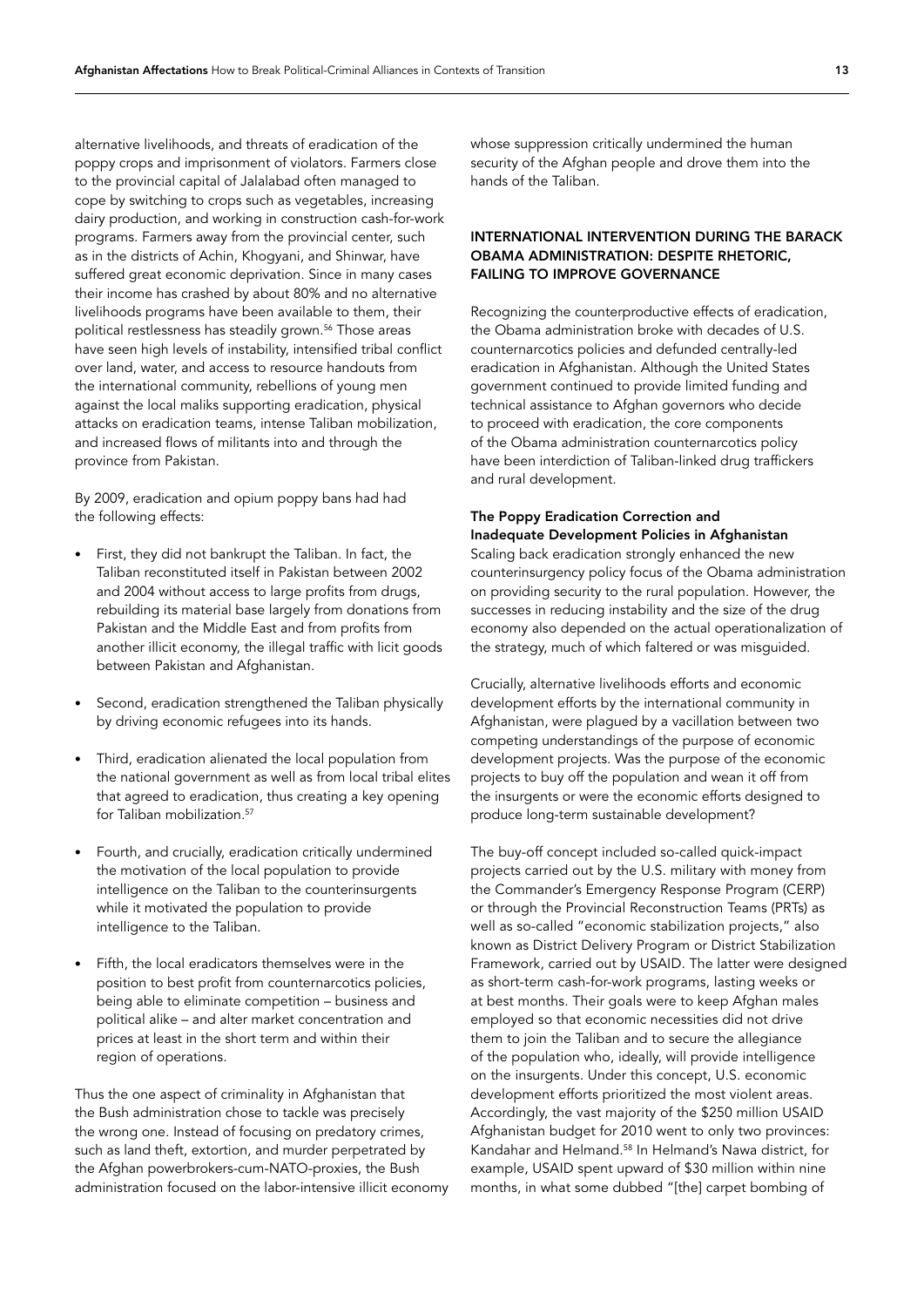Nawa with cash."[59](#page-33-12) With Nawa's 75,000 people, such aid amounted to \$400 per person, while Afghanistan's per capita income was only \$300 per year.

Although U.S. government officials emphasized that these stabilization programs generated tens of thousands of jobs in Afghanistan's south, many of the efforts were unsustainable short-lived programs, such as canal cleaning and grain-storage and road building, or small grants, such as for seeds and fertilizers.<sup>60</sup> Characteristically, they collapsed as soon as the money ran out, often in the span of several weeks. Nor was adequate consideration given to the development of assured markets; consequently, much of the produce cultivated under the USAID-contracted programs would possibly not find buyers and rot.

There is also little evidence that these programs secured the allegiance of the population to either the Afghan government or ISAF forces or resulted in increased intelligence flows from the population on the Taliban.<sup>61</sup> But as many of these programs were budgeted to run only through October 2010 or December 2010 (then to be replaced by long-term sustainable development that the persisting insecurity continues to prevent to today), their closure sometimes antagonized the population by disappointing raised expectations.

Because of the complexity and opacity of Afghanistan's political, economic, and contracting scene, many of these international programs flowed to problematic, discriminatory, and corrupt powerbrokers, generating further resentment among the population, and intensifying Afghanistan's rampant corruption and lack of accountability. At other times, they spurred tribal rivalries and community tensions.<sup>[62](#page-33-15)</sup>

Nor did these programs yet addressed the structural deficiencies of the rural economy in Afghanistan, including the drivers of poppy cultivation. A microcredit system, for example, continues to be lacking throughout much of Afghanistan. In fact, many of the stabilization efforts, such as wheat distribution or grant programs, directly undermined some of the long-term imperatives for addressing the structural market deficiencies, such as the development of microcredit or the establishment of local Afghan seed-banks and seed markets and rural enterprise and value-added chains. Shortcuts such as the so-called Food Zone in Helmand and similar wheat distribution schemes elsewhere in Afghanistan are symptomatic of the minimal short-term economic and security payoffs (but substantial medium-term costs) mode with which the internationals have operated in Afghanistan. The result: persisting deep market deficiencies, displacement of opium poppy cultivation to new insecure areas, and compromised rule of law.<sup>63</sup>

There is a delicate three-way balance among long-term development, the need to generate support among the population and alleviate economic deprivation in the short term, and state-building. A counternarcotics "alternative livelihoods" program in Afghanistan provides a telling example: aware of the deeply destabilizing effects of poppy suppression in the absence of alternative livelihoods and yet under pressure to reduce poppy cultivation, Helmand Governor Mohammad Gulab Mangal, widely acclaimed then as a competent and committed governor, launched a wheat-seed distribution project during the 2008-09 growing season. In order not to grow poppy, farmers were handed free wheat seeds. This program proved popular with the segments of the Helmand population who received the free wheat and the program was emulated throughout Afghanistan and continued in 2010.

Poppy cultivation did decrease in Helmand in 2009, and many enthusiastically attributed the results to the wheat distribution program, rather than low opium prices. And yet there are good reasons to doubt the effectiveness of the program, at least with respect to development and even governance. Because of land density issues in Afghanistan, the lack of sustainability of the favorable wheat-to-opium price ratios under which the program took effect, and the limited ability of wheat cultivation to generate employment, wheat turned out to be a singularly inappropriate replacement crop.<sup>64</sup> Indeed, much of the wheat seed ended up being sold in markets rather than sown.

Due to the insecurity prevailing in Helmand at the time, the program was undertaken without any field assessment of what drives poppy cultivation in particular areas of Helmand and in Afghanistan more broadly<sup>65</sup> -- a deficient policy-making processes in which policy was developed without understanding of the causes of the problem it was trying to address. Yet because most people welcome free handouts, the program was popular. But it was also politically manipulated by local administrators and tribal elders who sought to strengthen their power. Although the program was deficient from a development perspective, it brought immediate political benefits to those who sponsored it, including the political machinery of President Hamid Karzai who at that time was seeking reelection. Good governance was thus equated with the immediate handouts and their political payoff without regard for long-term economic development, best practices, and optimal decision-making processes.

At the same time, the wheat program and other economic stabilization programs often set up expectations on the part of the population of free handouts from the central government and international community without being economically viable and sustainable in the long term and without requiring commitments from the local community. Thus, many of the CERP and stabilization programs have encouraged the Afghans to expect payoffs for any activity consistent with the interests of the international community, even if the activity is not also in their own interest.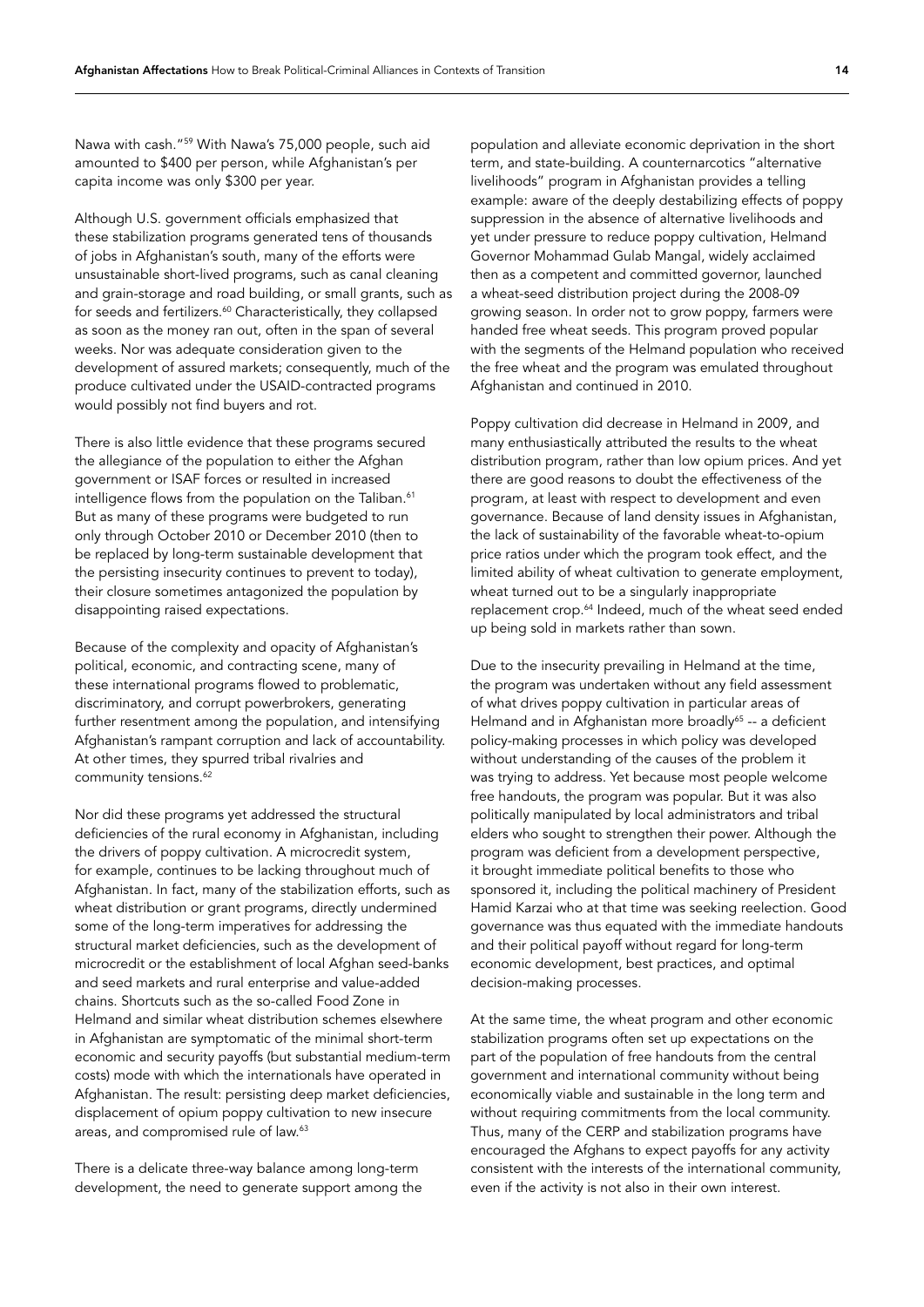The Obama administration also supported a change in U.S. and NATO's drug interdiction policy that started developing in the latter part of 2008. For most of the decade, interdiction, while meant to target large traffickers and processing laboratories, became politically manipulated by local Afghan powerbrokers to eliminate drug competition and ethnic, tribal, and other political rivals. Instead of targeting top echelons of the drug economy, many of whom had considerable political clout, interdiction operations were largely conducted against small vulnerable traders who could neither sufficiently bribe nor adequately intimidate the interdiction teams and their supervisors within the Afghan government. The result was a significant vertical integration of the drug industry in Afghanistan.<sup>[66](#page-33-19)</sup>

The other—again undesirable—effect of how interdiction was carried out was that it allowed the Taliban to integrate itself back into the Afghan drug trade, as traffickers targeted by interdiction turned to the Taliban for protection.<sup>[67](#page-33-20)</sup>

The Obama administration decided to gear the interdiction policy primarily toward Taliban-linked traffickers. Going after these particular traffickers became the sole counternarcotics mandate of ISAF forces, though other international and Afghan counternarcotics units, with U.S. Drug Enforcement Administration assistance, could target other traffickers as well. ISAF's interdiction efforts sought to reduce the flows of weapons, money, drugs, precursor agents, and improvised explosive device (IED) components to the Taliban, with the goal of degrading the Taliban's finances and physical resources and dismantling its logistical networks. Although hundreds of interdiction raids were conducted, especially in southern Afghanistan, and large quantities of opium and IEDs were seized in these operations, it is questionable whether the impact on the Taliban's resource flows was more than local. On the other hand, large-scale military operations to clear the Taliban from particular areas, such as Marja, Helmand, had more pronounced effects on the insurgents' funding capacity and resource flows in those particular areas.<sup>68</sup>

But in the zeal to disrupt the Taliban's financing and logistical chains, the ISAF interdiction policy strayed from the selectivity carefully crafted into the design of the Obama administration counternarcotics strategy[.69](#page-33-22) The dual focus of night raids and house searches on capturing "highvalue" (whatever that actually means) targets *and* searching for drugs and explosives blurred the distinction between farmers and high-value drug or Taliban operatives. Does the fact that a household has opium make the household members Taliban supporters? Obviously not, since many rural Afghans do not hold their assets as cash in a bank but rather as opium stocks at home. ISAF house searches that seized or destroyed any found opium, perhaps under the belief that they were destroying Taliban stockpiles, could in fact wipe out the entire savings of a household.

Thus, in areas subject to intense interdiction raids, such as the Marja or Nad Ali districts of Helmand, the effects of supposedly selective and hearts-and-minds-oriented interdiction resembled blanket eradication.<sup>70</sup> Their impact on the economic well-being of a household could be even more detrimental than that of eradication because after eradication a family still could have a chance to replant poppy, but interdiction forays could wipe out all of the long-term assets of a household in one night. The effects on stability and the counterinsurgency campaign were the same as those of eradication: intense alienation of the affected population from the Afghan government and ISAF forces, and susceptibility to Taliban mobilization.

Although the implementation of the interdiction policy often lost its selectivity in distinguishing between small and highlevel traders, its selectivity regarding the Taliban connection generated problematic side-effects. One was the signal to Afghan powerbrokers that the best way to traffic drugs in Afghanistan was to provide counterinsurgency services, such as intelligence, militias, and real estate property to ISAF, or to align oneself with the Afghan government, since then one's drug assets would not be targeted. The very hard choice of pursuing only a certain type of trafficker—namely, those linked to the Taliban—may well be necessary and appropriate under conditions of an insurgency and an extensive drug economy that includes all types of actors, including government officials. But coupling such hard choices with indiscriminate seizure of opium stocks at the level of households (frequently poor households) alienates the population from the government and defines good policy as favoring the powerful ones, thus contradicting public claims of accountable governance.

#### The Failure to Reign in Criminality and Misgovernance

The Obama's administration policy toward other aspects of criminality and mis-governance in Afghanistan became even more unsatisfactory. During his 2008 presidential campaign, Barack Obama emphasized Afghanistan as the important yet unfinished "war of necessity," unlike the wrong "war of choice" in Iraq that he promised to terminate as quickly as possible. This implyied that, as President, he would focus on the Afghan conflict in a smarter, more determined way. But despite the election rhetoric of the 2008 U.S. presidential campaign, from the moment the Obama administration took over, it struggled with some of the very same dilemmas that had perplexed the Bush administration. Since al Qaeda was the primary source of terrorist threats against the United States, was it also necessary to continue combating the (more locally focused) Taliban? Could an effective counterterrorism mission be prosecuted essentially just by airborne and offshore assets? Or was it necessary to defeat the resurgent Taliban on the ground and construct a stable Afghan government? Should the U.S. military engagement be intensified—with all the blood, treasure, and domestic ramifications that would entail—or should the U.S. military engagement be significantly scaled back?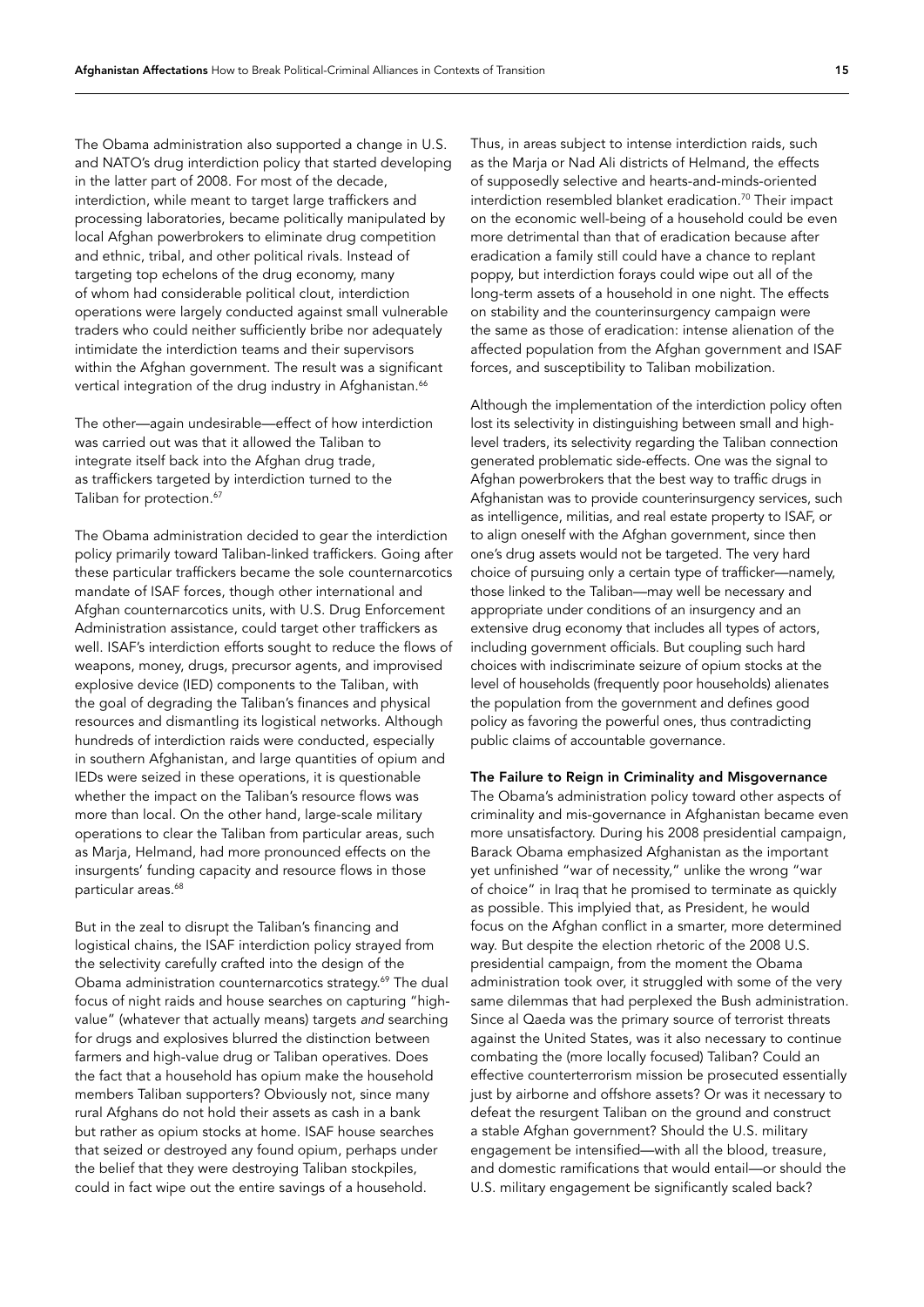By choosing a limited counterterrorism focus, the United States sidestepped the aspirations of the Afghan people. The Obama administration's profound skepticism toward "nation-building" (really mislabeled state-building) drove the decision. The Obama administration thus failed to take advantage of another potential inflection point in which the corruption and criminality that subverted the state-building effort in Afghanistan and fueled the Taliban insurgency could have been rolled back. In short, the Bush administration over-promised what it could accomplish in Afghanistan, under-reached in its goals, and under-resourced its efforts, creating expectations both in Afghanistan and the United States it could not fulfill. The Obama administration, on the other hand, mostly defined its goals and expectations in Afghanistan in ways that were indifferent to Afghan aspirations.

The result was a continuing struggle to devise mechanisms to improve governance and sustain security gains throughout the Obama administration. The United States and its allies were wrestling with a fundamental predicament: the Taliban insurgency feeds on the condition of inept and corrupt governance, yet the United States and its international partners were unable and often unmotivated to induce better governance from the Karzai regime and unofficial power brokers. By the winter of 2013, strong voices in the White House argued that what happened on the ground in Afghanistan mattered only to a limited degree for the successful prosecution of the anti– al Qaeda campaign, and that the needed counterterrorism operations against al Qaeda and its allies could be effectively conducted from the air, reducing the need for a foreign presence on the ground in Afghanistan itself.

The limited willingness of the United States and its allies to devote the necessary resources for the larger state-building mission, including the military aspects of counterinsurgency, led to various problematic shortcuts on the battlefield crucially the reliance on manipulative power brokers and controversial paramilitary forces, such as the Afghan Local Police. In many ways, it has been the various Afghan power broker mafias who ended up dominating and subverting the Afghanistan stabilization effort. Mafia rule, especially if it does better than the state in providing security, regulatory services, and socioeconomic benefits, can gain a great deal of legitimacy and political capital among the population. But a fundamental problem with Afghanistan's post-Taliban political and economic arrangements has been that the mafias that have emerged have been highly abusive, capricious, and critically deficient in the provision of either security or economic benefits to the wider population. And since many of the mafia-like power brokers have been linked to the Afghan government and even frequently held official positions in the government, many Afghans have come to see the state itself as a thuggish mafia racket without benefits.

Washington has continually remained conflicted over whether and how to tackle corruption. Efforts to work through the national government in Kabul or through local officials often failed to redress the governance deficiencies. In addition, the increasingly difficult relations between the White House and then- Afghan President Hamid Karzai (who was alienated from and distrustful of Washington) only strengthened the hand of those who wanted to pull the plug on the U.S. participation in the Afghanistan war.

Washington and the international community did attempt several anti-organized-crime and anti-corruption initiatives. One of the most visible tools became the military's anticorruption task force, Shafafiyat (Transparency), headed by then Brigadier General H.R. McMaster. Building on a previous ISAF task force to investigate corruption surrounding ISAF's contracting, Shafafiyat had a broad mandate to lead ISAF's investigations into all aspects of corruption in Afghanistan. But ultimately hamstrung by both political complexities in Afghanistan and the significant drop-off of ISAF's focus on corruption and governance a year later, this anticorruption body also has struggled to make more than a sporadic difference.

Given the extent of corruption in Afghanistan and the fact that complex patronage networks came to underpin the post-2002 political system, it should have been evident that the fight against corruption would require a great deal of persistence and prioritization as well as political sensitivity in Washington to the limits of its influence and to President Karzai's political entanglements. One problem that quickly emerged was that the Obama administration often demanded governance reform of an intensity and extent that ignored Afghan realities and political complexities. In a system where the highest government officials as well as the lowest ones, line ministries, banking centers, and most international contracts were pervaded by corruption and connected to powerful patrons, developing a list of implementable corruption-reform priorities was necessary but frequently not done.<sup>71</sup> At the same time, dramatic demands by the United States and other donors that unless corruption were strongly tackled, international aid would be severely reduced were not followed up with tough sanctions, and often any sanctions. Benchmark after benchmark was missed.

Now fully dependent on Afghan's problematic powerbrokers for his regime's survival, Karzai did not choose to prosecute any powerbrokers with even egregious criminal and corruption records and severe human rights abuses, and instead would merely reshuffle political advantages and economic spoils among them to keep them anchored into the existing political dispensation and avert outright rebellions. For years, then, the outcome would be that the Obama administration, like its predecessor, would secure dramatic promises from President Karzai to tackle corruption, with little actual follow-up. Such declaratory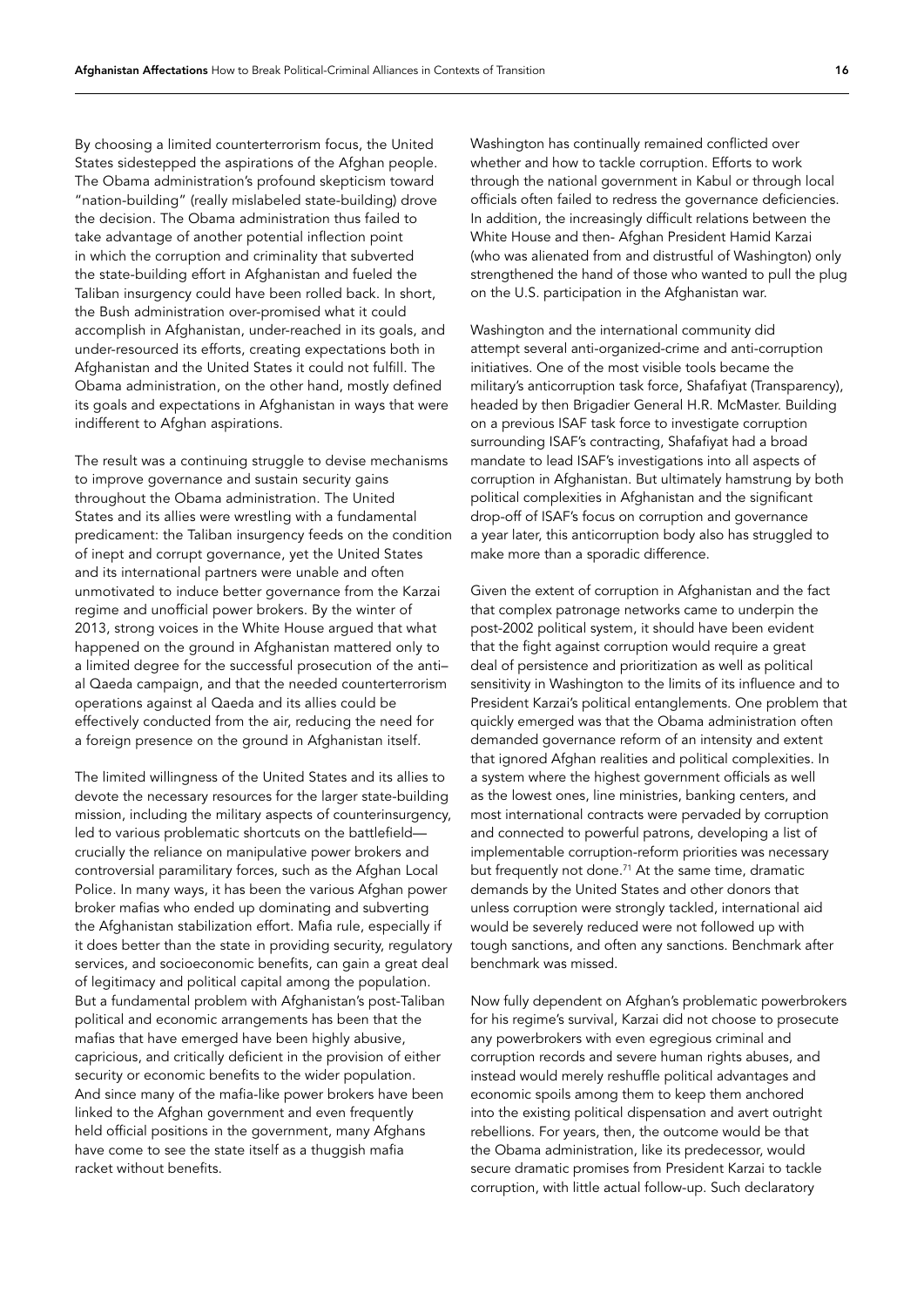commitments would usually ramp up before major donor pledging conferences, but subsequently would mostly not be implemented, with little change in practice.

Frustrated and exhausted by the paltry progress in reducing the venality and abuse of the Afghan government, Washington quickly lost its zeal for fighting corruption in Afghanistan. Thus, when implementable measures were actually developed, they were rarely adopted. Often they were sacrificed to battlefield exigencies in order to protect power brokers whose assistance was seen as critical in fighting the Taliban. Or they were shelved for the fear that they would only further alienate Karzai.

In the fall of 2011, some effort to decide what corruption should be tackled and what would not be a priority took place at the interagency level of the U.S. government. But the attempt to distinguish among "high-level," "predatory," and "petty" corruption proved fruitless and rejuvenated neither the will nor a greater capacity to chip away at corruption in Afghanistan[.72](#page-34-1) Such prioritization might have had a good chance of achieving some traction for anticorruption efforts in the Afghan political system (as long as it managed to avoid getting bogged down in unending definitional and metrics debates). However, by the time the interagency group attempted to develop such a prioritized approach, the White House and the Pentagon had long lost much of their leverage with Kabul and, once again, much of their determination to combat corruption and foster good governance in Afghanistan.

Underpinning and undermining all of the governance and even military efforts in Afghanistan were the timelines that the Obama administration set for U.S. military assistance in Afghanistan. Although in 2010, Obama authorized a significant boost of U.S. forces to 100,000, the surge was to finish by 2012. By 2014, the responsibility for security in Afghanistan was to be handled predominantly by the Afghan military forces.<sup>73</sup> Before his second term ended in 2016, Obama hoped to end a direct U.S. military involvement in Afghanistan, with only some one thousand U.S. troops remaining for U.S. embassy protection.<sup>74</sup> U.S. military aid to Afghanistan was to proceed as the Afghan government did not have—and continues not to have capacity to generate the four billion dollars a year it takes to support Afghan security forces.

Two developments shook the White House and the U.S. Congress in the late spring and summer of 2014, reducing the pressure for withdrawal from Afghanistan. First, the virulent off-shoot of Al Qaeda in Iraq—the Islamic State of Iraq and Syria (ISIS[\)75—](#page-34-4)swept through parts of Syria and Iraq, taking over many Sunni areas, and in May 2014 even threatened the capital of Iraq, Baghdad.<sup>76</sup> The White House, although long determined to get out of the Iraq war and change the focus of U.S. national security policy from the Middle East to East Asia, now sprang into action, bombing

ISIS targets in Iraq and mobilizing an international coalition against the re-invigorated insurgency in Iraq and Syria. Yet ISIS rapidly entrenched itself in the Middle East and was becoming an inspiration for jihadi groups in Africa and South Asia. Soon, its branches were sprouting in India and Pakistan; and several renegade Taliban commanders also declared allegiance to ISIS. Although the presence of ISIS in Afghanistan was—and continues to be—limited, the White House took notice of the specter of reinvigorated jihadism there.

Second, the highly contested and fraudulent 2014 presidential election in Afghanistan ignited an intense and prolonged political crisis. By July 2014, the crisis seemed to have brought the country to the edge of major political and ethnic violence and nearly provoked a military coup, potentially sparking civil war.<sup>77</sup> The White House instructed the U.S. Embassy to go into overdrive to avert such a disaster. Thus, even when the recount of the vote in the runoff election confirmed massive fraud by the organizations of the two principal contenders—Ashraf Ghani, the former Afghan minister of finance (seen as a technocratic pro-reform Pashtun candidate), and Abdullah Abdullah, the former Afghan minister of foreign affairs (seen as a Tajik status-quo candidate)— with neither candidate ready to accept losing, the U.S. Embassy and State Department persuaded both of them to form a National Unity Government (NUG).[78](#page-34-7)

# THE 2014 AFGHAN ELECTIONS: FROM HOPE TO GOVERNMENT OF NATIONAL DISUNITY

The September 2014 political agreement covered the bare minimum of a deal, sketching out its mere outlines, with many details as well as deeper structural electoral and constitutional reforms left to be worked out later. However necessary for political stability at the time of its conception, the arrangement ultimately brought political infighting and frequent governance paralysis. However, the arrangement also presented a key moment of opportunity and another possible inflection point. Although the 2014 presidential elections were highly contested and almost pushed the country to the brink of violence, there was nonetheless large optimism in Afghanistan and among its international partners that governance would improve after the Karzai years. After all, improving governance and reducing corruption was the one issue on which Ashraf Ghani and Abdullah Abdullah agreed and on which both of them had campaigned.

In September 2014, the newly sworn-in President Ashraf Ghani and his so-called Chief Executive Officer Abdullah Abdullah accomplished one key objective on which their campaigns also agreed: keeping the United States and other ISAF international partners in Afghanistan after 2014. The new U.S. and international military coalition mission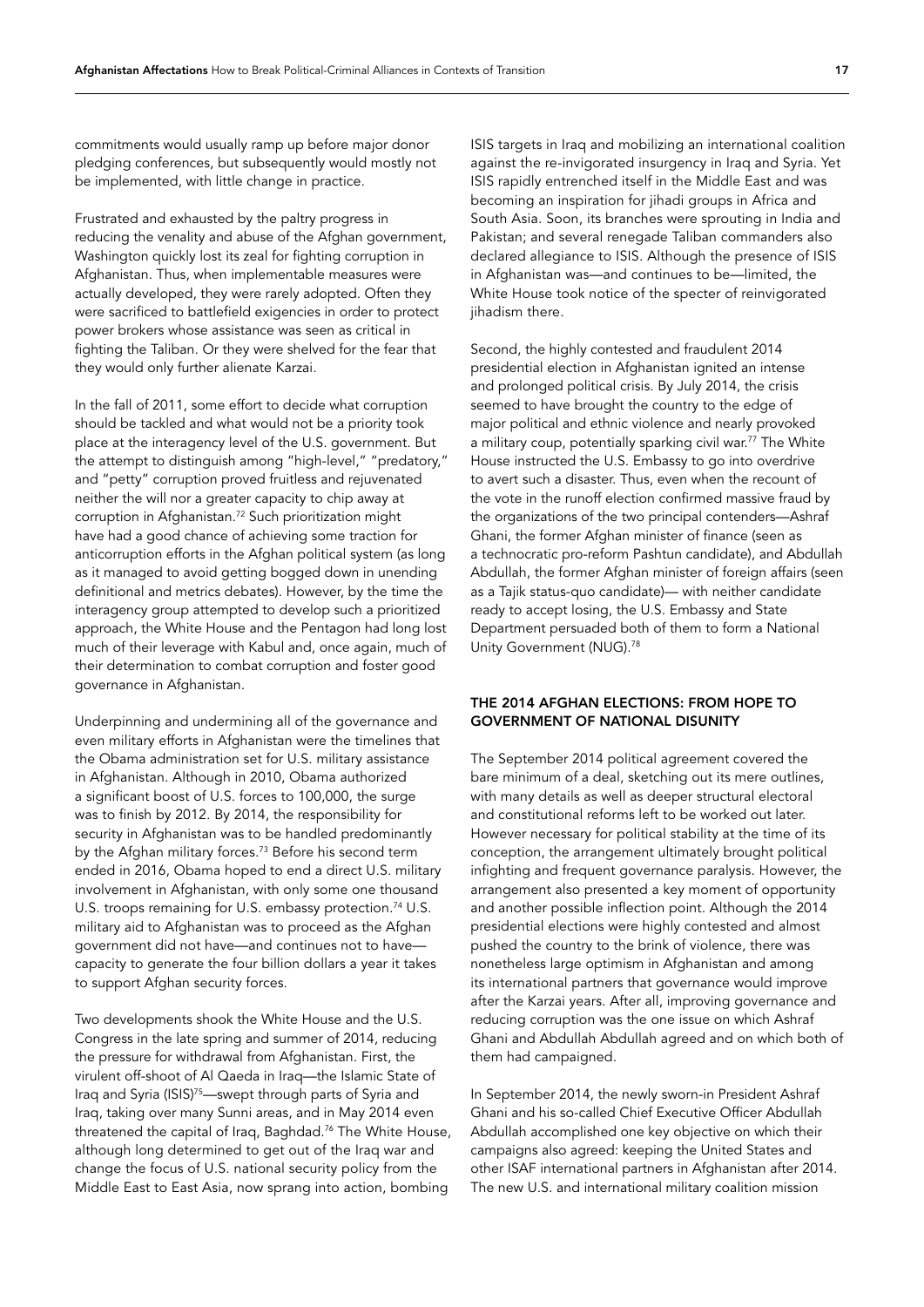– Operation Resolute Support (RS) – started in January 2015. It was slated to run through the end of 2016, but ultimately was extended beyond the end of the Obama administration, with 8,400 U.S. soldiers and an additional 4,900 allied forces remaining in Afghanistan at the onset of the U.S. administration of Donald Trump[.79](#page-34-8) President Trump has not yet specified what his Afghanistan strategy would. Thus, after a decade of large-scale offensive counterinsurgency operations, the U.S. and NATO missions in Afghanistan changed to far more limited ones of advising and training of Afghan forces, and only limited active military support for them. Crucially, the White House also agreed to keep at least some U.S. military bases outside Kabul open until the next U.S. administration took over in 2017 and gave authorization to the U.S. military in Afghanistan to use air power against Taliban field forces preemptively, before they pulverized Afghan forces, contra the prior *in extremis* only support rule.

Still, what in diplomatic and military planning of 2012 was imagined as a Transformational Decade through 2024 (ten years from the planned reduction of international forces in Afghanistan in 2014) became more like a Decade of Hanging On. Planners had hoped that in 2024 Afghanistan would be militarily and economically capable of standing on its own feet, due to hoped-for revenues from mineral extraction (by the estimates of the U.S. military, amounting perhaps to one trillion),<sup>[80](#page-34-9)</sup> while the Taliban had been progressively weakened and pushed to the margins of the country. Rather, international actors were reduced to hoping for a breakthrough in peace negotiations with the Taliban, none of which had materialized as of February 2017, or for the Taliban to make mistakes and do itself in from within.

The Unending Struggle to Reverse Poor Governance

Meanwhile, governance in Afghanistan has continued to struggle, and its improvements remain a hope rather than a reality. Although the NUG government raised expectations of justice and an accountable government delivering services and, crucially, combatting corruption and power abuse, two and half years later, it has so far failed to deliver robustly on any of these promises. Both Ghani and Abdullah were of course deeply beholden to corrupt elites without whose support they would not have been able to run in the elections, and on whose support they continued to depend after the elections. Among those were some of the most notorious warlords of Karzai, such as the provincial police chief of Kandahar Lt. Gen. Abdul Raziq. His iron-fist ruled in Kandahar kept the Taliban at bay, making him a darling of the U.S. military during the Obama years. However, Raziq's rule has also been characterized by many mafia-donlike behavior and severe human rights abuses.<sup>81</sup> In addition to the consolidation of criminal rackets in Kandahar and major human rights violations, the price of greater security from the Taliban has also been bad governance and tribal discrimination. If the Taliban succeeds in assassinating him, as it has attempted many times, it will open up major power

struggles over political, economic, and criminal influence in Kandahar, and benefit from inserting itself into them. Nonetheless, Raziq's support (including likely through thuggish illegal means) was key for Ghani to obtain crucial votes in Kandahar during the presidential elections. And after the elections, with violence exploding throughout Afghanistan in an unprecedented way, Ghani has not dared to create another unstable front in Afghanistan, particularly as the Taliban has been gradually taking over the neighboring Helmand province, with even the provincial capital of Lashkar Gah repeatedly teetering on collapsing into Taliban's formal control[.82](#page-34-11) Other notorious warlords, often with provincial or even national-level positions, also remained untouched and unaccountable. Some of those whom President Ghani formally fired, such as powerful governor of the Balkh province and a key northern powerbroker Atta Mohammad Noor, have simply refused to step down and over time attempted to make their own political and economic bargains with Ghani, even at the expense of their nominal leader-as well as client-Abdullah.<sup>[83](#page-34-12)</sup>

Moreover, immediately after the creation of the National Unity Government (NUG), it became paralyzed by infighting between the two men and their factions. Even crucial ministerial and other top-level positions took a year or more to appoint. At the national level, Ghani has sought to deal with the governance paralysis and the awkwardness of the power-sharing arrangement by not sharing power and bypassing Abdullah. Rather than running policy through line ministries and investing in institution-building, at least early on in his administration Ghani focused on building up the president's office. Greatly expanded, the President's Office now not only formulates policy, but also seeks to direct its implementation[.84](#page-34-13) But the price of efficiency and getting some governance going is that many came to perceive the new government as even more exclusionary than that of President Karzai.<sup>85</sup>

The distribution of power in the President-CEO arrangement, of course, continues to be intensely contested by the two men, further undermining efforts to build up state capacity to govern. The more Ghani manages to execute policy through alternative channels, such as the President's Office, the more the network behind Abdullah feels disempowered and frustrated, not only with Ghani, but with Abdullah himself since he can deliver less and less to his backers. And indeed, Abdullah is increasingly considered a spent force by his former northern backers who increasingly believe that rocking the government and generating crises is a far more effective way to secure government positions than relying on Abdullah to obtain them.

The troubles stemming from the power-sharing arrangement and from Afghan governance in general are a forceful, if distressing, reminder that power in Afghanistan often comes from personal networks and that institutions do not function or are easily subverted by behind-the-scenes powerbrokers.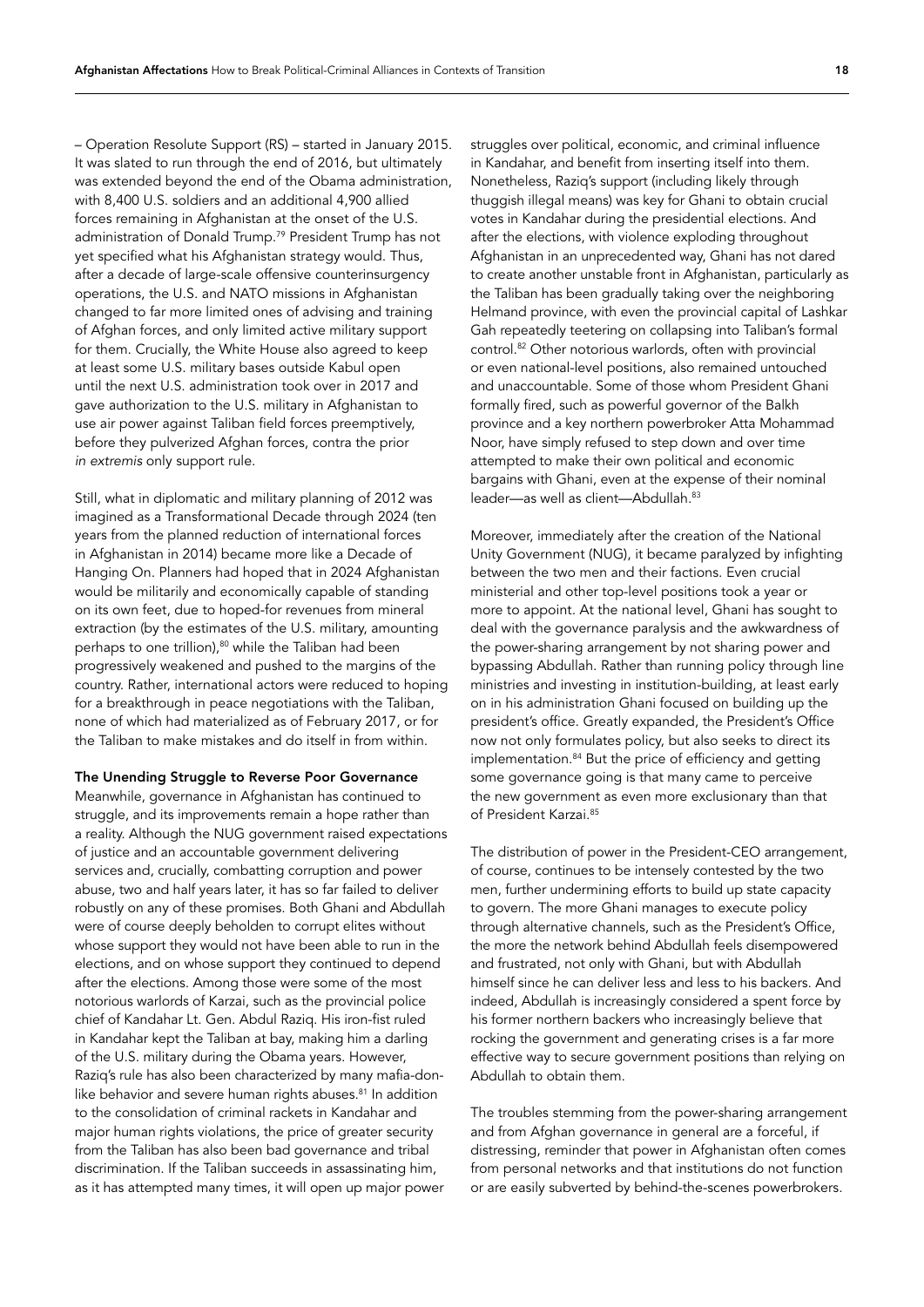In the absence of strong personal networks, reformminded and knowledgeable technocrats, such as Ghani, may have a very limited implementation and governing capacity even while formally sitting at the center of power. Building up personal networks rather than the difficult, complex, and long-term process of building up institutions is readily tempting.

## Ghani's Pakistan Gamble: The Peace Negotiations Efforts

Ghani's unwillingness or inability to move against powerbrokers deeply implicated in criminality and corruption was also driven by his decision early in his administration to prioritize outreach to Pakistan and through Pakistan negotiate a peace with the Taliban. Like Karzai, Ghani came to see Pakistan as the magic key to the negotiated deal, and in the first two and half years of his rule ended up just as disappointed by and frustrated with Pakistan as Karzai.

Immediately upon assuming the presidency in September 2014, Ghani engaged in a full outreach to Pakistan. He included an official visit to Pakistan among his first foreign trips, along with visits to Saudi Arabia and China. In all three countries, he sought to obtain support for a new push for negotiations with the Taliban, identifying a negotiated settlement as a key priority of his government. Indeed, China subsequently offered its support for the negotiations and hosted Taliban delegations in Beijing. The Pakistan trip too was widely seen as positive and helpful for improving Afghanistan-Pakistan relations. The arguments put forth to Pakistani officials included that Pakistan could not rely on the Taliban as a trustworthy agent.<sup>86</sup>

For some months also, Ghani managed to persuade key northern and non-Pashtun political opponents, including Abdullah, to go along with the rapprochement to Pakistan. Not all accepted the outreach, with former president Karzai a vociferous opponent of the strategy.

The possibility of counterterrorism cooperation between Afghanistan and Pakistan—defined by Afghanistan and its Resolute Support partners as Pakistan finally cracking down against the Haqqani network and removing the safehavens that the Taliban leadership has been enjoying in Pakistan—seemed to grow after brutal terrorist attacks in Pakistan. In December 2014, one such attack by Tehrik-e-Taliban-Pakistan (TTP, or the Pakistani Taliban) on an army school left 148 dead, including 132 students. Claiming that the attack was orchestrated by Maulana Fazlullah, the head of TTP from Afghanistan, Pakistan's army chief, General Raheel Sharif, flew to Kabul to demand Afghan and U.S. cooperation against the TTP and other anti-Pakistan militants. The United States and Ghani responded positively to Pakistan's anti-TTP cooperation request: the United States repeatedly bombed TTP targets in Afghanistan, and Ghani went so far as to divert Afghan soldiers from difficult and important fighting against the Afghan Taliban

in Afghanistan's southern Helmand province in order to take on the TTP at the border with Pakistan. In Peshawar, while consoling the victims of the attack, Sharif again forswore a policy of cultivating some militants while fighting others: "We announce that there will be no differentiation between 'good' and 'bad' Taliban.["87](#page-34-16) Further positive messages seemed to be coming from Pakistan throughout the spring of 2015. In April 2015, for example, Pakistani foreign ministry spokeswoman, Tasneem Aslam, condemned the Taliban's "spike in violence" in its annual spring offensive in Afghanistan and added that "[Pakistan] would like to see a national reconciliation process in Afghanistan"<sup>88</sup> —a public message apparently echoing what at least some Pakistani officials had also been telling the Taliban in private. In May 2015, during a visit to Kabul by Pakistan's Prime Minister Nawaz Sharif and Army Chief Raheel Sharif, the Prime Minister seemed to promise Islamabad's full support against the Afghan Taliban, declaring that ["the enemies of](http://www.telegraph.co.uk/news/worldnews/asia/afghanistan/11604323/American-among-foreigners-killed-in-Kabul-hotel-attack.html)  [Afghanistan cannot be the friends of Pakistan."](http://www.telegraph.co.uk/news/worldnews/asia/afghanistan/11604323/American-among-foreigners-killed-in-Kabul-hotel-attack.html)[89](#page-34-18)

But just hours later, there was a terrorist attack on the Park Hotel in Kabul where Indian, Turkish, American, and other foreign guests were gathered for a concert. To many Afghans, the attack revealed, once again, Pakistan's duplicity. At best, the attack showed the limitations of Pakistan's ability to control and restrain the various militant groups to whom it has frequently provided assistance and support, making it very unlikely that Pakistan could deliver the kind of pressure on the Taliban to force it to a negotiate deal or to decisively impede its capacity to operate militarily[.90](#page-34-19)

And indeed, the summer and fall 2015 brought only a rise in Haqqani attacks and a greater Taliban push in Afghanistan, not the reduction in violence that Ghani was hoping would result from his Pakistan outreach). Ghani was left with egg on his face, facing an ever-growing disapproval from Afghan politicians, including former President Karzai, for his "appeasement" of Pakistan without getting any results for it.

A few elements of negotiations with the Taliban emerged in the early summer of 2015, but they did not produce enough political capital for Ghani to compensate for the Taliban's military pressure in Afghanistan or to reinvigorate Ghani's will to take on predatory criminality and corruption in the country. It was not only northern powerbrokers and former President Karzai who vehemently criticized Ghani's outreach to Pakistan. Civil society groups, including Afghan women's groups, and various ethnic minorities also feared—and continue to do so—that a negotiated deal with the Taliban would compromise the rights that the Afghan constitution grants them.<sup>[91](#page-34-20)</sup>

In late May 2015, Afghan government officials held a formal meeting with representatives of the Taliban in Urumqi, China. Moreover, these representatives were apparently delivered to the negotiating table by the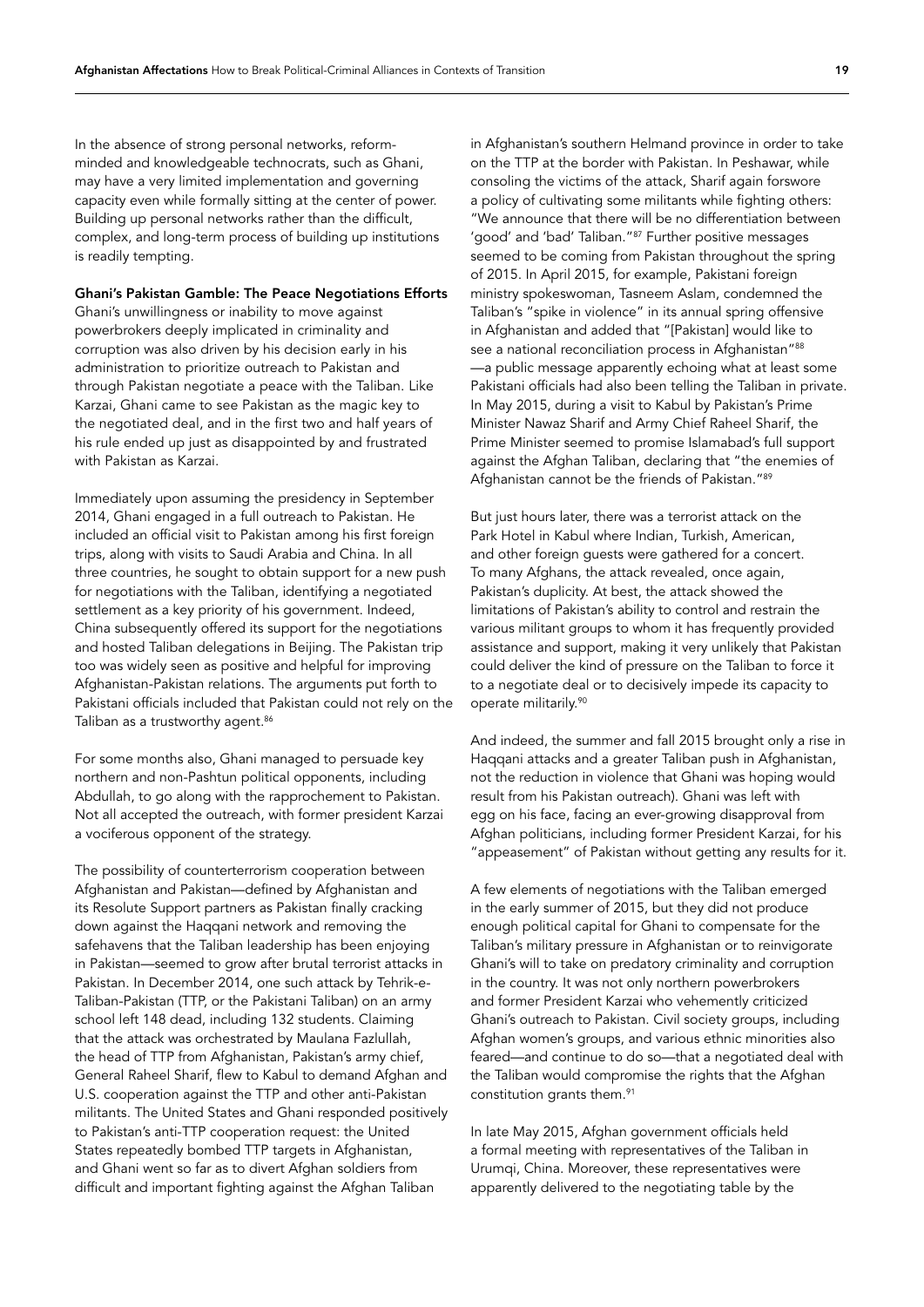Pakistani ISI – a development at least slightly vindicating Ghani's outreach to Pakistan. The Taliban negotiators who attended were all believed to be closely linked to the ISI, and ISI officials were present at the meeting.<sup>92</sup> Delivering the Taliban to the table was a skillful move by the ISI, which in one action could please China (whom Pakistan characterizes as the all-weather, reliable friend, unlike the perfidious United States)<sup>93</sup> and show responsiveness to Ghani, while at the same time exhibit the limits of its influence and preventively deflect pressure for delivering the Taliban more extensively in the future. The Taliban leadership subsequently expressed its unhappiness about the meeting and stated that its delegation to China was not authorized by the leadership to go. But then the announcement of Mullah Omar's death put an end to the talks throughout the winter of 2015.

Despite having little to nothing to show for his outreach to Pakistan and his efforts with the Taliban, and thus paying a large domestic political price, Ghani tried another diplomatic outreach to Pakistan in the spring of 2016. A socalled Quadrilateral Coordination Group on Afghan Peace and Reconciliation involving Afghanistan, China, Pakistan, and the United States was established for negotiations with the Taliban. In a March 2016 visit to Washington for the U.S.-Pakistan Strategic Dialogue, Sartaj Aziz, the advisor for national security to Pakistan's Prime Minister Nawaz Sharif, became the first high-level Pakistani official to publicly admit that the Taliban leaders and their families live in Pakistan and receive medical services there. Nonetheless, while suggesting that Pakistan could "pressurize" the Taliban, he also emphasized the limits of Pakistan's influence over the Taliban's actions,<sup>94</sup> a statement that is both a convenient excuse and a fact, making the excuse all the more irritating and effective at the same time. Yet through May 2016, the Taliban seats remained empty. Nonetheless, much to the delight of the Afghan government, the leader of the Taliban at that time, Mullah Akhtar Mohammad Mansour, was killed by a U.S. drone attack that month. Moreover, the drone attack took place in Baluchistan, Pakistan, an area from which the United States had refrained targeting Taliban leadership out of consideration for the political sensitivities of Pakistan. And to deliver even a stronger signal to the Pakistanis, the drone attack was executed by the U.S. military, not the CIA[.95](#page-34-24)

Mansour's presence in Baluchistan once again exposed Pakistani denials of its soft-glove approach to the Afghan Taliban. In fact, despite all the prior pronouncements by Pakistani leaders that Pakistan was now going after all terrorists after the Peshawar school TTP bombing, no tangible action by Pakistan ensued to crack down on the Taliban or the Haqqanis or make the insurgents scale back violence. Instead, as had become the pattern in Pakistan-India negotiations, seemingly encouraging meetings were followed by bloody terrorist attacks, including a particularly deadly one in Kabul in April 2016. Facing an outraged

Afghan public and intense power plays by Afghan politicians seeking to bring down his government, Ghani upped his rhetoric against Islamabad and Rawalpindi (the headquarters of Pakistan's military and intelligence service), demanding that Pakistan face international accountability for its support for terrorism.<sup>96</sup> No progress on the Taliban negotiations has been achieved since.

Indeed, within the Taliban itself and among the splinter groups from the Taliban, there is significant opposition to negotiations. Many medium-level commanders with operational control in Afghanistan and significant military responsibility oppose a negotiated deal. Many of them have been socialized to a different set of beliefs than the top Taliban leadership and are far more internationallyoriented and anchored into the global jihadi ideology and agenda than the old school Taliban.<sup>97</sup> The U.S. policy of targeting mid-level commanders and thus seeking to disrupt the group's command and control systems further radicalized the new replacement leadership. Moreover, the Taliban elements that have split off and relabeled themselves the Islamic State in Afghanistan also remain firmly opposed to any negotiations with the Afghan government or the United States.

However, in September 2016, the Afghan government scored at least one negotiating success with militants – a deal with Gulbuddin Hekmatyar, the nominal leader of Hezb-i-Islami and one of Afghanistan's most notorious warlords who had been living in exile in Iran for a number of years. Although that deal delivered a psychological and political fillip to the government, it would make little difference on the battlefield. Hezb-i-Islami has not been a prominent military factor on the battlefield for a number of years, even though it has maintained strong influence in particular provinces. Moreover, Hamid Karzai beefed up his political power by incorporating many members of Hezb-i-Islami into his governing circle and these have remained powerful in the Afghan parliament and various governing structures even under the National Unity Government. Crucially, the deal once again raised the question as to whether Afghan warlords with much blood and severe human rights abuses on their hand and extensive involvement in predatory criminality would simply be able to get away with their crime.

#### Some Anti-Corruption and Anti-Crime Moves

None of this is to say that the NUG has not undertaken any anti-corruption moves or any action against predatory criminality. One of Ghani's first actions after being sworn in was to reopen the Kabul Bank case investigation, one of the biggest heists of the Karzai era. One of the largest banks in Afghanistan at that time, Kabul bank received deposits from Afghan depositors as well as international aid flows. Yet its two principal owners, Sherkhan Farnood, its chairman and a former World Series of Poker Europe winner, and the bank's chief executive, Khalil Fruzi, Farnood's former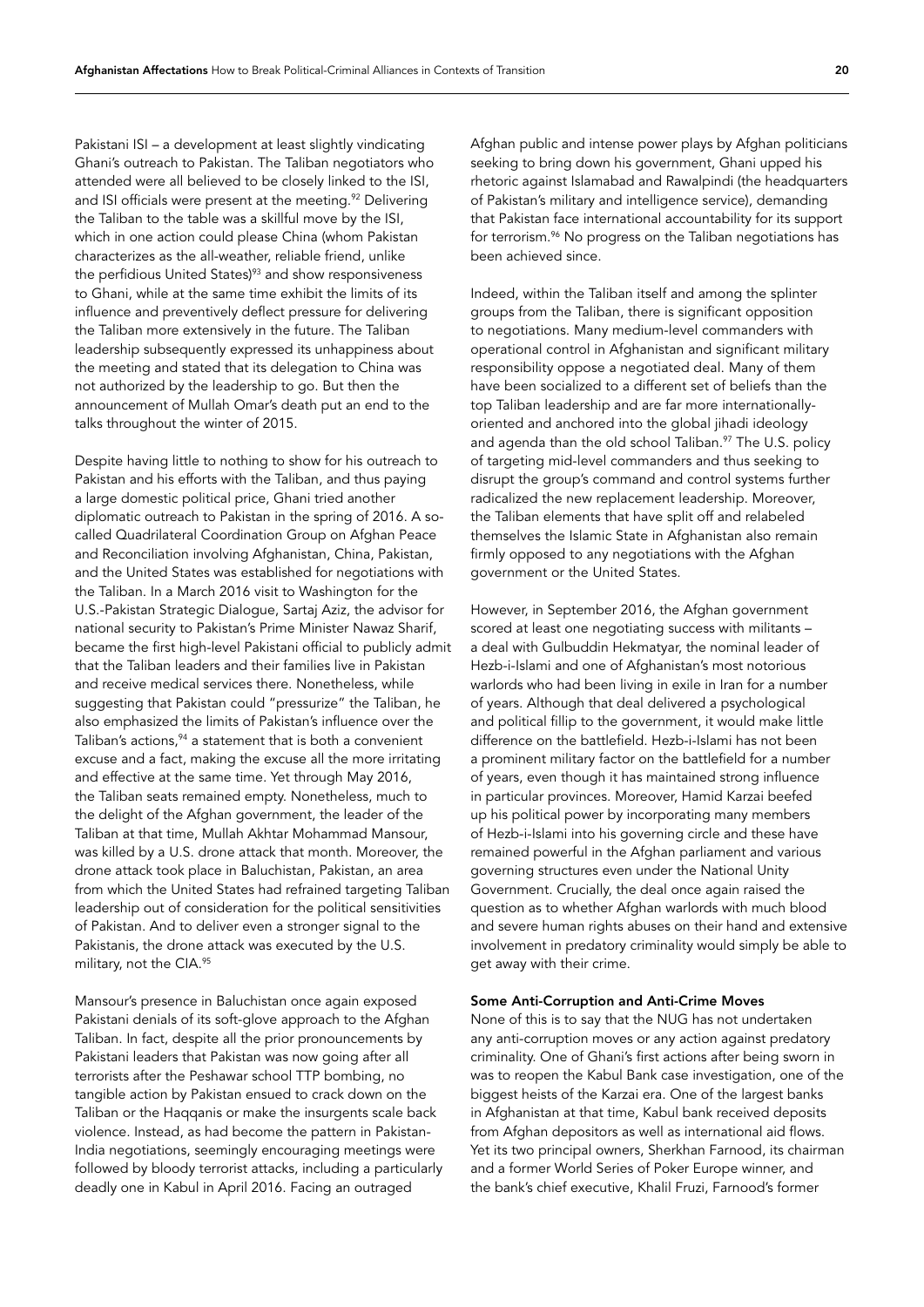bodyguard, ran the bank essentially as a Ponzi scheme. After Afghan regulators, with help from U.S. officials, seized the bank in the summer of 2010, it was discovered that \$861 million, more than 92 percent of the lender's loan portfolio —amounting to roughly 5 percent of Afghanistan's GDP at the time—had been siphoned off and stolen, going to some 19 related people and companies, according to the audit. Among the largest beneficiaries were a brother of President Karzai and a brother of the then First Vice President Muhammad Qasim Fahim, a powerful northern Tajik powerbroker and one of the country's most notorious warlords.<sup>[98](#page-35-0)</sup> Other top echelons of the political system were also implicated. Investigations and asset recovery during the Karzai era was slow and sabotaged. However, although Ghani reopened the Kabul Bank case in the fall of 2014, two and half years later, the renewed process has accomplished little, with no significant progress in asset recovery.<sup>99</sup> At one point, a year into his administration, the Ghani government even signed a multimillion-dollar real estate deal with Fruzi, who was supposed to be behind bars at that time, justified on the basis of providing affordable housing.<sup>100</sup>

Another early move against corruption was Ghani's decision to suspend and clean up a \$1 billion fuel contract for the Afghan Ministry of Defense (MOD). Crucial for the functioning of logistics systems and physical movement of the Afghan security forces, the fuel contracting was believed to be pervaded by massive corruption, involving contractor collusion, price fixing, kickbacks, and other forms of bribery. Under strong pressure from the international community, including a particular constellation of top-level officials of the Operation Resolute Support and Western diplomats in Kabul who were uniquely determined to press anti-corruption issues with the Afghan government, Ghani cancelled the contract, and suspended MOD officials believed to be involved in the corruption.<sup>101</sup> He also established a National Procurement Commission that he chairs to oversee large contracts. However, this important case has not yet translated into broader clean-up of the massive corruption that still pervades the Afghan security forces, nor has it generated any meaningful follow-up on anti-corruption and cascade effects. The tangle of ethnic divisions and rifts and competing patronage networks that for years have run through the Afghan security forces complicate any anti-corruption efforts. The Ghani-Abdullah tensions further exacerbate this predicament.

Under pressure from the international community, which was frustrated with the meager progress in fighting corruption and combatting politically-linked organized crime, the National Unity Government announced it was rejuvenating the Major Crime Task Force (MCTF) that had been moribund for several years. With an eye toward an important donors' conference in Brussels in October 2016 and under pressure from donors, the government also announced the establishment of a specialized anti-corruption court, the so-called Anti-Corruption Justice Center (ACJC).

Fully funded by donors, the ACJC staff is composed of MCTF investigators, officials from the Afghan Attorney General's Office, and Afghan judges—all presumably extensively vetted to avoid bringing corrupt practices and patronage networks into the ACJC. The Center is mandated to investigate, try, convict, and even issue sentences. The cases that the ACJC selects thus can altogether bypass the Afghan regular court system that continues to be deeply pervaded by corruption and paralyzed by conflicting political allegiances and infighting. When the Center's creation was announced in May 2016, the expectation was that by September, before the Brussels's meeting, at least one major case would be initiated by the ACJC.<sup>[102](#page-35-4)</sup> That ambition lapsed; instead a new building for the Center was unveiled in January 2017 and only thirteen relatively minor cases not involving any major fraud, corruption, or notorious powerbroker have been tried.

Meanwhile, the continuing impotence of the justice system was glaringly revealed between November 2016 and February 2017 when credible information, including from many direct eye witnesses, emerged that Afghanistan's First Vice-President, Abdul Rashid Dostum, ordered and assault on and the kidnapping of another Uzbek leader at a public sports event. This kidnapped political rival, Ahmad Ishchi, was illegally held for several days and tortured, including, reportedly, being raped with a rifle.<sup>103</sup> Although Gen. Dostum is one of the country's most notorious warlords, whom Ghani had previously described as a known killer,<sup>104</sup> Ghani picked him as his VP in order to secure the ethnic Uzbek vote during the 2014 presidential elections. The Attorney General's office issued orders for the bodyguards accused of the kidnapping to appear for questioning, but the orders were ignored for three months. And the police refused to carry out subsequent orders to arrest the accused bodyguards living at Dostum's house, fearing a violent confrontation with Dostum's bodyguards. Meanwhile, as of the time of this writing in late February, Vice President Dostum, having denied the charges, has not been questioned or indicted and continues to conduct his affairs as the First Vice-President.

Perhaps the most significant anti-corruption and anti-crime accomplishments has been in tax and custom revenue recovery. A more efficient collection of tax and custom revenues is crucial for the functioning of the Afghan state. Starting in 2014, the Afghan economy experienced significant contraction. Domestic economic performance in 2013 and 2014 was even worse than expected, with massive economic shrinkage, large unemployment, capital flight, and a chronic as well as acute fiscal crisis as tax and custom collections plummeted. From 9 percent in 2012, Afghanistan's GDP growth shrunk to 3.7 percent in 2013 and 2 percent in 2014.<sup>105</sup> Afghanistan's domestic revenues declined from a peak of 11.6 percent of GDP in 2011/12 to 9.7 percent in 2013 and continued to drop in 2014.<sup>106</sup> This was partially due to the departure of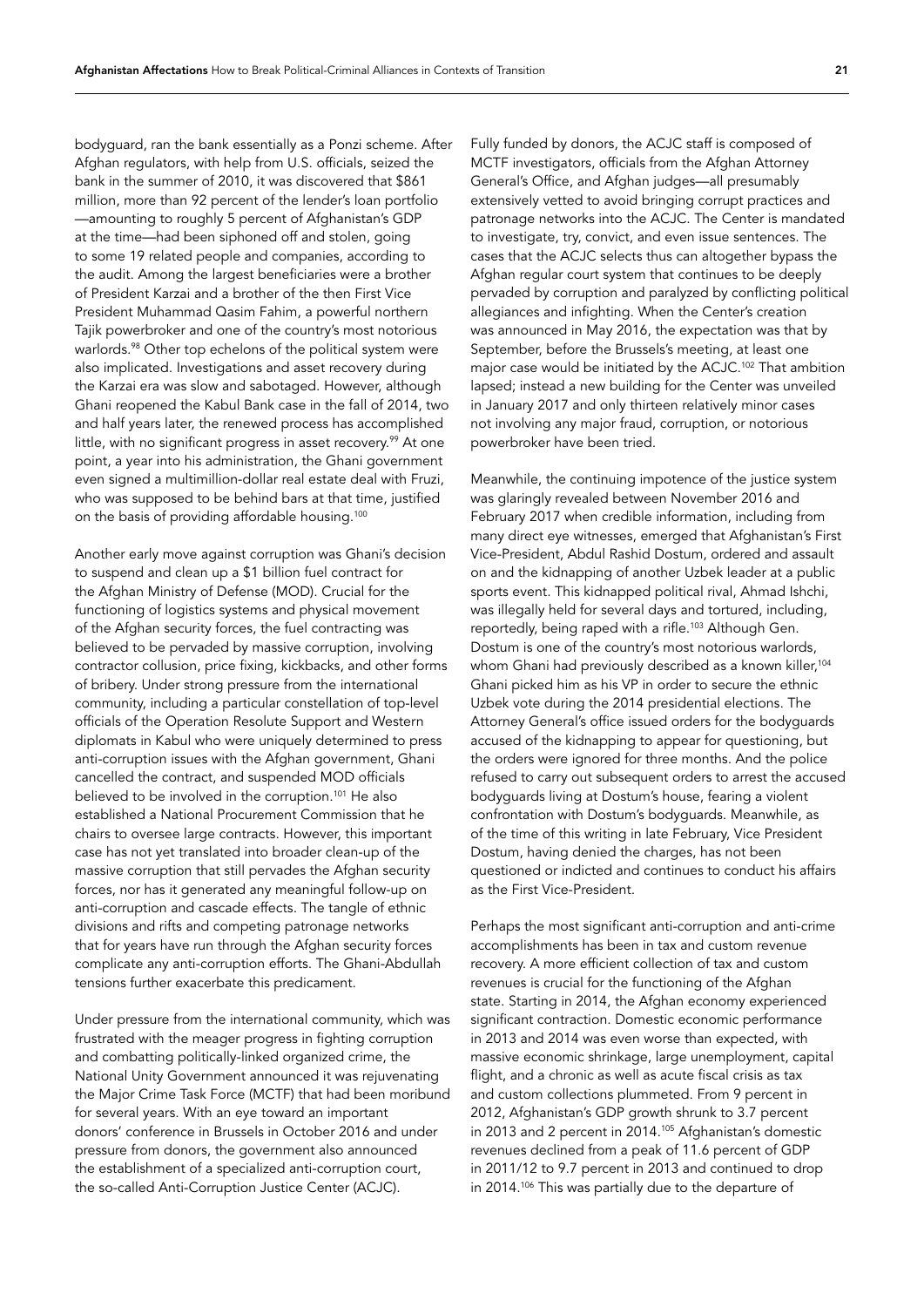ISAF forces, whose presence underpinned much of the Afghan economy between 2001 and 2014. The political deadlock, subnational governance paralysis, and security uncertainties following the contested 2014 elections and the departure of the bulk of ISAF forces, compounded the bad economic predicament.

Uncertain whether a new government would be formed in 2014 or whether the country would plunge into civil war, many Afghans stopped passing taxes and customs to Kabul. Pressed by the need to pay for skyrocketing bribes and by having to repay debts much faster than previously, they hoarded more money, stealing a larger portion than normally[.107](#page-35-9) Moreover, as the whole political dispensation seemed at risk and the government system became paralyzed, a sense of impunity for stealing assets grew. Widespread and dramatic reports of capital flight only encouraged amassing money and not sending it to the government. Thus in 2014, the portion of tax and custom revenues diverted to personal coffers and local patronage networks grew, from the 50 percent diversion that characterized the previous decade to some 80 percent[.108](#page-35-10) Indeed, revenue theft in 2014 turned out to be the worst since 2001.

Combined with the fact that much of Afghanistan's previous legal economic growth was tied to the money brought in by the foreign security forces who were now leaving the country, the country was experiencing more than an acute fiscal crisis. For months, Kabul could not pay salaries to civil service workers. In addition to the structural fiscal gap of 25 to 40 percent of Afghanistan's GDP that the international community has had and will have to bridge in the coming years,<sup>109</sup> the international community had to provide immediate stopgap funding of \$190 million to allow the Afghan government to cover at least some of its most politically sensitive financial obligations, such as salaries. Even so the Afghan total budget shortfall was \$537 million.<sup>110</sup>

In 2015, Afghanistan's government succeeded in delivering a spectacular turnaround in revenue generation: from an eight percent drop in 2014 to a 22 percent rise in 2015. As William Byrd and M. Khalid Payenda show, only one-fifth of this revenue growth came from currency depreciation and other macroeconomic factors. More than half came from stronger and more effective tax collection efforts, including better control of corruption. Monitoring of customs and tax departments improved; corrupt managers were fired. A little less than a quarter came from new taxes, such as on cell phones<sup>111</sup>—not a widely politically-popular measure.

Nonetheless, major structural economic problems remain, with the overall economic outlook grim in the short term, as intensifying violence suppresses investment and augments financial and human capital flight. Unemployment hovers around 25 percent and underemployment is much higher.<sup>112</sup> At the same time, the NUG paralysis and political infighting have left some 25,000 government positions vacant.<sup>113</sup> In 2015, the value of the Afghan currency dropped by over 20 percent, driving up the costs of imports.<sup>114</sup> The promise of the country's mineral wealth worth \$1 trillion and producing revenues to wean Afghanistan off dependence on foreign aid and opium poppy cultivation, and provide human development, remains just a promise. Meanwhile, Integrity Watch Afghanistan estimates that 1,400 mines operate illegally in Afghanistan, while only 200 pay taxes to the government.<sup>115</sup>

# Security Deterioration and The October 2015 Fall of Kunduz

Moreover, these anti-corruption and anti-crime moves have not been anywhere near sufficient to strengthen the functionality of the Afghan government or to reduce the Taliban's anti-crime, anti-corruption, and order narrative. A 2015 Survey of the Afghan People by the Asia Foundation, conducted for the 11<sup>th</sup> year, revealed for the first time since 2015 that the majority of Afghans (57%) believed the country was headed in the wrong direction, with insecurity, unemployment and a poor economy, and corruption identified as the biggest problems.[116](#page-35-18) Despite Ghani's and Abdullah's campaign promises to improve the rule of law and reduce corruption, some 90% of Afghans continued to report corruption as a daily problem[.117](#page-35-19) Some interviews also suggested that some of the modern and presumably-transformative Afghan generation would be willing to settle for some form of Taliban rule, though with limits to the Taliban's power, in the hope that the Taliban in power would be less corrupt than the post-2001 Afghan politicians[.118](#page-35-20) Even if not completely representative, and anecdotal, such interviews likely present a highly-skewed, situational, and fluid set of preferences. Nonetheless, they were yet another indicator that the presumed engine of Afghan transformation, the young generation's break with the patterns of their fathers and mothers, was at best highly tenuous and up for grabs.<sup>119</sup> Moreover, frustrated by the growing insecurity and the lack of economic opportunities, many of the young educated, urban, Westernized Afghans on whom the international community long counted to bring about a bright future for Afghanistan and tackle the country's misgovernance and conflict-proclivity, dashed for Europe, seeking refugee status there even as Europe shut its doors on them.

Indeed, as of the writing of this report in February 2017, the Taliban is at its strongest point since 2001. For more than a year and half, since the United States and NATO handed fighting over to the Afghan National Security Forces (ANSF), the Taliban has mounted and sustained its toughest military campaign in years, and the war has become bloodier than ever. Despite the Taliban's internal difficulties, its military energy shows no signs of fizzling out. It has been scoring important tactical and even strategic victories. Insecurity has increased significantly throughout the country, civilian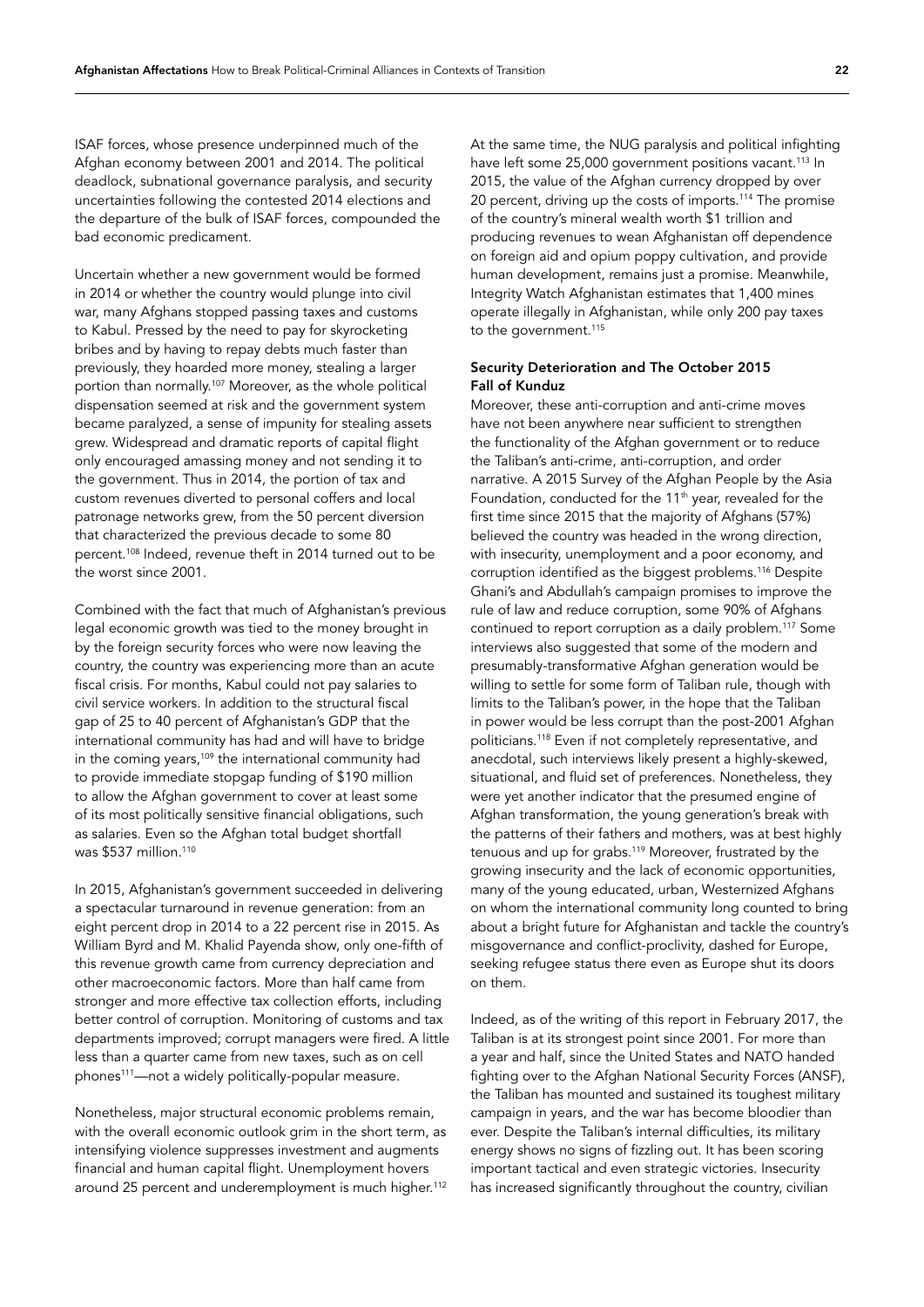deaths have shot up, and the Afghan security forces are taking large, and potentially unsustainable, casualties while other ANSF deficiencies, including retention and support functions, persist.

Indicating the progressive weakening of the already fragile state, violence and insecurity have steadily increased in Afghanistan over the past three years. According to the United Nations, A total of 3,498 civilians were killed and 7,920 wounded in 2016, in part due to increase in attacks by the Islamic State in Afghanistan and partially due to raids[.120](#page-35-22) In 2015, 3,545 Afghan civilians were killed, with another 7,457 wounded.<sup>121</sup> The new total number of casualties is thus the highest since 2009. These increasing civilian casualties have also intensified displacement: between January and November 2015, more than 300,000 Afghans fled their homes, a 160 percent increase compared with the same period in 2014.<sup>[122](#page-35-24)</sup>

Afghan security forces have been taking large casualties, another ominous indicator of poor governance trends. Although conflicting numbers were released and hushed up, the casualty rate might have been 28% higher in 2015 than in 2014, a year when at least some top-level U.S. military officers already considered the ANSF casualty rate unsustainable[.123](#page-35-25) In 2014, more than 20,000 soldiers and support personnel were lost due to deaths and injuries as a result of combat, desertions, and discharges.<sup>124</sup> Long facing even more pressure from the Taliban than has the Afghan military, the police lost almost a quarter of its members in 2015, some 36,000, many through desertions.[125](#page-35-27) For years, the police force was known to have been plagued by corruption and abuse of civilians and efforts to reform it have struggled. In October 2016, U.S. Special Inspector General for Afghanistan Reconstruction estimated in its quarterly report that the casualty rate among ANSF increased by another 35 percent in the first part of 2016.<sup>[126](#page-35-28)</sup>

Indeed, the problem of desertion in ANSF was only one of the long-standing deficiencies in the force that became blatantly manifest after 2014 when ISAF handed the Afghan military a stalemated war with the Taliban, requiring the ANSF to fight on their own. The problem of soldiers going AWOL and deserting is nothing new, particularly in the tougher fighting environment of Afghanistan's south. Poor rotation and R&R practices, often undermined by corruption, with those not being able to buy themselves leave never receiving it, have been major causes.

Corruption within the ANSF at both higher levels and at the level of units as well as poor unit leadership, bought with money instead of being based on merit, also contributed to the dramatic fall of the provincial capital Kunduz City in September 2015. The takeover of Kunduz City has been the Taliban's most spectacular victory to date, and one that shook Afghanistan.

For the first time since 2001, the Taliban managed to conquer an entire province and for several days hold its capital. The psychological effect in Afghanistan was tremendous. Kunduz is a vital strategic province, with major access roads to various other parts of Afghanistan's north. Moreover, those who control the roads— still the Taliban also get major revenue from taxing travelers, which is significant along these opium-smuggling routes.

For a few days, it looked like the entire provinces of Badakshan, Takhar, and Baghlan might also fall. Many Afghans in those provinces started getting ready to leave or began moving south. If all these northern provinces fell, the chances were high, with whispers and blatant loud talk of political coups intensifying for a number of days, that the Afghan government might fall, and perhaps the entire political system collapse. In short, potentially dangerous and deleterious political and psychological effects were far bigger than from the Taliban's other offensives. Many Afghan National Army (ANA) and Afghan National Police (ANP) units, led by weak or corrupt commanders, did not fight, and threw down their arms and ran away. Conversely, the boost of Taliban morale and the strengthening of its now new official leader Mullah Akbar Mansour were substantial. However, the Taliban also discredited itself with its brutality in Kunduz City. 493 civilians died and another 1,392 were wounded in the weeks-long fighting.<sup>127</sup>

The Taliban operation to take Kunduz was very well-planned and put together over a period of months, perhaps years. Nor should the Taliban's takeover have been a surprise: from March 2015, the Taliban was upping steady pressure on the province and its capital and desperate (and weak) provincial officials were repeatedly appealing to Kabul for help. Prominently adding to the heft of the Taliban and the local militias it mobilized were some 1,000 foreign fighters from Central Asia, China, and Pakistan. They overwhelmed the militias organized by the dominant local powerbrokers and the United States, as well as the government-sponsored Afghan Local Police (ALP). Moreover, the Taliban's capacities were believed to be significantly supported by Pakistan's Inter-services Intelligence (ISI).

It took weeks for the ANSF to retake the provincial city, far longer than was expected (including by the Taliban). United States air support was ultimately essential in retaking Kunduz and avoiding more of Badakhshan falling into the hands of the Taliban, thus preventing a military domino effect in the north and inflaming the political crisis. A year and half later, in the spring of 2017, the Taliban still exhibits substantial influence over the roads in Kunduz and neighboring provinces.

A crucial reason why the Taliban succeeded in taking over the city and large rural areas in the provinces and anchoring itself among local population is that many of the local groups, including the Pashtun minorities and communities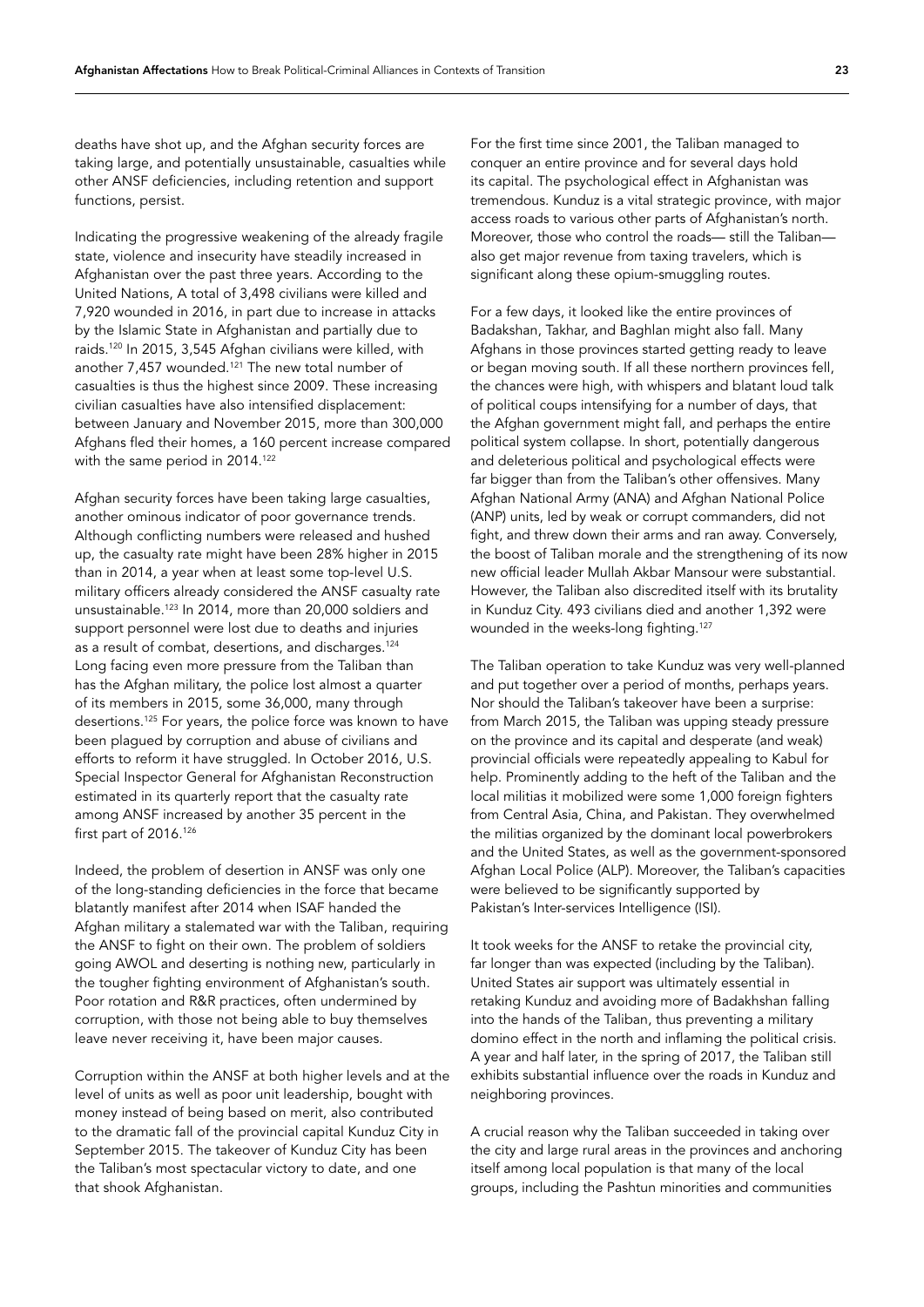beyond, have been alienated by years of exclusionary and rapacious politics and widespread predatory crime. Such pernicious politics only intensified in March 2015 in response to Taliban's initial push to bring down the city.

Equally, however, many of the local population groups hate the Taliban. The Taliban engaged in revenge killings and abuses, spoiling for more revenge. Local Afghan Police (ALP) units and other pro-government, pro-local-powerbroker, and presumably anti-Taliban militias have been a feature of "security" in Kunduz for years. Although created with the goal of fighting the Taliban, many would simply abuse the population, particularly along ethnic lines.<sup>[128](#page-35-30)</sup> Showing far more intense problems than ALP units in Helmand or Kandahar, the Kunduz militias often have not been able to resist the Taliban without a strong backup from the United States, ISAF and RS, or the ANA. Frequently they remain beholden to highly divisive local powerbrokers, engage in predation on local communities, such as land theft and extortion, and abuse rival ethnic groups and tribes. Kunduz is one province where many of these highly problematic aspects of Afghan militias have been blatantly manifest. Very fractious and discriminatory politics in that province, in neighboring Baghlan, and in Badakshan have attracted the Taliban in the first place, at times creating atypical support groups for the insurgents. In Badakhshan, for example, the local Taliban are mostly Tajik.

When the Taliban started its push on Kunduz in March 2015, both local powerbrokers and Kabul responded by creating more such militias, only compounding the problem of abuse and predatory criminality and the alienation of subgroups among the population. The people then embraced the Taliban[.129](#page-35-31) Indeed, a key to the Taliban's success in taking over the city was its ability to recruit its own version of the ALP in Kunduz, part-time local fighters allowed to stay only in their village and city, unlike the Taliban regular fighters. Those same "Taliban ALP" also turned out to be a key headache for the Taliban leadership as it was often they who violated the edicts of the then leader of the Taliban, Mullah Mansour, against violence against civilians and invasion of houses during the Kunduz offensive. Just like the Afghan government, the Taliban leadership was not able to maintain effective control of its local militias. The rampage of these militia units exacerbated the polarization in the city and province and created major PR problems for the Taliban[.130](#page-36-0)

The fall of Kunduz could have been yet another inflection point in fighting corruption and politically-linked organized crime and predatory criminality in Afghanistan. The Afghan elite, including its main powerbrokers in the North, were profoundly shaken up by this development. Although Ghani and Abdullah had been politically indebted to their backers and thus had a relatively weak hand vis-à-vis the powerbrokers, they could have come together in the aftermath of Kunduz to act against corruption in ANSF and use it as a mechanism to strengthen their relative

power. There was a widespread public support for such moves, and the fear factor would have allowed them to obtain support from at least some powerbrokers for reducing corruption in the ANSF and taking on at least one or two of most of the most pernicious powerbrokers implicated in the worst of predatory criminality in Kunduz and beyond. Arguably, Ghani could have accomplished the twin goals of combatting corruption in the vital security sector and increasing his political power vis-à-vis the predatory powerbrokers and their militias even without bringing Abdullah on board.

But Ghani and Abduallah failed to seize the opportunity. Quickly they started acting against each other. Despite many official visits from Kabul to Kunduz and official investigations by prominent Afghan politicians, the governance in the province were not significantly improved[.131](#page-36-1) No significant powerbroker was held accountable. And instead of reigning in the government-linked and powerbrokers' militias in Kunduz and beyond, the government requested that Resolute Support significantly increases the ALP size, perhaps almost doubling it, from the existing authorization of 30,000.[132](#page-36-2) Appropriately, Resolute Support and the United States refused.

Indeed, there is little elite consensus on elemental matters of governance or appreciation by many in leadership positions of the precariousness of Afghanistan's state. Afghan elites remain fractious and self-interested, engaged in constant brinkmanship, scheming, and plotting, with the belief that they can pursue their power plays without pushing the country over the cliff into a situation of state collapse. Most of the scheming may well be merely to maximize political leverage and receive jobs for themselves and their clients as compensation for reducing political pressure, rather than in fact seeking to actually topple the Afghan government. But the constant crises and brinkmanship consume most of the political energy in the country and paralyze governance, despite popular disenchantment growing daily. In Afghanistan, an intense insurgency is burning. It is precisely this politics of brinkmanship that debilitates the Afghan state at a time of an intense security challenge and economic morass. As long as manufacturing political crises and threatening to topple the government is the basis of political and economic redistribution in Afghanistan, governance in Afghanistan will remain a failure and corruption and predatory criminality will thrive, and the Taliban will be able to capitalize on them.

Afghanistan's elite has not taken any steps to heal the country's deep and broad political wounds. Instead, the dominant mode of politics is to plot the demise of the government and focus on a parochial accumulation of one's power at the expense of the country's national interest, and even the very survival of the post-2001 order. While Afghan politicians may not wish a return to a civil war, their reckless and selfish actions continually nudge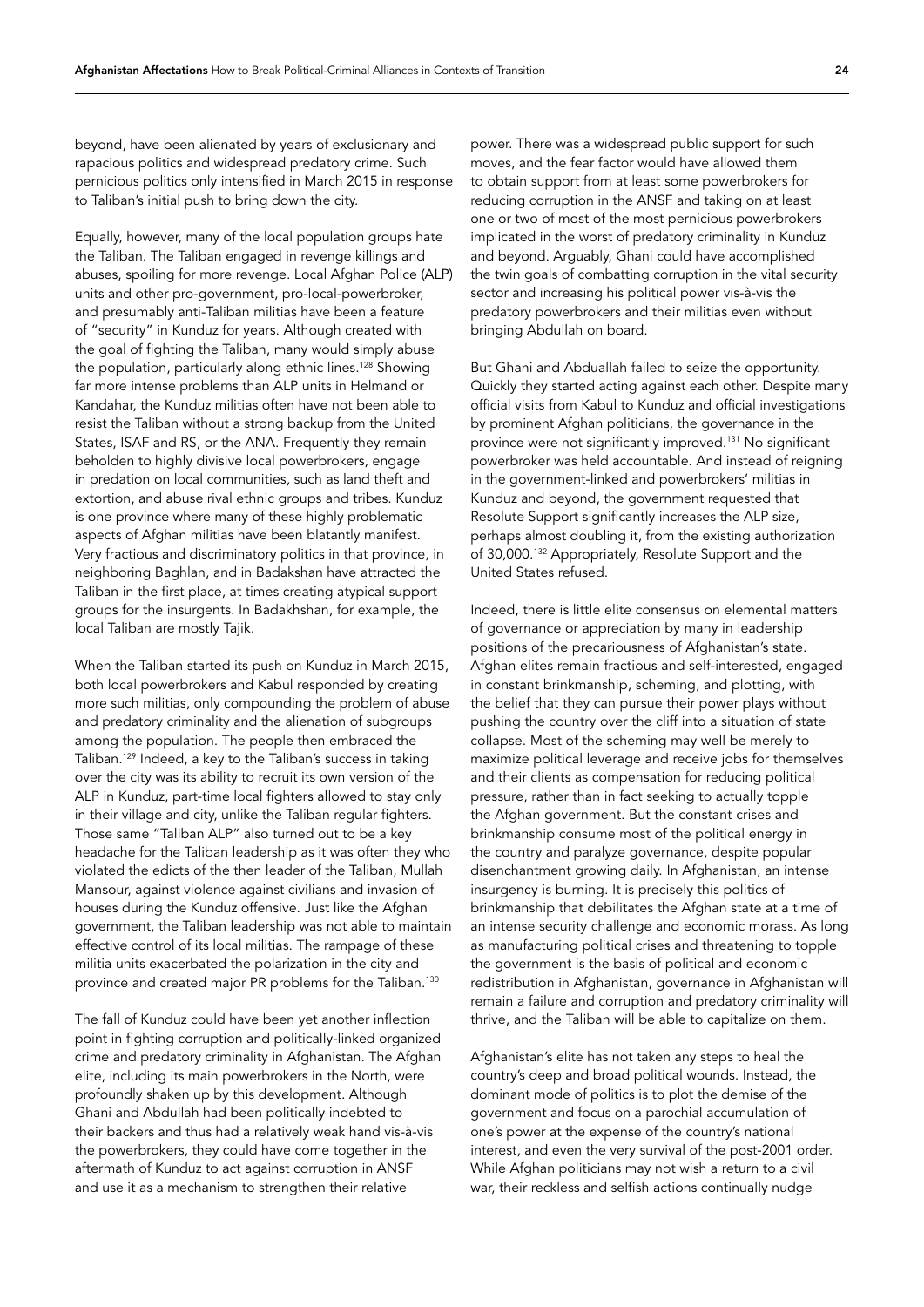the country in that direction. Out of the gamut of security, economic, geostrategic, and political challenges, it is these rapacious, predatory, and self-centered political schemes and predilections that pose by far the biggest threat to the country. This political misbehavior further underscores the country's vulnerability to the vagaries of foreign financial and military support, on which Afghanistan will be structurally dependent for years to come. In addition, regional powers may be more tempted to manipulate and exploit the country's domestic factionalism.

## **CONCLUSIONS**

In sum, Afghanistan remains in a precarious condition, to a large extent as a result of the way predatory criminality, organized-crime linked to the government, and generalized corruption have discredited the post-2001 state. The Taliban insurgency is more than entrenched. It is stronger now than at any point since 2001, and since 2014 it has engaged in the most intense fighting since the U.S. and international intervention.

The Taliban has been financially and logistically strengthened by its participation in various illegal economies, such as the drug trade and illegal mining and logging. However, it is the Taliban's protection of the laborintensive cultivation of opium poppy against eradication from which the group has derived significant political capital and support from local populations. Of equal significance, the Taliban derives legitimacy from delivering highly limited and unsatisfactory governance, that, for all its shortcomings, is often seen by many Afghans as a better alternative to the governance provided by the government and associated powerbrokers. Its ability to deliver even brutal order in the face of predatory criminality and unaccountable power abuse by government-linked powerbrokers gives it traction with the population. And even where the population still rejects the Taliban, the popular rejection of the government also weakens the government.

Meanwhile, the Afghan National Unity Government continues to be highly paralyzed and preoccupied with reshuffling Kabul's political-patronage system for distributing resources among elites. The Taliban's rise in brutality may yet undermine the legitimacy it has built up and weaken its resilience. But that moment is hardly just around the corner.

So far, the NUG has not developed anything approaching the resolute, determined, and effective momentum required for countering corruption and predatory criminality. This failure is to some extent the product of the NUG power structures and the weakness of the government vis-à-vis the country's powerbrokers. To some extent, it is very much the product of the choices President Ghani and CEO Abdullah have made.

Unfortunately, the international community is equally to blame. The legacy of governance that the international community handed over to the Afghan government in 2014 was the weakest among all the elements of the transition and the overall stabilization strategy in Afghanistan. The international community's position on governance has been ambivalent, and has failed to embrace and energize the aspirations of the Afghan people. Since 2001, its strategy has oscillated between tolerating corruption for the sake of other goals, battlefield shortcuts, and exigencies (with the justification that Afghans are used to corruption anyway) and confronting it head on but with little effectiveness. Even when the international community has periodically mustered the will to focus on governance, it has found its task hard going and often has quickly given up. Due to frustration, the sheer enormity of the undertaking, and continuing conflicts with short-term expedients, Washington, ISAF, and the international community often chose to ignore corruption and justify that decision as prioritizing stability. After 2014, the international community's focus on corruption has sharpened, but with diminished presence its leverage also decreased. Since corruption and the lack of rule of law are major sources of Afghans' anger with their government, and therefore key to the Taliban's ability to mobilize support, it is extremely doubtful that without significant progress on countering predatory criminality and debilitating corruption, the Taliban can be robustly and sustainably weakened. Merely striking a peace deal with the Taliban, even should the Taliban become more interested in negotiating with the Afghan government, is not sufficient. Unless corruption and predatory governance are addressed, any peace deal will merely be a temporary copout.

The fundamental deficiency is not that Afghan governing practices fail to match those of the West. Nor is the need to improve governance in Afghanistan about imposing Western values and processes. The fundamental problem is that post-2002 governance in Afghanistan has become so predatory, capricious, and rapacious that the Afghan people find the current system profoundly illegitimate. The current political dispensation in Afghanistan deeply offends them, crushes their aspirations, and thus stimulates intense desires for a different political order.

At the beginning of U.S. and international intervention efforts in Afghanistan, there was the largest window of opportunity to embrace Afghan aspirations for good governance and shape the outcomes of the political and military transitions. But Washington and its international allies neglected to commit themselves to rebuilding Afghanistan in the right way. Even though Pakistan's support for the Taliban insurgents significantly augments their resources, it is the deficiencies of the Afghan government that motivate the insurgents and allow them to gain legitimacy with Afghan population.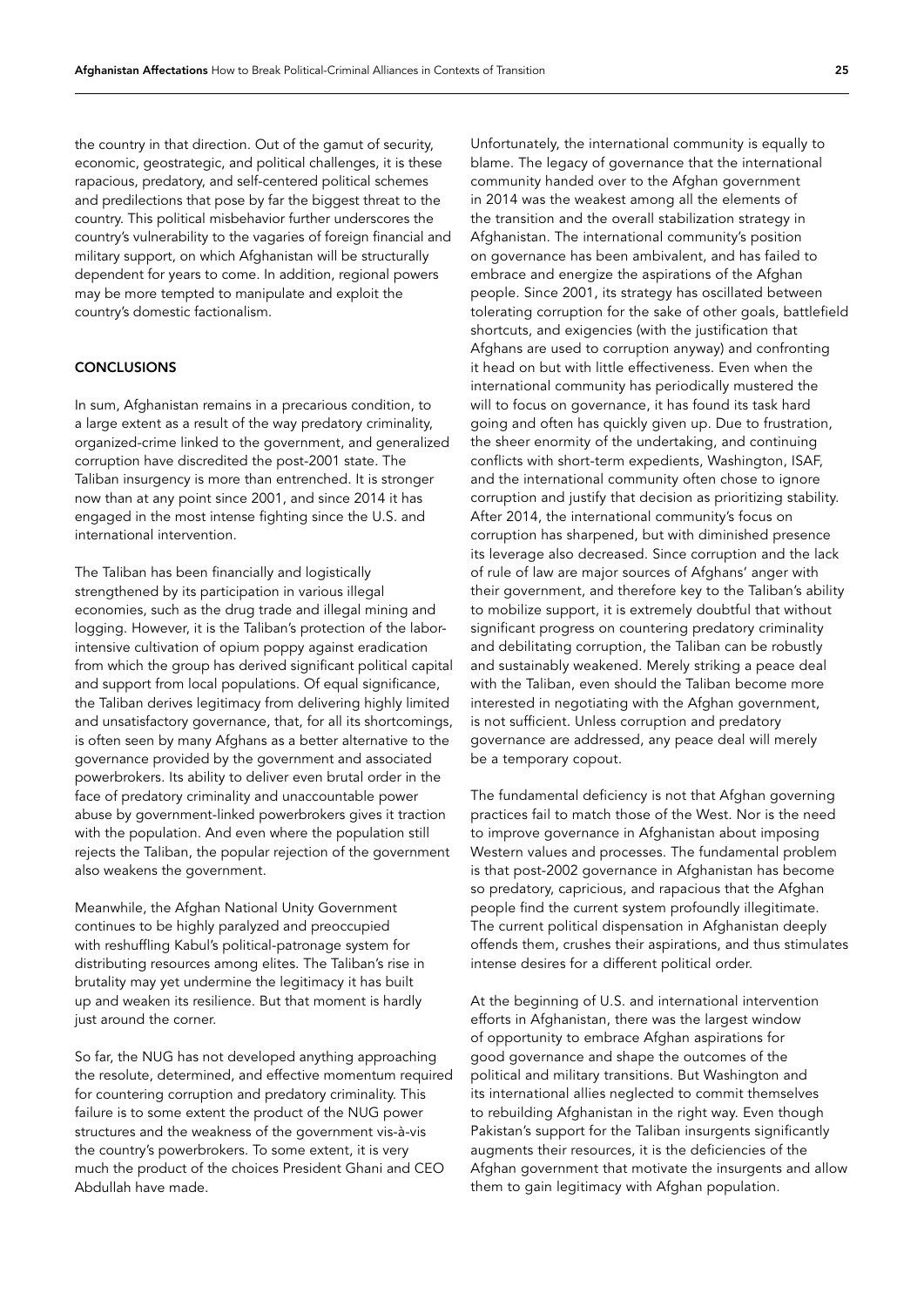The limited willingness of the United States and its allies to devote the necessary resources for the larger state-building mission, including the military aspects of counterinsurgency, has led to various problematic shortcuts on the battlefield crucially the reliance on manipulative power brokers and paramilitary forces, such as the Afghan Local Police. In many ways, it has been the various Afghan powerbroker mafias who ended up dominating and subverting the stabilization effort. Mafia rule, especially if it does better than the state in providing security, regulatory services, and socioeconomic benefits, can gain a great deal of legitimacy and political capital among the population. But a fundamental problem with Afghanistan's post-Taliban political and economic arrangements has been that the mafias that have emerged have been highly abusive, capricious, and critically deficient in the provision of either security or economic benefits to the wider population. And since many of the mafia-like powerbrokers have been linked to the Afghan government and even frequently held official positions in the government, many Afghans have come to see the state itself as a thuggish mafia racket without benefits.

The persistent inability to establish good governance, even in areas repeatedly cleared by ISAF and ANSF forces, has often made any security gains highly ephemeral. The state's presence, though meager, has often been viewed as malign by many Afghans. For the sake of shortcuts, and constrained to act in accord with timelines set in faraway capitals, the international community, particularly international forces, repeatedly embraced pernicious powerbrokers involved in the predatory criminality, and indirectly enabled them to acquire greater and more exclusive shares of illicit economies.

One inflection point that perhaps could have turned the trends on basic misgovernance in the country and the rise of predatory criminality was in 2004 when the first disarmament effort was undertaken. Instead, crime—such as land theft by rival tribes and land grabbing by corrupt power brokers, nepotistic and unfulfilled contracts, and embezzlement—has spread throughout the country. Institutions of the state, including those nominally charged with fighting the predatory criminality –namely, the police and the judicial system -- themselves became deeply mired in corruption and criminality.

Although the Taliban too has become involved in the country's many illicit economies, such as drug trafficking and illegal mining and logging as well as extortion, its power abuses have been significantly more limited than those of the government-linked powerbrokers. Thus while brutal and responsible for most deaths in Afghanistan's conflict, the Taliban can portray itself as less corrupt and as able to resolve disputes, act against crime, and deliver swift justice, rough as it may be. Far from alienating local populations, the Taliban's deep and extensive involvement in the opium poppy economy has also allowed it to present itself as

a protector of the people's livelihoods, particularly when the Afghan government and the international community mounted eradication drives. The Obama administration wisely defunded eradication, but its drug interdiction and alternative livelihoods efforts were often misdesigned and poorly implemented.

Washington and the international community did attempt several anti-organized-crime and anti-corruption initiatives at the beginning of the Obama administration, another possible inflection point. One of the most visible tools became the military's anticorruption task force, Shafafiyat. But ultimately hamstrung by both political complexities in Afghanistan and the significant drop-off of ISAF's focus on corruption and governance a year later, this anticorruption body struggled to make more than a sporadic difference. Given the extent of corruption in Afghanistan and the fact that complex patronage networks came to underpin the post-2002 political system, it should have been evident that the fight against corruption would require a great deal of persistence and prioritization, as well as political sensitivity in Washington to the limits of its influence and to President Karzai's political entanglements. One problem that quickly emerged was that the Obama administration often demanded governance reform of an intensity and extent that ignored Afghan realities and political complexities. At the same time, dramatic demands by the United States and other donors that unless corruption is strongly tackled, international aid would be severely reduced, were not followed up with tough sanctions, nor often with any sanctions at all. Benchmark after benchmark was missed.

The September 2014 formation of the post-Karzai National Unity Government presented another key moment of opportunity and constituted another possible inflection point. Although the 2014 presidential elections were highly contested and almost pushed the country to the brink of violence, there was nonetheless large optimism in Afghanistan and among its international partners that governance would improve after the Karzai years, and that Ghani and Abdullah would resolutely take on corruption and criminality.

Instead, governance in Afghanistan has continued to struggle, and its improvements remain a hope rather than a reality. Although the NUG government raised expectations of justice and an accountable government delivering services and, crucially, combatting corruption and the abuse of power, two and half years later, it has thus far failed to deliver robustly on these promises. Both Ghani and Abdullah were of course deeply beholden to corrupt elites without whose support they would not have been able to run in the elections, and on whose support they have continued to depend after the elections. Thus despite the formation of new anti-corruption and justice bodies, not one single powerbroker involved in the most deleterious criminality has yet been held accountable.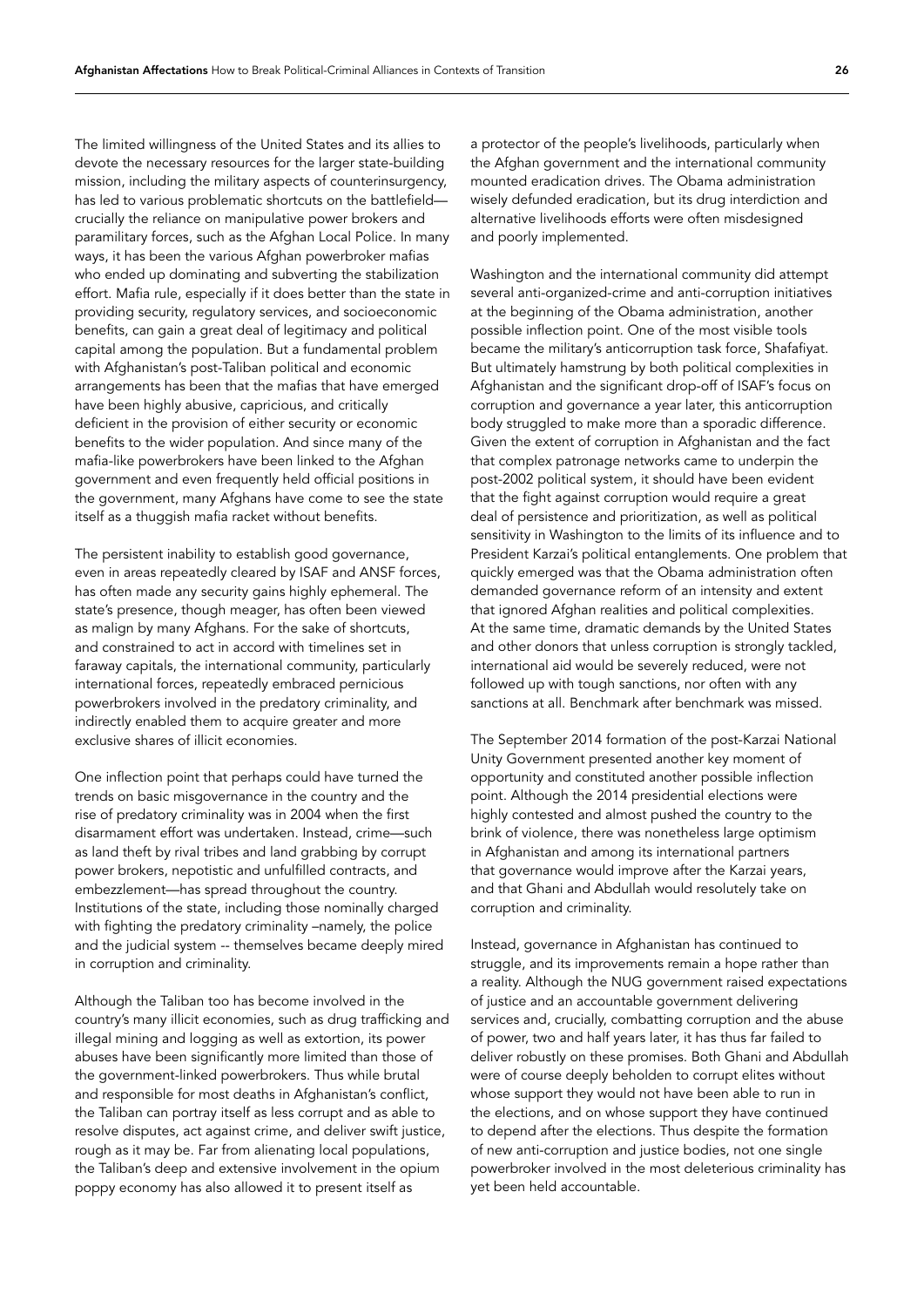Ghani's unwillingness and inability to move against powerbrokers deeply implicated in criminality and corruption was also driven by his decision early in his administration to prioritize outreach to Pakistan, and through to Pakistan negotiate a peace with the Taliban. Like Karzai, Ghani came to see Pakistan as the magic key to a negotiated deal with the Taliban. And like Karzai, he too became deeply disappointed by and frustrated with Pakistan's continued support for the Taliban, while he depleted his early political capital to tackle corruption and crime.

Some anti-corruption progress has been achieved, such as in limiting corruption in military procurement and, most significantly, in limiting revenue theft. However, these measures have not been enough to reverse the deteriorating security situation in the country. Corruption within the ANSF at both higher levels and at the level of units as well as poor unit leadership, bought with money instead of being based on merit, remain pervasive. These malignancies within the system also contributed to the dramatic fall of the provincial capital Kunduz City in September 2015, to date the Taliban's most spectacular victory and one that shook Afghanistan.

The fall of Kunduz *could* have been yet another inflection point in fighting corruption and politically-linked organized crime and predatory criminality in Afghanistan. The Afghan elite, including its main powerbrokers in the North, were profoundly shaken by this development. Although Ghani and Abdullah had been politically indebted to their backers and thus had a relatively weak hand vis-à-vis the powerbrokers, they could have come together in the aftermath of Kunduz to act against corruption in ANSF and use it as also a mechanism to strengthen their relative power. There was a widespread public support for such moves, and the fear factor would have allowed them to obtain support from at least some powerbrokers for reducing corruption in the ANSF and taking on at least one or two of most of the most pernicious powerbrokers implicated in the worst of predatory criminality in Kunduz and beyond. Arguably, Ghani could have accomplished the twin goals of combatting corruption in the vital security sector and increasing his political power vis-à-vis the predatory powerbrokers and their militias. Once again, this opportunity was missed.

Meanwhile, the Afghan political system not only remains pervaded by corruption, criminality, and patronage, but also preoccupied with crisis-making and brinkmanship -- with the goal of obtaining greater economic and political spoils. The country's powerbrokers and elite have not been able to put aside their narrow parochial objectives for the sake of the country's national interest in improving governance, so as to be able to reduce the insurgency and other forms of military conflict and criminal violence.

International policy in Afghanistan now faces a difficult dilemma of how to demand from and stimulate Afghan politicians and powerbrokers to engage in better political behavior and governance. The more tentative and short-term U.S. and international commitment to Afghanistan appears, the more Afghan politicians, particularly those able to leave Afghanistan, engage in hedging and short-term power- and profit-maximizing behavior and liquidate assets so as to be ready for an exit. On the other hand, the more unconditional U.S. and international commitment appears, the more Afghan powerbrokers believe they can rock the Afghan government to extract concessions and payoffs, assuming that the international community will prevent such crisismaking from being irretrievable and that Afghanistan will not slip into a civil war. Meanwhile, governance suffers, crucial state-building does not take place, critical measures against corruption and predatory criminality are not undertaken, and the Taliban accrues tactical victories. And one day, Afghan politicians and powerbrokers may severely miscalculate and through brinkmanship push Afghanistan over the cliff.

## POLICY RECOMMENDATIONS

The international community's long-term goals in Afghanistan over the next decade should include strengthening checks and balances within the Afghan political system, reducing patronage, clientelism, and corruption, and enhancing government service delivery. The steps toward accomplishing these goals include promoting electoral reform, strengthening political parties, and assisting the Afghan parliament and line ministries in developing technical capacity.

Many of these policies have already been attempted, often with little meaningful progress. Efforts to reduce corruption and improve governance have been difficult to implement since the international community frequently lacks the knowledge, influence, and resolve to push for such initiatives, and the Afghan government continues itself to be limited by its power weakness and politically beholden to problematic powerbrokers.

This does not mean that nothing can be usefully attempted or accomplished within the next two years before the 2019 presidential elections, for which the Afghan political system is already gearing up. In fact, some ability for the Afghan government incumbents to demonstrate effective governance in anti-crime and anti-corruption measures and transform it into performance-based legitimacy would allow them to reduce their dependence on ethnic and patronage deals for securing votes.

Having robust knowledge of local power arrangements and the complex relationships between crime, politics, and militancy is key. So is having a detailed understanding of which previous policies were attempted with what effects and how they were subverted and countered earlier or what specific conditions or design allowed for their prior success.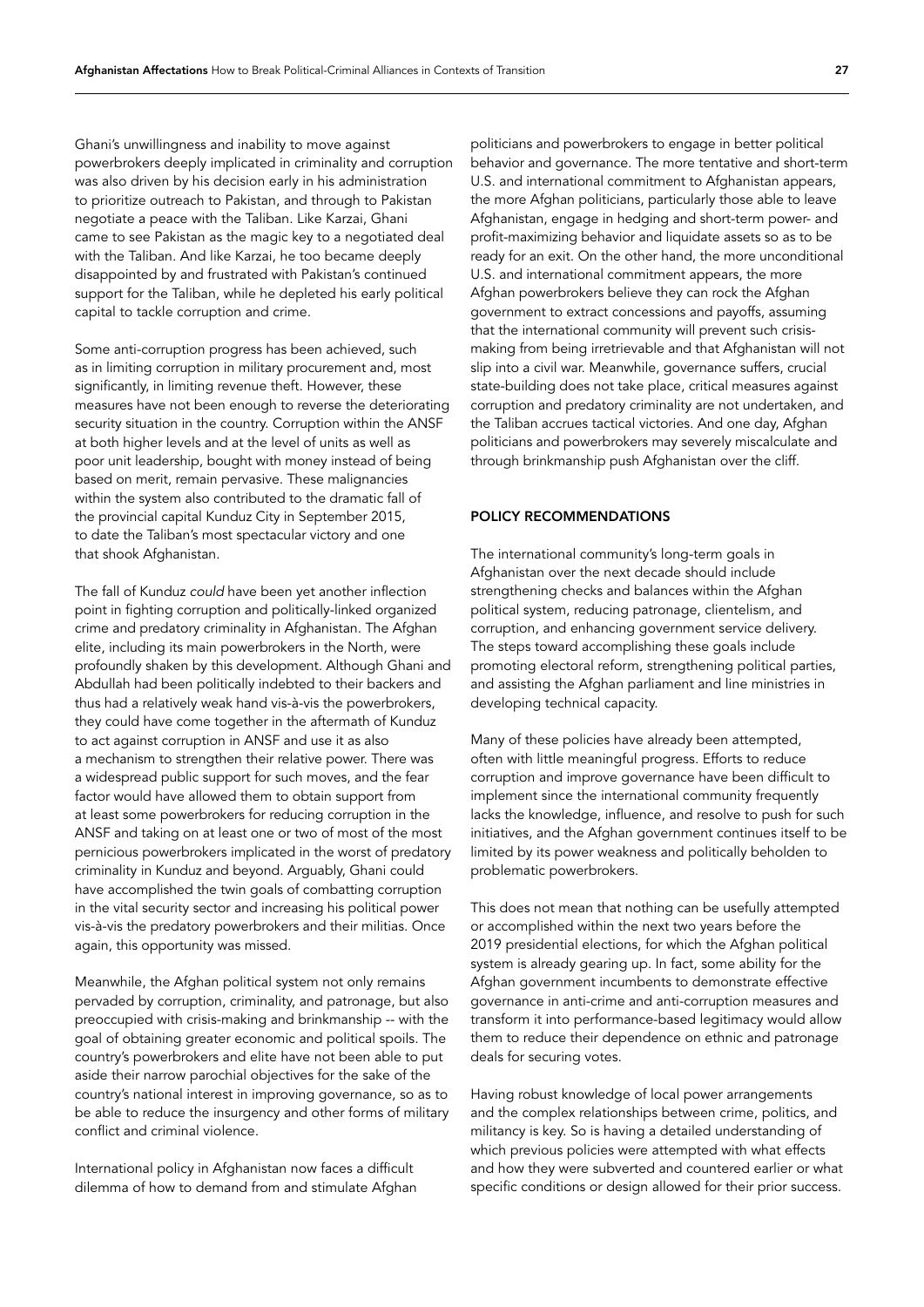This point on detailed local knowledge is fundmental and applies to all settings of international interventions, not just Afghanistan, and I detail it further in my third paper for UNU' Crime-Conflict Nexus Series, "The Hellish Road to Good Intentions."

#### Reducing Corruption and Improving Governance

The political and governance system in Afghanistan is so pervasively corrupt and so deeply and intricately linked to key structures of power and networks of influence that some prioritization of anticorruption focus is required. Even though the Afghan government is likely to continue lacking the will to take many of the unaccountable powerbrokers, it can try to urgently mitigate at least the most egregious abuses of power and types of corruption that are most detrimental to long-term stability in Afghanistan.

Anticorruption efforts should focus on limiting tribal or ethnic discrimination in access to jobs, especially in the Afghan National Army and Afghan National Police, and on expanding access to markets and contracts. A corollary to limiting ethnic discrimination within the security services is to make sure that particular ethnic groups or people from particular regions who do not have access to influential power brokers in the higher-level commands are not selectively posted to very violent areas for too long without being rotated out; that command levels are not dominated by a particular ethnic group, such as the Tajiks; and that salaries and leaves are equally distributed by superiors.

Sometimes the above criteria will be in conflict, and difficult choices will have to be made—for instance, promotion of some deserving Tajik commanders may have to be held back in order to ethnically balance the command levels of the force. Thus case-by-case determinations will at times be necessary to establish which trade-off is least harmful to the institutional development of the Afghan forces and Afghan stability. Since the Afghan National Police is even more politicized and bound up in Afghanistan's conflictual politics than the National Army, achieving merit-based promotion, weeding out favoritism, and cleaning up the senior officer corps will be far more difficult in that institution and take much longer to accomplish than in the Army (where these have hardly been easy tasks). That does not mean that progress within the ANP is impossible; but it does mean that diligence and persistence on the part of the international community is essential.

In addition, it is critical to focus on the corruption that seriously undermines the emergence of the already fragile markets in Afghanistan. Such severely detrimental corruption includes the proliferation of unofficial checkpoints and the ever-escalating bribes to be paid at those checkpoints, major corruption in the banking sector that could bring down Afghanistan's financial system (as almost happened during the Kabul Bank crisis), and corruption in line ministries that paralyzes service delivery rather than facilitating it.

Countries in South and Central Asia (as well as in other parts of the world) tend to have high corruption rates yet do not necessarily face imminent collapse. Predictable corruption connected to the delivery of services can be seen as another form of taxation: yes, it is highly suboptimal, but it need not make the political system combustible. Highly politically explosive problems do arise, however, when corruption leads to paralysis within government offices, when money or property are typically stolen without any service being provided, and when the unofficial taxation reaches such heights or is so unpredictable that the vast majority of revenues from an economic activity is lost. Combating these types of corruption should be a priority of the United States and the international community.

Anti-corruption efforts tailored to each kind of malfeasance operate on different timelines and involve different U.S. and international actors. Combating proliferating illegal checkpoints and their ever-escalating bribes is, of course, a very different undertaking than limiting the corruption of the Afghan banking sector. For the latter, the objective should be to reduce the level of corruption and theft sufficiently to ensure that the financial system does not go under or defraud thousands of Afghans, even if the financial integrity of the Afghan banking sector will not be pristine.

Finally, attempts to undermine effective local officials should be countered as much as possible. Appointments should be merit-based, with encouragement and rewards given to well-performing government officials. Often, pushing for meritocratic appointments may not be successful: Afghan government officials have often resisted such efforts because often their only mechanism of influence is patronage.<sup>133</sup>

But even with clientelistic networks, not all potential appointees are equally incompetent or abusive. Even if the choice is only between bad and less bad, the Afghan government and the international community should weigh in on behalf of those who are less grating to local populations. Moreover, there may well be opportunities to move against corrupt and incompetent officials who fall out of favor with their patrons. Of course, it is vital to make sure that any anticorruption efforts are not merely a ruse for appointing one's ethnic kin.

The international community should save its greatest political leverage—such as refusing to work with some appointees and cutting off money to particular projects or line ministries—for persuading the Afghans to dismiss officials or blackball applicants who are most egregious, such as those who turn whole communities against the government and thrust them into the hands of the Taliban. Often there are sanctions that can be imposed, such as denying visas to the corrupt Afghan officials and their families, stopping international payments to their favorite programs, or just limiting interactions with them.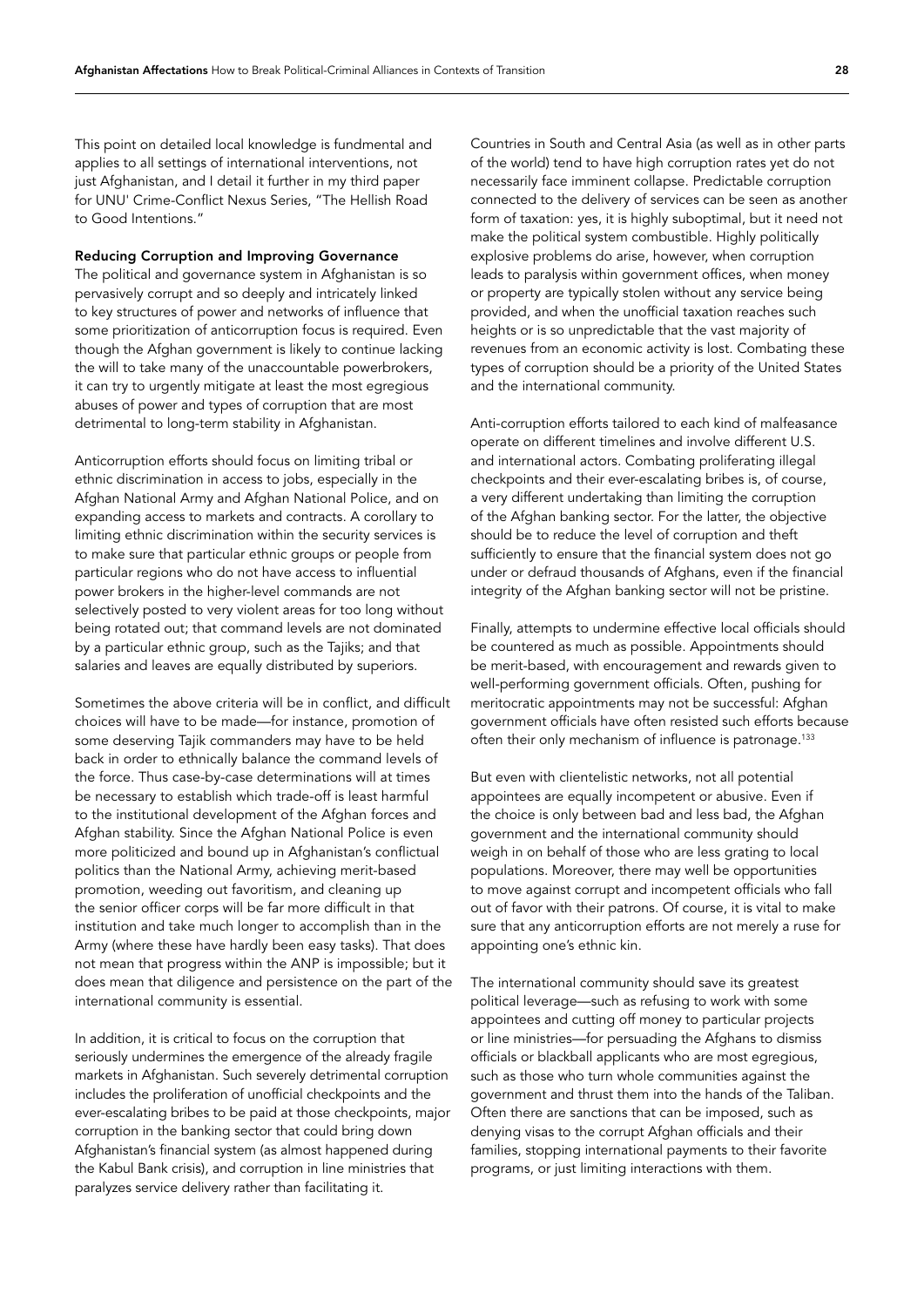But equally, the international community should seek to develop as much of the prioritization as possible in consultation with the Afghans. There will be disagreements on some moves—such as reining in those power brokers on whom the Afghan government continues to be dependent—but there may well be a Kabul buy-in on some important initiatives, such as targeting abuses that push whole communities into the hands of the Taliban or that undermine the military effort.

No doubt, there are costs to prioritizing the anticorruption campaign as opposed to attacking corruption of any sort in a blanket way, since prioritization, which may mean going easy on some offenders, can subject the international community to charges of inconsistency, hypocrisy, and timidity. But at this point, any actions, even if selective, are important as long as they do not remain isolated and gain momentum.

Trying to prevent all corruption and predatory criminality equally will simply run up against the political dependencies of the current Afghan government and motivate it to do nothing on corruption to avoid rocking the boat.<sup>[134](#page-36-4)</sup> But equally, giving up on corruption spells failure for the stabilization effort.

To start with, achieving visible progress in one key locality, such as the key provinces of Herat, Nangarhar, Kunduz, or Baghlan, can create a powerful demonstration effect. It would send an important signal and could be a beacon of hope for the Afghan people as well as a guiding example for Afghan policymakers, while boosting the legitimacy and sustainability of the country's political order.

## Reining in the Warlords and Predatory Criminality

For a decade and half now, the Afghan government, the United States, and the international community have shown little willingness to break with problematic warlords; instead, they have embraced many warlords for reasons of short-term effectiveness on the battlefield or for reasons of political debts and dependencies. In the case of others, the international community simply could not figure out how to have them removed or neutralized or how to restrain their highly pernicious behavior. The smaller the international presence in Afghanistan, the less resources and capacity the international community has to finally sever its dependence on the powerbrokers. And the less capacity it has to encourage the Afghan government to move against them. It may be true that the damage such powerbrokers can inflict on the Afghan government and counterinsurgency efforts necessitate "having them in the tent rather than trying to pull the stakes off the tent on the outside," as one U.S. official put it.[135](#page-36-5) But if the power brokers bring down the tent from the inside by their rapacious behavior, the state-building effort will be equally ineffective. The shrinking international presence in some areas may in fact permit greater pressure on Kabul to hold them accountable (despite the reduced leverage to force such a removal).

Once again, the Afghan government and the international community should adopt a prioritized sequential approach, moving at least against the most pernicious powerbrokers and take advantage of the temporary political weaknesses of others. The goal should be not only to neutralize political rivals enmeshed in predatory criminality but to use the sequential moves to build an institutional platform and habit for countering all predatory criminality and corruption. Until then, the behavior of those powerbrokers who cannot be fully neutralized or prosecuted should be modified by creating incentive structures that discourage at least egregious abuse. Such suasion may, for example, include merely encouraging local powerbrokers to expand and broaden their patronage networks so that more people and more communities have access to some of the privately sponsored goods.

As with broader anticorruption efforts, prioritizing the focus on the most malign actors—such as power brokers who create and fuel conflict among communities, systematically marginalize particular groups, or perpetrate major human rights abuses—will be necessary. There will be short-term costs and risks in taking them on. But without the Afghan government's willingness to absorb at least some of these costs, the prospects of a reasonably stable Afghanistan that can provide for its own security and the elemental needs of its people will remain distant.

Although moves against the unaccountable powerbrokers need to be prioritized, the international community should demand that the Afghans institute accountability measures and appropriately severe punishment for the most serious crimes perpetrated by the powerbrokers, such as major land theft, rape, kidnapping, and murder. Mounting a diligent and just investigation of Vice President Dostum's alleged abuse of power and if he is found guilty, removing him from power and holding him accountable, will be an important signal.

Dismantling Afghan irregular and militia forces, including the ALP, or rolling them into formal police or military structures is a long way off. Nonetheless, despite the increasing insecurity in Afghanistan, the Afghan government and the international community should look for mechanisms to roll back and neutralize at least the most abusive militias. Once again, such moves can be integrated into a sequential approach toward neutralizing corrupt and abusive powerbrokers involved in predatory criminality and organized crime. Stronger accountability measures for all militia outfits need to be developed, and accusations of crime, abuse, and ethnic and tribal discrimination need to be investigated and prosecuted far more diligently and effectively than they have been.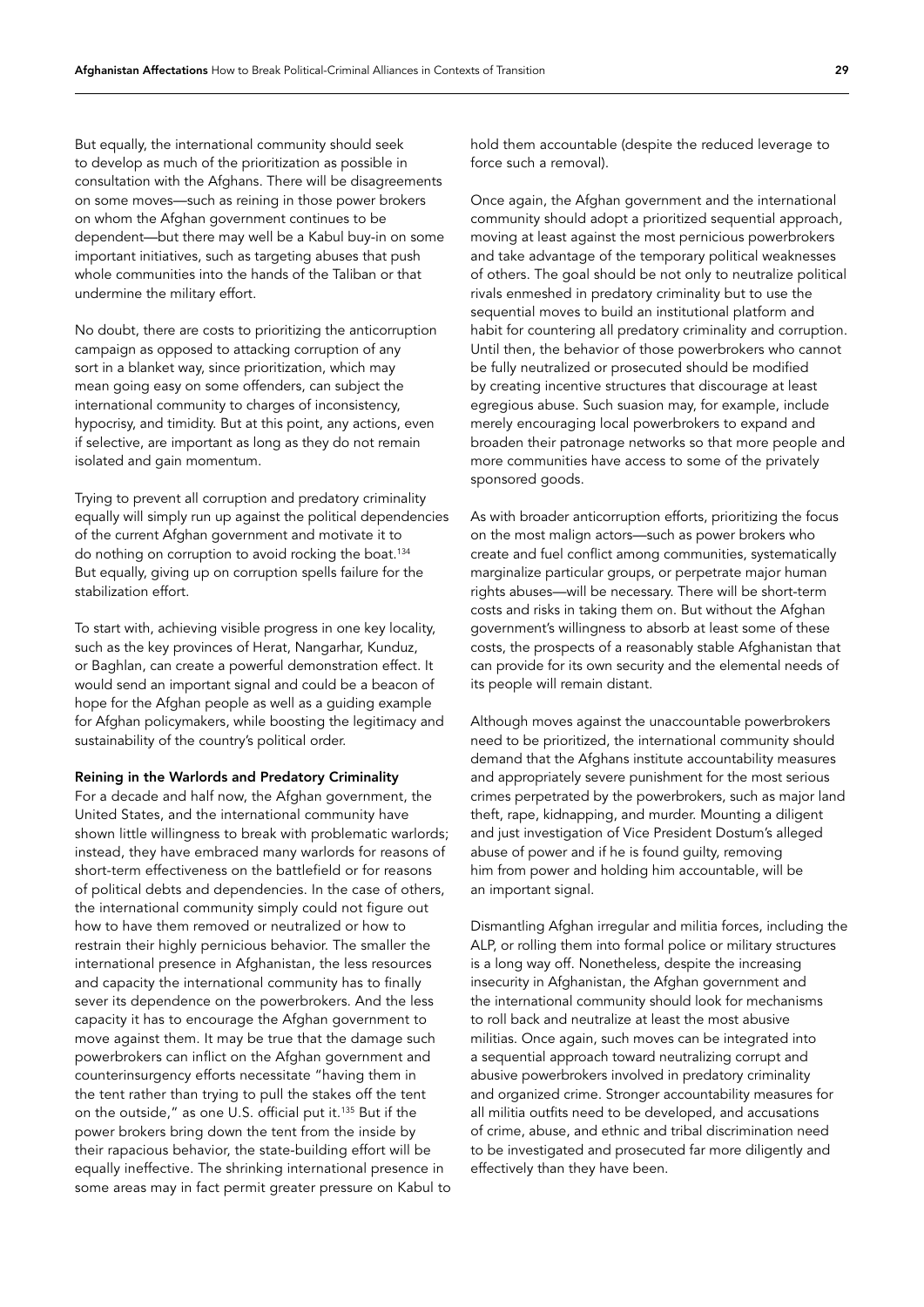Whatever red lines the international community sets for the powerbrokers and for the Afghan government, it needs to be prepared to uphold. It needs to have plans and resolve to take punitive actions if the powerbrokers and the Afghan government violate the red lines. Thus conditionality should not be vague, and the red lines should only be those that Washington and the international community have the will and capacity to enforce. A consistent failure to act against behavior designated as intolerable only undermines the reputation and effectiveness of the international community.

## Counternarcotics Efforts

The international community must wean itself from measures of "good governance" that are misleading. One salient example is the extent of poppy eradication: it is not only a bad measure of counternarcotics effectiveness but also a bad measure of good governance. Yet this standard has often been used by the international community to measure and define both.

Instead, it should define good governance in ways that are consistent with the views of the Afghan population: not just the delivery of services but also, critically, physical security, food security, the provision of justice, and a reduction in impunity for egregious corruption and extensive crime. A good measure of the quality of governance is one that is derived from a comprehensive concept of human security—that is, security from physical abuse, whether from insurgents, criminals, warlords, local militias, or the local government, and security from great economic want, as well as access to justice and accountability mechanisms.

Given the weaknesses of the Afghan economy and the increasing insecurity, there is no realistic way to reduce Afghanistan's opium poppy economy for years to come. Simply resurrecting eradication at this point would only strengthen the Taliban insurgency. Sustainable comprehensive rural development programs are not in place for the majority of Afghan communities, whether they grow poppy or not. Insecurity will prevent them from being implemented for a long time.

With the dramatic reduction of NATO forces in Afghanistan, interdiction of drug traffickers has significantly shrunk. That is not necessarily bad. Opium seizures should be limited to truly large stockpiles and not target household opium holdings. Because many Afghan households do not keep cash in a bank but rather hold their assets in the form of nonperishable opium, which can be easily converted into cash, the seizure of a household's opium holdings may completely wipe out the years-long savings of a family, thus acutely and chronically immiserating it. Just like the highly detrimental crop eradication program, a blanket interdiction policy can undermine even the basic food security of rural Afghans.

Drug-related interdiction should once again be tied toward the broader project of strengthening the state and the government. Thus, drug assets of powerbrokers who are most abusive and whose engagement in predatory criminality fuels tribal and ethnic tensions and thereby play into the hands of the Taliban, make particularly useful targets. Synchronizing drug interdiction with the prioritized and sequenced anti-corruption efforts and efforts to reign in malicious powerbrokers is even more important than directing interdiction to attempt to limit the Taliban's financial flows. The Taliban's funding portfolio is simply too large, diversified, and adaptable for interdiction to make a significant dent into the group's financing.

In sum, counternarcotics efforts are a key component of stabilization and development policies in Afghanistan. However, premature—that is, without alternative livelihoods in place—and inappropriate efforts to suppress the drug economy greatly complicate counterterrorism, counterinsurgency, and stabilization objectives. And thus they ultimately also jeopardize economic reconstruction, political consolidation, and the rule of law.

Increased international cooperation, even if it could be achieved, is not a panacea for Afghanistan's drug problems. Currently, regional cooperation with and among countries of Central Asia and Pakistan remains elusive, with corruption within counternarcotics forces and the law enforcement and intelligence agencies of most of Afghanistan's neighbors and suspicions of the other running high. Iran has devoted by far the largest assets to combatting drug trafficking along its border with Afghanistan, but even so the border remains pourous and drugs flow to and through Iran. Iran has also sponsored alternative livelihoods efforts in Afghanistan's province of Herat. But in the context of Afghanistan's increasing instability, they too have not produced any significant results.

Interdiction efforts by the Central Asian neighbors of Afghanistan and other countries, such as Russia, remain only cosmetic, while the Pakistan-Afghanistan hostility also affects counternarcotics efforts. Precursor agents flow to Afghanistan unabated. Interdiction efforts against drug flows from Afghanistan mostly only reshuffle which drug trafficking outfit linked to what government officials dominates a particular segment of the trade. And that's all regional cooperation and coordination, even if it became a determined and robust one, can achieve. Since drug trafficking from Afghanistan is highly segmented (far more so than of cocaine flows from the Andean region to the United States and Europe, for example) even a total dismantling of one or several smuggling groups will not affect drug production in Afghanistan. The smuggling groups will be quickly replaced. Even determined interdiction efforts only succeed in changing drug smuggling routes and groups, and under the best of circumstances and very importantly, they can shape the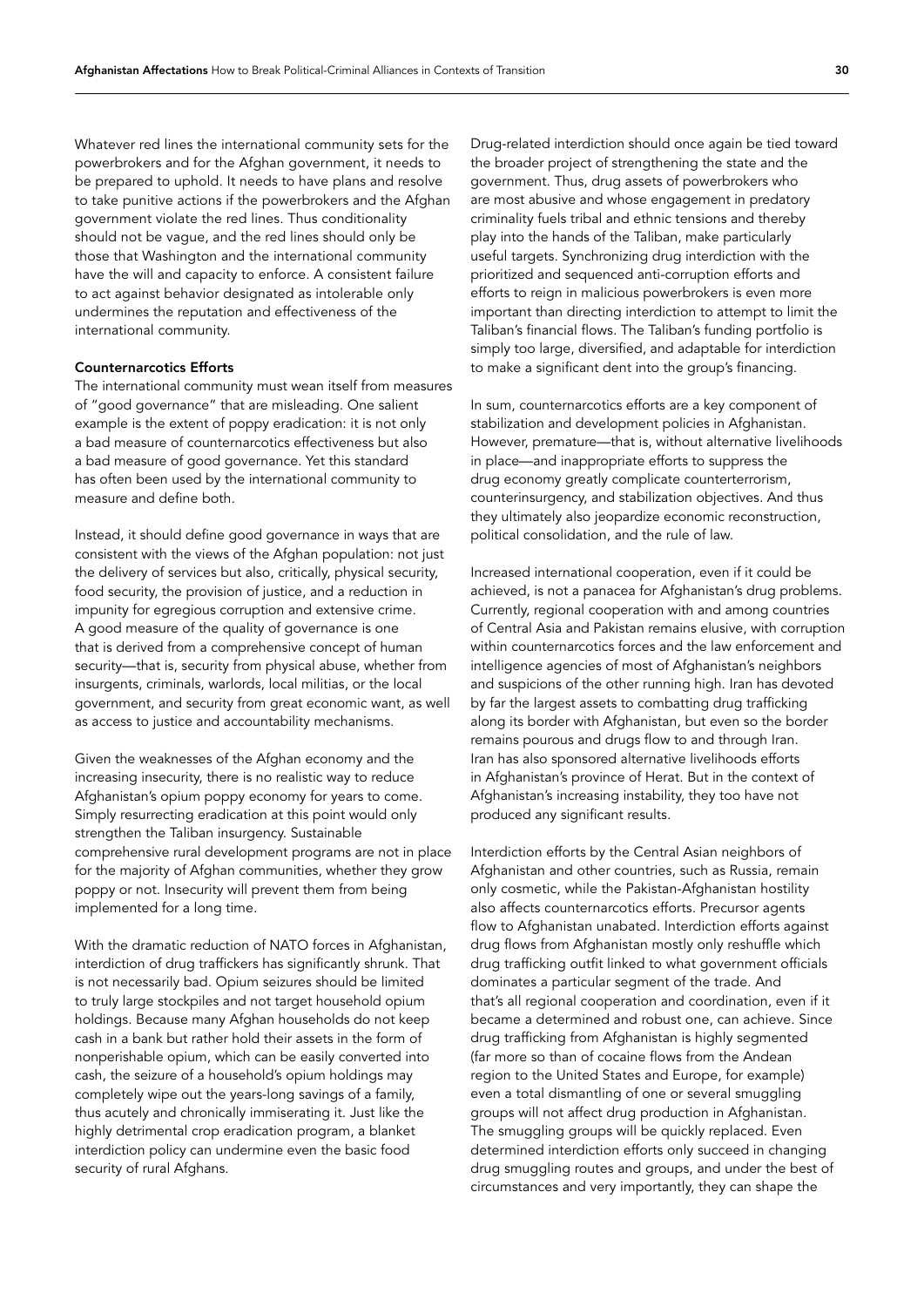behavior of drug smuggling groups – such as not to be too violent or not cooperate with the Taliban or other particular dangerous terrorist groups, such as the Islamic State in Afghanistan or Lashkar-e-Taiba in Pakistan. But as discussed above, such targeting selectivity, appropriate as it is, comes with significant rule-of-law costs. Nonetheless, if regional cooperation resulted at least in improved intelligence sharing on the most dangerous instances of the crime-terror nexus, so that such actors could be targeted by interdiction units, that would clearly be progress.

But even robust international cooperation on interiction efforts will not end Afghanistan's cultivation. And if in a fantasy scenario it did and Afghanistan's borders became totally sealed, no drugs could get out, and cultivation collapsed due to a lack of international buyers, Afghanistan's critical economic situation would be far worsened, with many more people unemployed, and instability and militancy and violent conflict increasing even with reduced funding options for the Taliban. The sustainable way out of Afghanistan's poppy is peace and robust government presence first, then decades of smartly-designed, robustly-funded, and sustained economic development efforts. An ultimate success in reducing poppy cultivation in Afghanistan will push cultivation and heroin production to one of Afghanistan's neighbhors or perhaps Myanmar. Until then, counternarcotics efforts, such as smart interdiction, can merely shape who and how traffics drugs.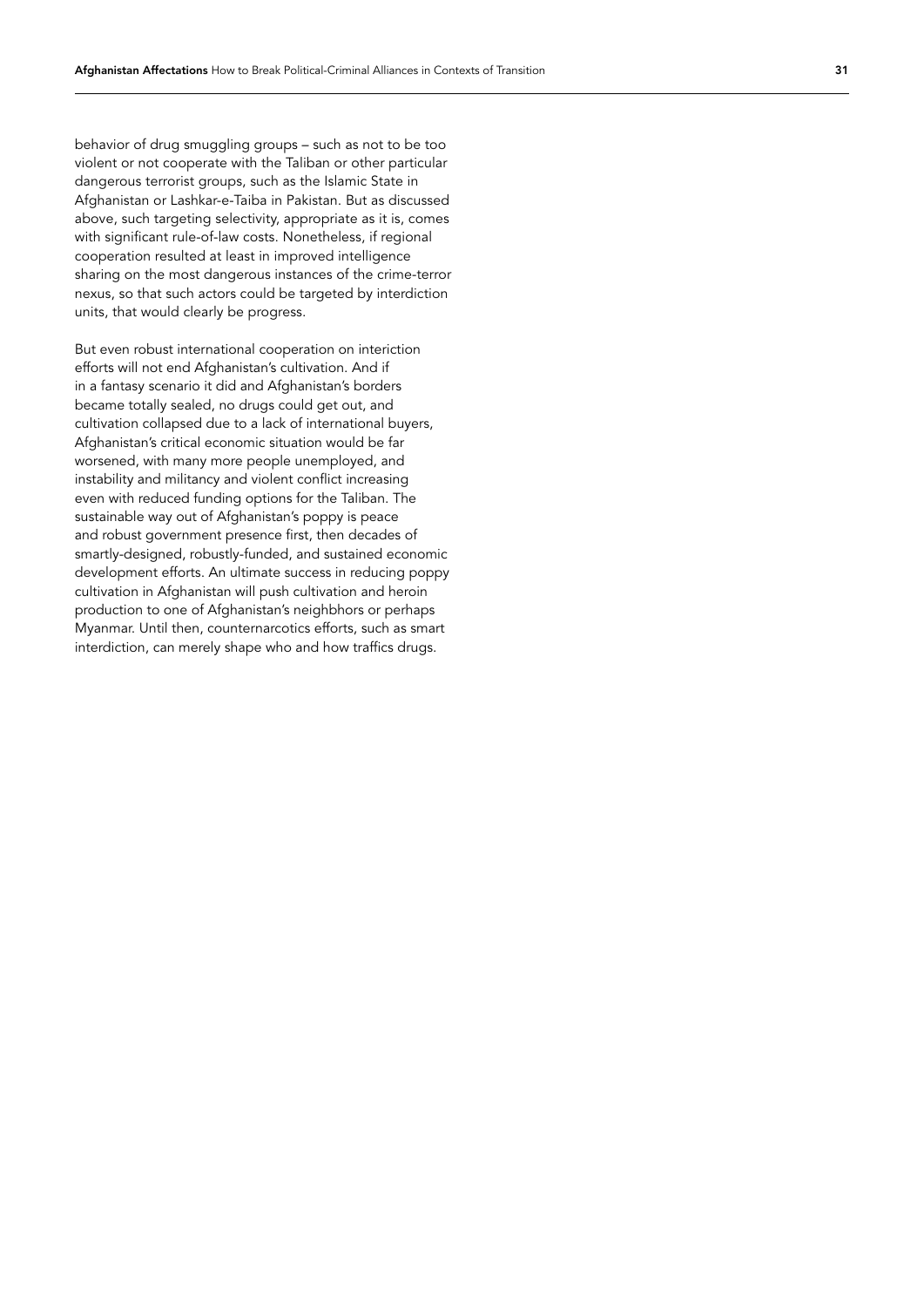## ENDNOTES

- <span id="page-31-0"></span>1. Eltaf Najafizada, "If Afghanistan Survives 2016, UN Will Consider It a Success," *Bloomberg*, March 17, 2016, [https://www.bloomberg.com/news/articles/2016-03-16/afghanistan-s-goal-for-this-year-is-just-to-survive-un-says.](https://www.bloomberg.com/news/articles/2016-03-16/afghanistan-s-goal-for-this-year-is-just-to-survive-un-says)
- <span id="page-31-1"></span>2. For details, see Barnett Rubin, *Fragmentation of Afghanistan* (Yale University Press, 1995); Ahmed Rashid, *Taliban* (Yale University Press, 2001).
- <span id="page-31-2"></span>3. William Maley, *The Afghanistan Wars* (New York: Palgrave Macmillan, 2002): 223–6, 232.
- <span id="page-31-3"></span>4. The exact quote from a Pashtun *malik* in Kandahar City whom I interviewed in the fall of 2009. My interviews with various Pashtun interlocutors throughout Afghanistan, 2005, 2009, 2010, and 2012 resulted in remarkably similar and consistent statements.
- <span id="page-31-4"></span>5. For the evolution of Taliban's poppy politics and its crucial role as a source of legitimacy, see, Vanda Felbab-Brown, *Shooting Up: Counterinsurgency and the War on Drugs* (Washington, DC: The Brookings Institution, 2010): Chapter 5.
- <span id="page-31-5"></span>6. For excellent discussions of the limited resources, increasing ambitions, and mounting challenges during the Bush years, see Dov Zakheim, *A Vulcan's Tale: How the Bush Administration Mismanaged the Reconstruction of Afghanistan*  (Brookings, 2011); Ronald Neumann, *The Other War: Winning and Losing in Afghanistan* (Washington: Potomac Books, 2009). See also Bob Woodward, *Bush at War* (New York: Simon and Schuster, 2002); James Dobbins, *After Taliban: Nation-Building in Afghanistan* (Washington: Potomac Books, 2008).
- <span id="page-31-6"></span>7. Neumann, *The Other War*; Seth Jones, *In the Graveyard of Empires* (New York: Norton, 2009).
- <span id="page-31-7"></span>8. Kathy Gannon, "Afghanistan Unbound," *Foreign Affairs* 83. no. 3(2004): 35–47.
- <span id="page-31-8"></span>9. Barnett Rubin, "Saving Afghanistan," *Foreign Affairs* 86, no. 1 (2007): 57–78.
- <span id="page-31-9"></span>10. Author's interviews with Afghan political analysts, government officials, and international advisors, Kabul, September 2005. On the history and outcomes of U.S. efforts to sponsor and stand up militia and other irregular proxy forces, see, Vanda Felbab-Brown, "Hurray for Militias? Not So Fast: Lessons from the Afghan Local Police Experience," *Small Wars and Insurgencies*, 27(2), March 2016: 258-281.
- <span id="page-31-10"></span>11. See Ahmed Rashid, *Descent into Chaos: The U.S. and the Disaster in Pakistan, Afghanistan, and Central Asia* (London: Penguin, 2009); Seth Jones, *The Graveyard of Empires* (New York: Norton, 2009).
- <span id="page-31-11"></span>12. For details, see Ahmed Rashid, *Taliban: Militant Islam, Oil, and Fundamentalism* (Yale University Press, 2000); Steve Coll, *Ghost Wars: The Secret History of the CIA, Afghanistan and bin Laden, from the Soviet Invasion to September 10, 2001* (London: Penguin Books, 2005).
- <span id="page-31-12"></span>13. See Stephen Cohen, *The Idea of Pakistan* (Brookings, 2004); Anatol Lieven, *Pakistan: A Hard Country* (New York: Public Affairs Books, 2012).
- <span id="page-31-13"></span>14. See, for example, Ahmed Rashid, *Descent into Chaos: The United States and the Failure of Nation Building in Pakistan, Afghanistan, and Central Asia* (London: Penguin Books, 2008).
- <span id="page-31-14"></span>15. Bruce Riedel, *Deadly Embrace: Pakistan, America, and the Future of Global Jihad* (Brookings, 2011).
- <span id="page-31-15"></span>16. For an elaboration of this argument, see Vanda Felbab-Brown, "Pakistan's Relations with Afghanistan and Implications for Regional Politics," *National Bureau of Asian Research*, May 14, 2015.
- <span id="page-31-16"></span>17. For details, see a leaked report of interviews of Afghan detained by U.S. military forces, TF 3-10 Bagram, Afghanistan, *State of the Taliban: Detainee Perspectives*, January 6, 2012, [http://s3.documentcloud.org/documents/296489/](http://s3.documentcloud.org/documents/296489/taliban-report.pdf) [taliban-report.pdf:](http://s3.documentcloud.org/documents/296489/taliban-report.pdf) 12.
- <span id="page-31-17"></span>18. Ibid.
- <span id="page-31-18"></span>19. Ibid.: 4.
- <span id="page-31-19"></span>20. See, for example, Antonio Giustozzi, *Koran, Kalashnikov, and Laptop: The Neo-Taliban Insurgency in Afghanistan 2002–2007* (New York: Columbia-Hurst, 2007); Giustozzi, *Decoding the New Taliban: Insights from the Field*  (New York: Columbia-Hurst, 2009).
- <span id="page-31-20"></span>21. Author's interviews with provincial reconstruction team representatives, Afghan officials, and Afghan and international nongovernmental organizations in Helmand, Kandahar, Zabul, and Uruzgan, Afghanistan, spring 2009.
- <span id="page-31-21"></span>22. For an analysis of the Taliban campaign in southern Afghanistan, including for Kandahar City, that argues against tribal determinism, see Carl Forsberg, *The Taliban's Campaign for Kandahar*, Afghanistan Report 3 (Washington: Institute for the Study of War, December 1, 2009), [http://www.understandingwar.org/sites/default/files/Politics\\_and\\_](http://www.understandingwar.org/sites/default/files/Politics_and_Power_in_Kandahar.pdf) [Power\\_in\\_Kandahar.pdf.](http://www.understandingwar.org/sites/default/files/Politics_and_Power_in_Kandahar.pdf)
- <span id="page-31-22"></span>23. For some of the intellectual background of this approach, see Jim Gant, "One Tribe at a Time: The Way Forward," *Small Wars Journal,* October 2009, [http://smallwarsjournal.com/events/tew/docs/ganttew.pdf;](http://smallwarsjournal.com/events/tew/docs/ganttew.pdf) Thomas Johnson and M. Chris Mason, "All Counterinsurgency Is Local," *Atlantic Monthly*, October 2008; Thomas Johnson and M. Chris Mason, "No Sign until the Burst of Fire: Understanding the Pakistan-Afghanistan Frontier," *International Security* 32(4), 2008: 41–77.
- <span id="page-31-23"></span>24. TF 3-10: 14.
- <span id="page-31-24"></span>25. Author's Interviews in southern Afghanistan, 2009 and 2012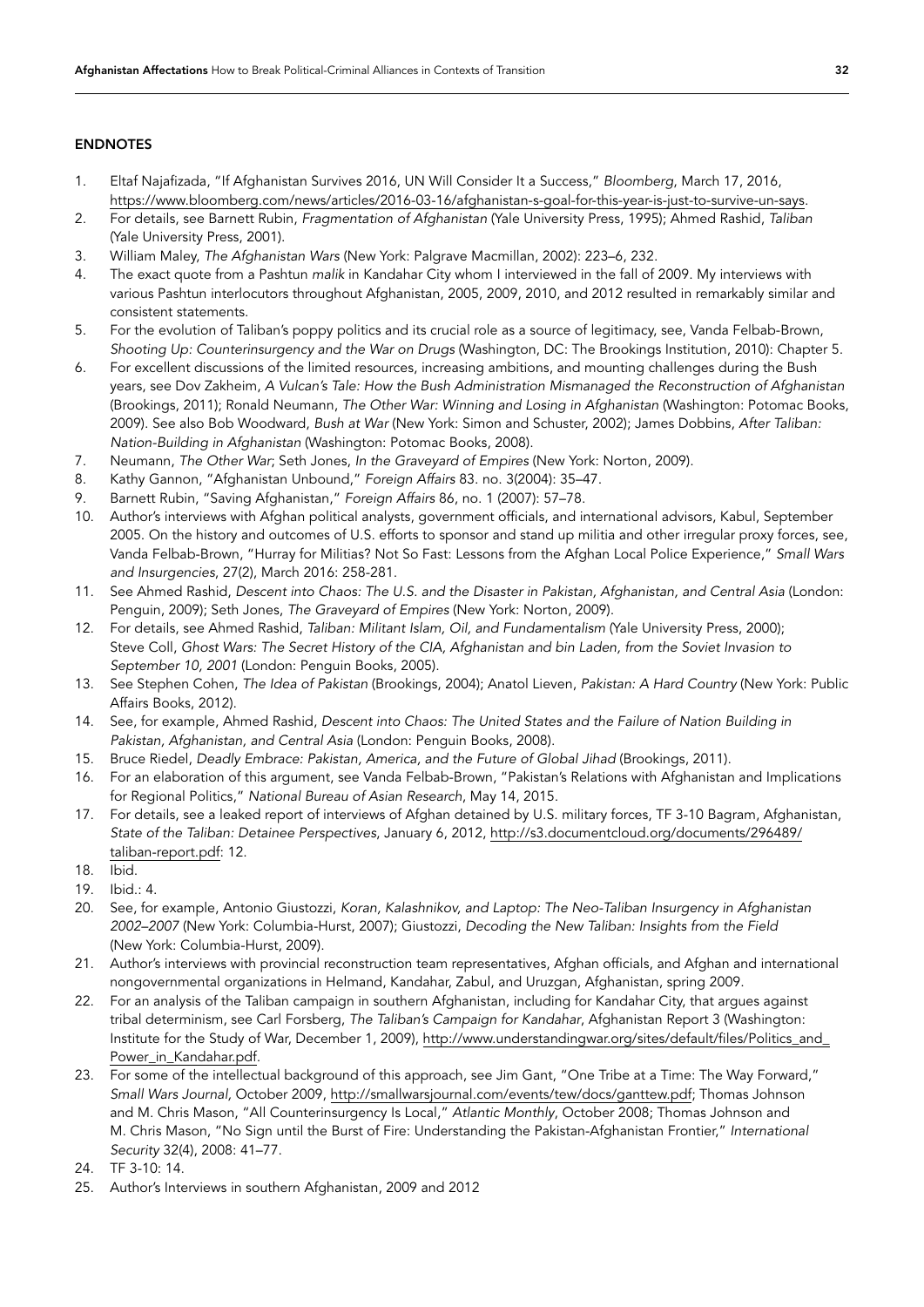- <span id="page-32-0"></span>26. Carl Forsberg, *Politics and Power in Kandahar*, Afghanistan Report 5 (Washington: Institute for the Study of War, April 2010), [www.understandingwar.org/sites/default/files/Politics\\_and\\_Power\\_in\\_Kandahar.pdf](http://www.understandingwar.org/sites/default/files/Politics_and_Power_in_Kandahar.pdf).
- <span id="page-32-1"></span>27. See, for example, Seth G. Jones, "The Rise of the Afghanistan Insurgency: State Failure and Jihad," *International Security* 32, no.4 (2008): 7–40.
- <span id="page-32-2"></span>28. See Paula Kantor and Adam Pain, "Securing Life and Livelihoods in Rural Afghanistan: The Role of Social Relationships," Issues Paper (Kabul: Afghan Research and Evaluation Unit [AREU], 2010), [http://areu.org.af/wp](http://areu.org.af/wp-content/uploads/2016/02/1045E-Securing-Life-and-Livelihoods-IP-2010-web.pdf)[content/uploads/2016/02/1045E-Securing-Life-and-Livelihoods-IP-2010-web.pdf;](http://areu.org.af/wp-content/uploads/2016/02/1045E-Securing-Life-and-Livelihoods-IP-2010-web.pdf) Martine van Biljert, "Between Discipline and Discretion: Policies Surrounding Senior Subnational Appointments," Briefing Paper (Kabul: AREU, May 2009), [http://areu.org.af/wp-content/uploads/2016/01/923E-Agriculture-and-Rural-Development-](http://areu.org.af/wp-content/uploads/2016/01/923E-Agriculture-and-Rural-Development-Policymaking-BP-print.pdf)[Policymaking-BP-print.pdf](http://areu.org.af/wp-content/uploads/2016/01/923E-Agriculture-and-Rural-Development-Policymaking-BP-print.pdf).
- <span id="page-32-3"></span>29. See Ernesto Londoño, "Survey of Afghans Points to Rampant Corruption in Government," *Washington Post*, July 8, 2010.
- <span id="page-32-4"></span>30. Author's interviews with Afghans across all walks of life, spring 2009, fall 2010, and spring 2012. For some seminal pieces highlighting the role of the warlords in post-Taliban Afghanistan, see, for example, Kathy Gannon, "Afghanistan Unbound," *Foreign Affairs* 83, no. 3 (2004): 35–46; Sarah Chayes, *The Punishment of Virtue: Inside Afghanistan after Taliban* (New York: Penguin Press, 2006); Stephen Carter and Kate Clark, "No Shortcut to Stability: Justice, Politics, and Insurgency in Afghanistan" (London: Chatham House, December 2010), [https://www.chathamhouse.org/sites/](https://www.chathamhouse.org/sites/files/chathamhouse/public/Research/Asia/1210pr_afghanjustice.pdf) [files/chathamhouse/public/Research/Asia/1210pr\\_afghanjustice.pdf.](https://www.chathamhouse.org/sites/files/chathamhouse/public/Research/Asia/1210pr_afghanjustice.pdf)
- <span id="page-32-5"></span>31. For how many government administrative positions, such as key law enforcement positions, have been sold for profit and political favoritism, see Barnett Rubin, "Saving Afghanistan," *Foreign Affairs*, 86, no. 1 (2007): 57–78.
- <span id="page-32-6"></span>32. Many unofficial power brokers sought to legitimize their power and immunize themselves from prosecution by seeking election to Afghanistan's parliament during the September 2010 elections. For details on the election process and the role of the warlords and other power brokers in it, see Jonathan Landay, "Warlord and Killers Seek Re-election to Afghan Parliament," *McClatchy Newspapers*, September 14, 2010; Jonathan Landay and Dion Nissenbaum, "Afghan Elections Panel Reports New Evidence of Serious Fraud," *McClatchy Newspapers*, September 21, 2010.
- <span id="page-32-7"></span>33. For some of many examples of the Taliban exploiting and inserting itself into local conflicts, see Alissa Rubin, "Taliban Driven from Afghan District," *New York Times*, June 1, 2010.
- <span id="page-32-8"></span>34. TF 3-10: 5.
- <span id="page-32-9"></span>35. Ibid.: 3 and 5.
- <span id="page-32-10"></span>36. Ibid.: 6.
- <span id="page-32-11"></span>37. Ibid.: 2.
- <span id="page-32-12"></span>38. James Traub, "Afghanistan's Civic War," *New York Times*, June 15, 2010.
- <span id="page-32-13"></span>39. United Nations Mission in Afghanistan (UNAMA), "UNAMA Calls on the Parties to Prioritize Protection of Civilians and Accountability of Security Forces in Transition Period," Press statement, Kabul, Afghanistan, May 31, 2012. For time data series and the Taliban reaction and sensitivity to being exposed as responsible for civilian casualties, see *Sayed Salahuddin, "*Afghan Taliban Reject U.N. Report on Civilian Deaths," Reuters, December 22, 2010.
- <span id="page-32-14"></span>40. See United Nations Office on Drugs and Crime (UNODC), *Afghanistan Opium Survey 2007*, [http://www.unodc.org/](http://www.unodc.org/pdf/research/AFG07_ExSum_web.pdf) [pdf/research/AFG07\\_ExSum\\_web.pdf](http://www.unodc.org/pdf/research/AFG07_ExSum_web.pdf).
- <span id="page-32-15"></span>41. United Nations Office on Drugs and Crime (UNODC), *Afghanistan Opium Survey 2016,* [https://www.unodc.org/](https://www.unodc.org/documents/crop-monitoring/Afghanistan/Afghanistan_opium_survey_2016_cultivation_production.pdf) [documents/crop-monitoring/Afghanistan/Afghanistan\\_opium\\_survey\\_2016\\_cultivation\\_production.pdf](https://www.unodc.org/documents/crop-monitoring/Afghanistan/Afghanistan_opium_survey_2016_cultivation_production.pdf): 9
- <span id="page-32-16"></span>42. For the macroeconomic effects of the narcotics economy, see Edouard Martin and Steven Symansky, "Macroeconomic Impact of the Drug Economy and Counter-Narcotics Efforts," in *Afghanistan's Drug Industry: Structure, Functioning, Dynamics, and Implications of Counter-Narcotics Policy*, edited by Doris Buddenberg and William A. Byrd (Vienna: UN Office on Drugs and Crime, and Washington: World Bank, 2006): 25–46, [www.unodc.org/pdf/afg/publications/](http://www.unodc.org/pdf/afg/publications/afghanistan_drug_industry.pdf) afghanistan drug industry.pdf.
- <span id="page-32-17"></span>43. Felbab-Brown, *Aspiration and Ambivalence*: 161-188; Taimoor Shah and Mujib Mashal, "Bountiful Afghan Opium Harvest Yields Profits for the Taliban," *New York Times*, May 4, 2016.
- <span id="page-32-18"></span>44. See, for example, Gretchen Peters, *Seeds of Terror* (New York: St. Martin's Press, 2009). See also, Azam Ahmed, "Penetrating Every Stage of Afghan Opium Chain, Taliban Become a Cartel," *New York Times*, February 16, 2016.
- <span id="page-32-19"></span>45. Felbab-Brown, *Shooting Up*, chapter 5; Vanda Felbab-Brown, "Narco-belligerents across the Globe: Lessons from Colombia for Afghanistan?" Working Paper 55-2009 (Madrid: Real Instituto Elcano, October 2009); Gretchen Peters, *Haqqani Network Financing: the Evolution of an Industry* (West Point, N.Y.: Combating Terrorism Center, July 2012); Yaroslav Trofimov, "Taliban Capitalize on Afghan Logging Ban," *Wall Street Journal*, April 10, 2010; Matthew DuPée, "Afghanistan's Conflict Minerals: The Crime-State-Insurgent Nexus," *CTC Sentinel* 5, no.2 (2012): 11–14, [www.ctc.](http://www.ctc.usma.edu/posts/afghanistans-conflict-minerals-the-crime-state-insurgent-nexus) [usma.edu/posts/afghanistans-conflict-minerals-the-crime-state-insurgent-nexus.](http://www.ctc.usma.edu/posts/afghanistans-conflict-minerals-the-crime-state-insurgent-nexus)
- <span id="page-32-20"></span>46. For details on fundraising, see Felbab-Brown, *Shooting Up*, chapter 5. Since 2002, fundraising efforts in the Middle East, particularly the Gulf region, have been disguised as religious donations or venture capital, ostensibly to fund Afghan entrepreneurs. For details, see a leaked report of interviews of Afghan detained by U.S. military forces, TF 3-10:12-14.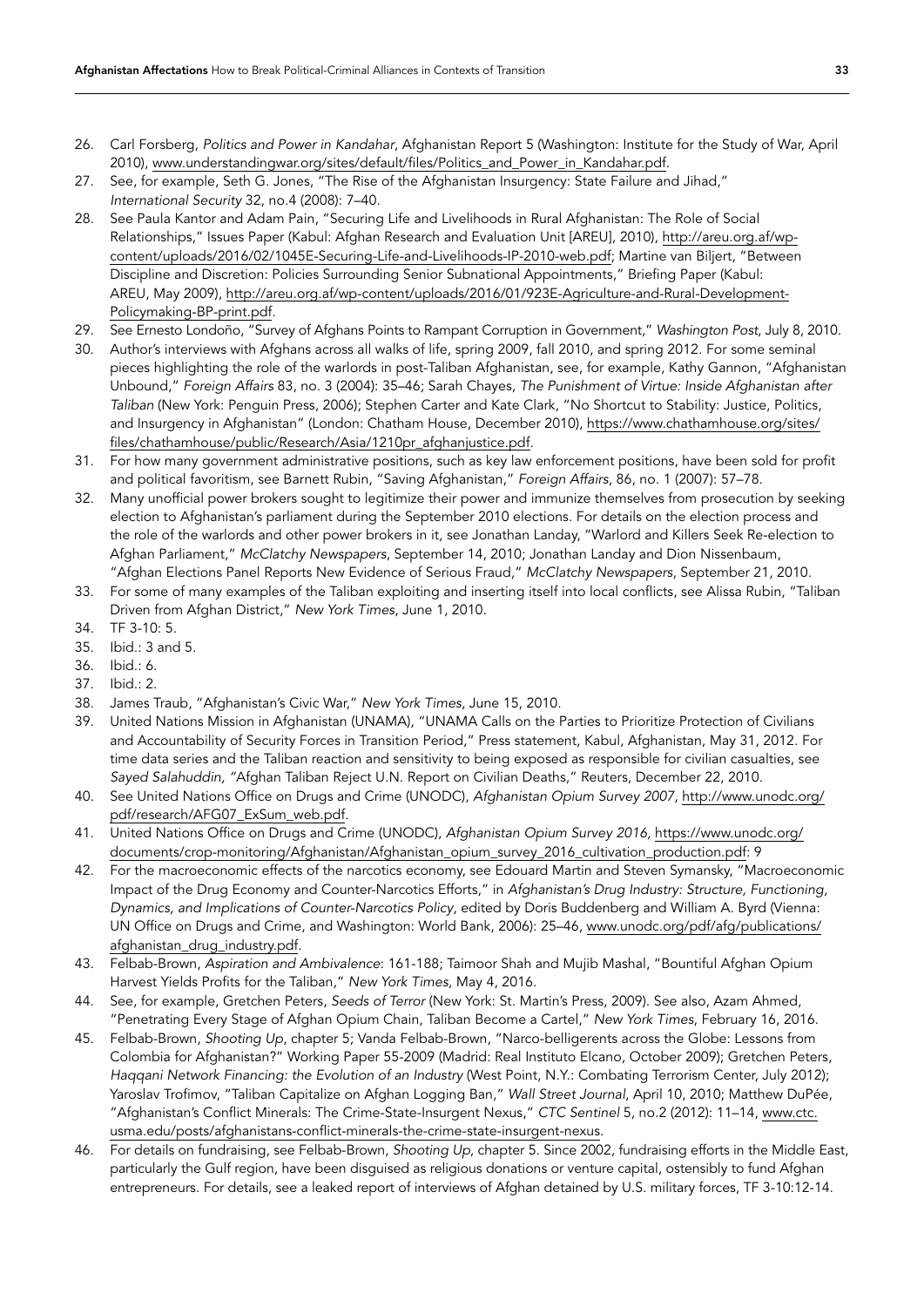- <span id="page-33-0"></span>47. See, for example, Global Witness, *War in the Treasury of the People: Afghanistan, Lapis Lazuli, and the Battle for Mineral Wealth*, June 2016, [https://www.globalwitness.org/en/reports/war-treasury-people-afghanistan-lapis-lazuli](https://www.globalwitness.org/en/reports/war-treasury-people-afghanistan-lapis-lazuli-and-battle-mineral-wealth/)[and-battle-mineral-wealth/;](https://www.globalwitness.org/en/reports/war-treasury-people-afghanistan-lapis-lazuli-and-battle-mineral-wealth/) and Mujib Mashal, "Greed, Corruption, and Danger: A Tarnished Afghan Gem Trade," *The New York Times*, June 5, 2016.
- <span id="page-33-1"></span>48. See, for example, Special Inspector General for Afghanistan Reconstruction (SIGAR), *Corruption in Conflict: Lessons from the U.S. Experience in Afghanistan,* September 2016, [https://www.sigar.mil/pdf/lessonslearned/SIGAR-16-58-](https://www.sigar.mil/pdf/lessonslearned/SIGAR-16-58-LL.pdf) [LL.pdf.](https://www.sigar.mil/pdf/lessonslearned/SIGAR-16-58-LL.pdf)
- <span id="page-33-2"></span>49. Mirwais Khan and Sebastian Abbot, "Resumed NATO Convoys Mean Millions for the Taliban," *The Associated Press*, July 31, 2012,<http://www.military.com/daily-news/2012/07/31/renewed-nato-convoys-means-millions-for-taliban.html>.
- <span id="page-33-3"></span>50. See Robert B. Charles, Assistant Secretary of State for International Narcotics and Law Enforcement Affairs, "Are British Counternarcotics Efforts Going Wobbly?" Testimony Before the House Committee on Government Reform Subcommittee on Criminal Justice, Drug Policy, and Human Resources, 1 April 2004, [http://2001-2009.state.gov/p/](http://2001-2009.state.gov/p/inl/rls/rm/31039.htm) [inl/rls/rm/31039.htm](http://2001-2009.state.gov/p/inl/rls/rm/31039.htm).
- <span id="page-33-4"></span>51. See UNODC, *The Opium Situation in Afghanistan*, 29 August 2005, [http://www.unodc.org/pdf/afghanistan\\_2005/](http://www.unodc.org/pdf/afghanistan_2005/opium-afghanistan_2005-08-26.pdf) [opium-afghanistan\\_2005-08-26.pdf](http://www.unodc.org/pdf/afghanistan_2005/opium-afghanistan_2005-08-26.pdf)
- <span id="page-33-5"></span>52. See David Mansfield, *Pariah or Poverty? The Opium Ban in the Province Nangarhar in 2004/05 Growing Season and Its Impact on Rural Livelihood Strategies*, GTZ Policy Brief No. 1, September 2005, [http://www.akha.org/upload/](http://www.akha.org/upload/documents/gtzreportopiumban.pdf) [documents/gtzreportopiumban.pdf;](http://www.akha.org/upload/documents/gtzreportopiumban.pdf) and David Mansfield, "From Bad They Made It Worse: The Concentration of Opium Poppy in Areas of Conflict in the Provinces of Helmand and Nangarhar," *AREU,* May 2014.
- <span id="page-33-6"></span>53. For details, see, Felbab-Brown, *Shooting Up*: 149-154.
- <span id="page-33-7"></span>54. David Mansfield and Adam Pain, "Evidence from the Field: Understanding Changing Levels of Opium Poppy Cultivation in Afghanistan", AREU Briefing Paper Series, November 2007; and Barnet Rubin and Jake Sherman, *Counternarcotics to Stabilize Afghanistan: The False Promise of Crop Eradication,* [http://cic.es.its.nyu.edu/sites/](http://cic.es.its.nyu.edu/sites/default/files/counternarcoticsfinal.pdf) [default/files/counternarcoticsfinal.pdf](http://cic.es.its.nyu.edu/sites/default/files/counternarcoticsfinal.pdf).
- <span id="page-33-8"></span>55. See UNODC, Afghanistan Opium Survey 2006, (Vienna: 2006) [http://www.unodc.org/pdf/research/AFG05%20\\_full\\_](http://www.unodc.org/pdf/research/AFG05%20_full_web_2006.pdf) [web\\_2006.pdf;](http://www.unodc.org/pdf/research/AFG05%20_full_web_2006.pdf) and UNODC, Afghanistan Opium Survey 2007.
- <span id="page-33-9"></span>56. David Mansfield, "*The Ban on Opium Production across Nangarhar – A Risk Too Far*", September 2010, author's copy of manuscript.
- <span id="page-33-10"></span>57. For analysis of the social control structures, see Olivier Roy, *Islam and Resistance in Afghanistan,* Cambridge: Cambridge University Press, 1990.
- <span id="page-33-11"></span>58. Rajiv Chandrasekaran, "In Afghan Region, U.S. Spreads the Cash to Fight the Taliban," *Washington Post*, May 31, 2010; and Karen DeYoung, "Results of Kandahar Offensive May Affect Future U.S. Moves," *Washington Post,* May 23, 2010.
- <span id="page-33-12"></span>59. Ibid.
- <span id="page-33-13"></span>60. Author's interviews with USAID and implementing contractor and NGO representatives and Afghan government officials, maliks, and businessmen in Kandahar and Kabul, Afghanistan, September 2010.
- <span id="page-33-14"></span>61. See, for example, Andrew Wilder, "A 'Weapons System' Based on Wishful Thinking," *The Boston Globe*, September 16, 2009.
- <span id="page-33-15"></span>62. Chandrasekaran, May 31, 2010.
- <span id="page-33-16"></span>63. On details of the problematic and inadequate nature of the wheat distribution and similar programs, see, for example, David Mansfield, "Sustaining the Decline: Understanding the Nature of Change in Rural Livelihoods of Opium Growing Households in the 2008/09 Growing Season," a report for the Afghan Drugs Inter Departmental Unit of the U.K. Government, May 2009; Mansfield, "From Bad They Made It Worse" (2014); Vanda Felbab-Brown, "The Obama Administration's New Counternarcotics Strategy in Afghanistan: Its Promises and Potential Pitfalls," *Brookings Policy Brief Series* #171, [https://www.brookings.edu/wp-content/uploads/2016/06/09\\_afghanistan\\_felbabbrown.pdf;](https://www.brookings.edu/wp-content/uploads/2016/06/09_afghanistan_felbabbrown.pdf) and Joel Hafvenstein, "The Helmand Food Zone Fiasco," a blog on Registan.net, August 26, 2010, [http://www.registan.](http://www.registan.net/index.php/2010/08/26/helmand-food-zone-fiasco/) [net/index.php/2010/08/26/helmand-food-zone-fiasco/](http://www.registan.net/index.php/2010/08/26/helmand-food-zone-fiasco/)
- <span id="page-33-17"></span>64. For details, see, Felbab-Brown, "The Obama Administration's New Counternarcotics Policy in Afghanistan;" Mansfield, "Responding to Risk and Uncertainty: Understanding the Nature of Change in the Rural Livelihoods of Opium Poppy Growing Households in the 2007/08 Growing Season;" and Christopher Ward and William Byrd. *Afghanistan's Opium Drug Economy*, World Bank Report No. SASPR-5, December 2004.
- <span id="page-33-18"></span>65. Author's interviews with counternarcotics officials in southern Afghanistan and Washington, DC, spring 2009.
- <span id="page-33-19"></span>66. Pain.
- <span id="page-33-20"></span>67. Carlotta Gall, "Taliban Rebels Still Menacing Afghan South", *The New York Times*, 2 March 2006.
- <span id="page-33-21"></span>68. Author's interviews with U.S. counternarcotics officials and ISAF officers, Kabul, Kandahar, and Washington, fall 2010, winter 2011, and spring 2012.
- <span id="page-33-22"></span>69. TF 3-10: 15.
- <span id="page-33-23"></span>70. For details on counternarcotics policies in Helmand, see David Mansfield, "Between a Rock and a Hard Place: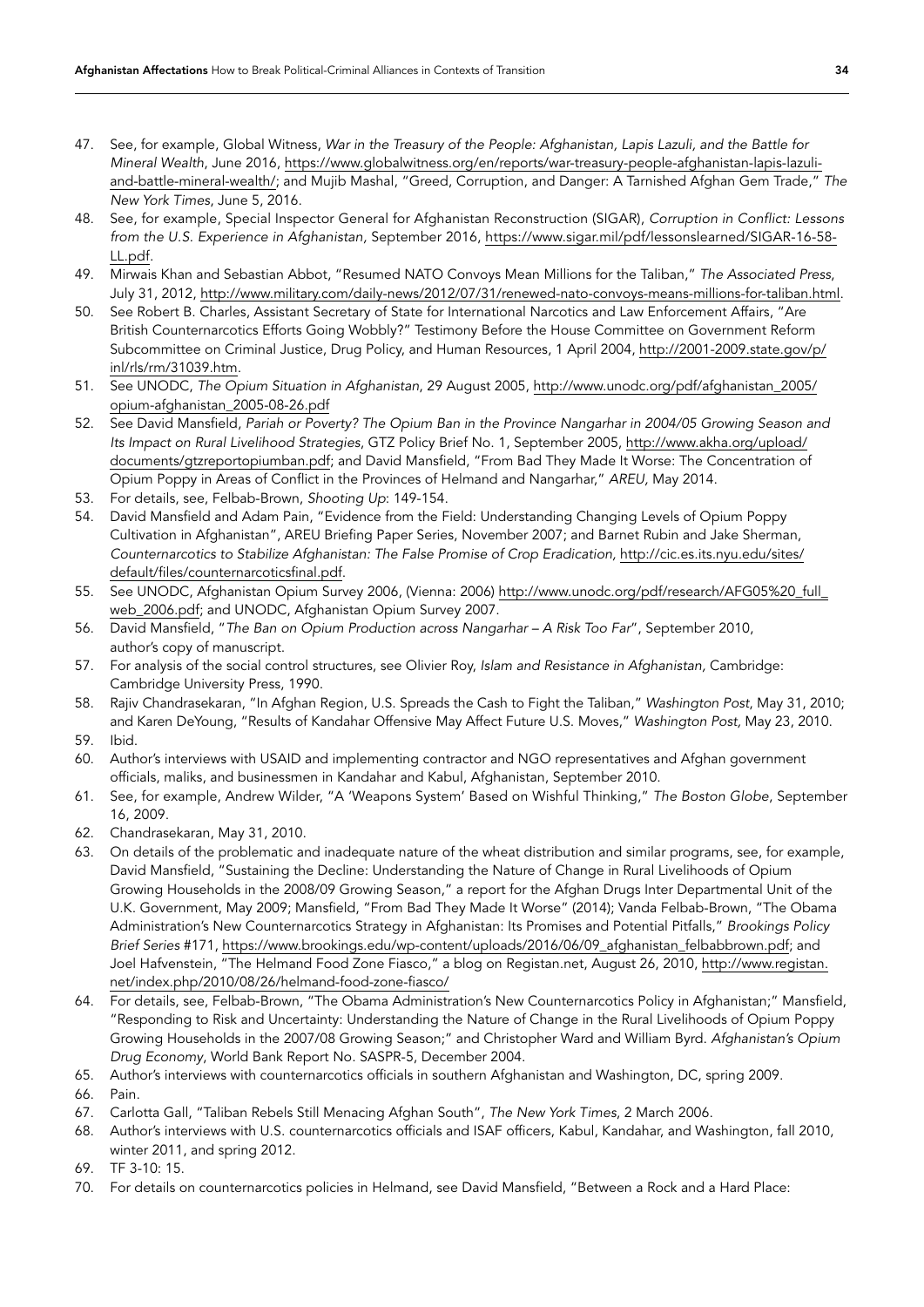<span id="page-34-0"></span>Counter-narcotics Efforts and Their Effects in Nangarhar and Helmand in the 2010–11 Growing Season," Case Study (Kabul: AREU, October 2011); and Masfield, "From Bad They Made It Worse" (2014).

- 71. On banking sector corruption and Western anti–money laundering efforts, see Matthew Rosenberg, "Corruption Suspected in Airlift of Billions of Cash from Kabul," *Wall Street Journal*, June 25, 2010; Greg Miller and Ernesto Londoño, "U.S. Officials Say Karzai Aides Are Derailing Corruption Cases Involving Elite," *Washington Post*, June 28, 2010. See also Van Bijlert, "Between Discipline and Discretion."
- <span id="page-34-1"></span>72. Interview with a former U.S. official, Washington, August 7, 2012.
- <span id="page-34-2"></span>73. White House, Office of the press Secretary, "Remarks by President Obama in Address to the Nation from Afghanistan," May 1, 2012, [www.whitehouse.gov/the-press-office/2012/05/01/remarks-president-address-nation-afghanistan.](http://www.whitehouse.gov/the-press-office/2012/05/01/remarks-president-address-nation-afghanistan)
- <span id="page-34-3"></span>74. Emre Peker and Margherita Stancati, "NATO Plans Civilian-Led Mission in Afghanistan After 2016," *The Wall Street Journal*, May 13, 2015.
- <span id="page-34-4"></span>75. ISIS is interchangeably also known as the Islamic State of Iraq and ash-Sham (ISIS), the Islamic State of Iraq and the Levant (ISIL), or simply as the Islamic State (IS).
- <span id="page-34-5"></span>76. See, for example, Tim Arango and Duraid Adnan, "Militants Pose Threat on Eve of National Elections in Iraq," *New York Times*, April 29, 2014; Jim Sciutto and Greg Botelho, "Iraqis 'up against the wall' as ISIS threatens province near Baghdad," *CNN.com*, October 10, 2014,<http://www.cnn.com/2014/10/10/world/meast/isis-threat/>.
- <span id="page-34-6"></span>77. Author's interviews with Afghan politicians and civil society representatives and U.S., ISAF, and international diplomats and military officers, September–October 2014.
- <span id="page-34-7"></span>78. Author's interviews with international advisors, U.S. Embassy officials, representatives of other embassies in Kabul, and Afghan politicians, Kabul, Afghanistan, September 2014.
- <span id="page-34-8"></span>79. Michael Gordon, "U.S. General Seeks 'a Few Thousand' More Troops in Afghanistan," *The New York Times*, February 9, 2017.
- <span id="page-34-9"></span>80. James Risen, "U.S. Identifies Vast Mineral Riches in Afghanistan," *The New York Times*, June 13, 2010.
- <span id="page-34-10"></span>81. For details on Raziq and his complex role in Kandahar, see Matthieu Aikins, "Our Man in Kandahar," *The Atlantic*, November 2011, [http://www.theatlantic.com/magazine/archive/2011/11/our-man-in-kandahar/308653/;](http://www.theatlantic.com/magazine/archive/2011/11/our-man-in-kandahar/308653/) and Felbab-Brown, *Aspiration and Ambivalence*, Chapter 5.
- <span id="page-34-11"></span>82. For details on the intensifying fight in Helmand, see, for example, Pamela Constable, "Taliban Enters Capital of Helmand Province after Weeks of Fighting," *The Washington Post*, October 10, 2016; and "U.S. General: Afghan Army Being 'Rebuilt' for Taliban Battle," *The Associated Press*, January 25, 2016, [https://www.usnews.com/news/world/](https://www.usnews.com/news/world/articles/2016-01-25/us-official-afghan-army-rebuilt-for-battle-with-taliban) [articles/2016-01-25/us-official-afghan-army-rebuilt-for-battle-with-taliban](https://www.usnews.com/news/world/articles/2016-01-25/us-official-afghan-army-rebuilt-for-battle-with-taliban).
- <span id="page-34-12"></span>83. Author's phone interviews with Afghan and international political advisors in Kabul, October 2017 and February 2017.
- <span id="page-34-13"></span>84. For details, see, for example, Azam Ahmed, "Afghan Leader Said to Be Centralizing Power as Unity Government Plan Stalls," *The New York Times*, March 20, 2015.
- <span id="page-34-14"></span>85. Author's phone interviews with Afghan and international political advisors in Kabul, September and October 2016.
- <span id="page-34-15"></span>86. Author's interviews with Afghan and U.S. officials, Kabul, October 2016, and former Pakistani military officials and diplomats, Islamabad and Lahore, May 2016.
- <span id="page-34-16"></span>87. Cited in Ismail Khan, "Pakistani Army Chief Asks Afghans to Help Find Taliban Commanders Behind Massacre," *The New York Times*, December 17, 2014.
- <span id="page-34-17"></span>88. Ayaz Gul, "Pakistan Tries to Publicly Widen Gap with Taliban," *Voice of America*, April 30, 2015.
- <span id="page-34-18"></span>89. Rob Crilly, "American among Foreigners Killed in Kabul Hotel Attack," *The Telegraph*, May 13, 2015.
- <span id="page-34-19"></span>90. For details, see Vanda Felbab-Brown, "Get Over It: The Limits of Afghanistan-Pakistan Rapprochement," *The Brookings Institution*, May 19, 2015; and Felbab-Brown, "Pakistan's Relations with Afghanistan and Implications for Regional Politics."
- <span id="page-34-20"></span>91. For a detailed analysis, see Michael Semple, "Rhetoric, Ideology and Organizational Structure of the Taliban Movement," USIP, January 5, 2015, [http://www.usip.org/publications/](http://www.usip.org/publications/rhetoric-ideology-and-organizational-structure-of-the-taliban-movement) [rhetoric-ideology-and-organizational-structure-of-the-taliban-movement;](http://www.usip.org/publications/rhetoric-ideology-and-organizational-structure-of-the-taliban-movement)
- <span id="page-34-21"></span>92. Margherita Stancati, "Afghans, Taliban Met in Secret China Talks," *The Wall Street Journal*, May 24, 2015.
- <span id="page-34-22"></span>93. For details on the China-Pakistan-Afghanistan triangle, see Andrew Small, "The China Factor," *The Cipher Brief*, October 7, 2015,<https://www.thecipherbrief.com/article/china-factor>.
- <span id="page-34-23"></span>94. "Pakistan Admits that Afghan Taliban Leaders Live There," *Radio Free Europe/Radio Liberty*, March 3, 2016.
- <span id="page-34-24"></span>95. Mark Landler and Matthew Rosenberg, "U.S. Strike on Taliban Leader Is Seen as a Message to Pakistan," *The New York Times*, May 24, 2016.
- <span id="page-34-25"></span>96. Mujib Mashal, "Afghan President Demands that Pakistan Take Military Action Against Taliban," *The New York Times*, April 25, 2016.
- <span id="page-34-26"></span>97. For evolution of the Taliban, see Antonio Guistozzi, *Koran, Kalashnikov, and Laptop*; and Alex Strick van Linschoten and Felix Kuehn, "An Enemy We Created: The Myth of the Taliban-Al Qaeda Merger in Afghanistan," (Oxford: Oxford University Press, 2012).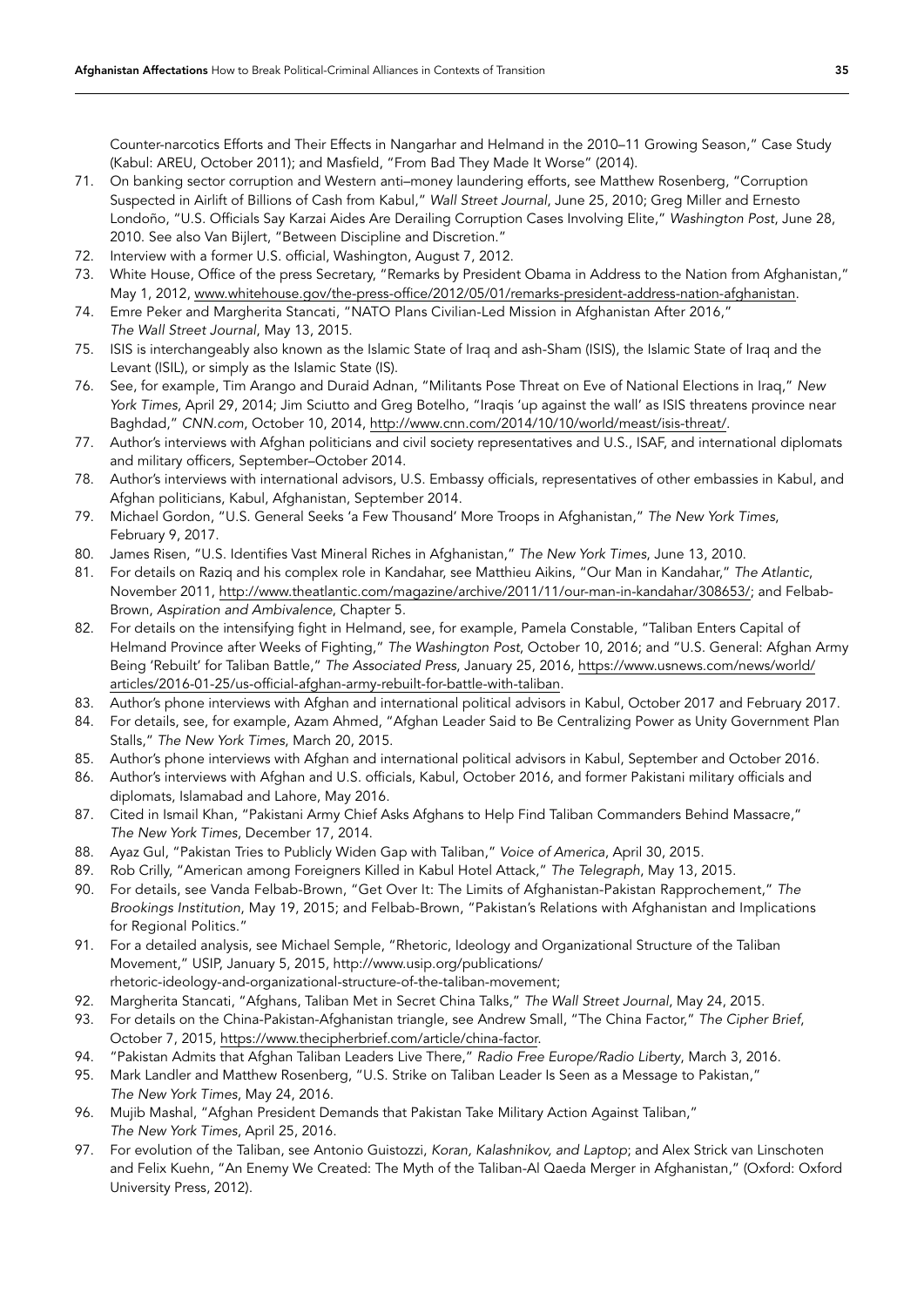- <span id="page-35-1"></span><span id="page-35-0"></span>98. Matthew Rosenberg, "Audit Says Kabul Bank Began as 'Ponzi Scheme,'" *The New York Times,* November 26, 2012. 99. SIGAR: 73.
- <span id="page-35-2"></span>100. Author's interviews with Afghan NGOs specializing in integrity and anti-corruption monitoring, Kabul, October 2015, and by phone October 2016. See also Emma Graham-Harrison, Afghan Government Signs Huge Property Deal with Shamed Ex-Banker, *The Guardian*, November 5, 2015.
- <span id="page-35-3"></span>101. Author's interviews with the RS officials and Western diplomats involved in the fuel contracting oversight and other anti-corruption efforts, Kabul, September 2015, and Washington, DC, August 2016 and September 2016.
- <span id="page-35-4"></span>102. Author's phone interviews with representatives of Afghan NGOs specializing in anti-corruption and oversight activities and with Afghan and international political analysts, October 2016 and February 2017.
- <span id="page-35-5"></span>103. Mujib Mashal and Fahim Abed, "Afghan Vice President Seen Abducting Rival," *The New York Times*, November 27, 2016.
- <span id="page-35-6"></span>104. Rod Nordland, "Warlords with Dark Past Battle in Afghan Elections," *The New York Times*, February 26, 2014.
- <span id="page-35-7"></span>105. *Afghanistan Country Economic Update*, World Bank, April 2015, [http://www-wds.worldbank.org/](http://www-wds.worldbank.org/external/default/WDSContentServer/WDSP/IB/2015/05/15/090224b082e8582d/2_0/Rendered/PDF/Afghanistan0economic0update.pdf) [external/default/WDSContentServer/WDSP/IB/2015/05/15/090224b082e8582d/2\\_0/Rendered/PDF/](http://www-wds.worldbank.org/external/default/WDSContentServer/WDSP/IB/2015/05/15/090224b082e8582d/2_0/Rendered/PDF/Afghanistan0economic0update.pdf) [Afghanistan0economic0update.pdf](http://www-wds.worldbank.org/external/default/WDSContentServer/WDSP/IB/2015/05/15/090224b082e8582d/2_0/Rendered/PDF/Afghanistan0economic0update.pdf)
- <span id="page-35-8"></span>106. William Byrd, "Afghanistan's Continuing Fiscal Crisis: No End in Sight," *USIP*, Peace Brief No. 185, May 2015, [https://](https://www.usip.org/sites/default/files/PB185-Afghanistans-Continuing-Fiscal-Crisis-No-End-In-Sight.pdf) [www.usip.org/sites/default/files/PB185-Afghanistans-Continuing-Fiscal-Crisis-No-End-In-Sight.pdf.](https://www.usip.org/sites/default/files/PB185-Afghanistans-Continuing-Fiscal-Crisis-No-End-In-Sight.pdf)
- <span id="page-35-9"></span>107. Author's interviews with World Bank and IMF officials, Afghanistan, September and October 2014, and Washington, DC, November 2014.
- <span id="page-35-10"></span>108. Ibid.
- <span id="page-35-11"></span>109. Richard Hogg, Claudia Nassif, Camilo Gomez Orsorio, William Byrd, and Andrew Beath, *Afghanistan in Transition: Looking Beyond 2014* (Washington, DC: World Bank, 2013).
- <span id="page-35-12"></span>110. Byrd.
- <span id="page-35-13"></span>111. William Byrd and M. Khalid Payenda, "Afghanistan's Revenue Turnaround in 2015," Peacebrief No. 201, *USIP*, February 2016, [http://www.usip.org/sites/default/files/PB201-Afghanistans\\_Revenue\\_Turnaround\\_In\\_2015.pdf](http://www.usip.org/sites/default/files/PB201-Afghanistans_Revenue_Turnaround_In_2015.pdf).
- <span id="page-35-14"></span>112. Kristina Shevory, "Once a Bright Spot, Afghan Telecoms Face Unsustainable Losses," *The New York Times*, April 8, 2016.
- <span id="page-35-15"></span>113. "25,000 Posts Still Vacant in the Afghan Government Institutions," *Khaama Press*, March 30, 2016.
- <span id="page-35-16"></span>114. Craig.
- <span id="page-35-17"></span>115. Research by Integrity Watch Afghanistan cited by Najafizada.
- <span id="page-35-18"></span>116. The Asia Foundation, "Afghanistan in 2015: A Survey of the Afghan People," 2015, [http://asiafoundation.org/](http://asiafoundation.org/resources/pdfs/Afghanistanin2015.pdf) [resources/pdfs/Afghanistanin2015.pdf](http://asiafoundation.org/resources/pdfs/Afghanistanin2015.pdf).
- <span id="page-35-19"></span>117. Ibid.
- <span id="page-35-20"></span>118. Tim Craig, "Why Disaffected Young Afghans Are Warming to a Taliban Comeback," *The Washington Post*, March 1, 2016.
- <span id="page-35-21"></span>119. See, for example, Anna Larson and Noah Coburn, "Youth Mobilization and Political Constraints in Afghanistan: The Y Factor," USIP, January 13, 2014, [http://www.usip.org/sites/default/files/SR341-Youth\\_Mobilization\\_and\\_Political\\_](http://www.usip.org/sites/default/files/SR341-Youth_Mobilization_and_Political_Constraints_in_Afghanistan.pdf) [Constraints\\_in\\_Afghanistan.pdf](http://www.usip.org/sites/default/files/SR341-Youth_Mobilization_and_Political_Constraints_in_Afghanistan.pdf).
- <span id="page-35-22"></span>120. UNAMA, "UN Calls on Parties to Take Urgent Measures to Halt Civilian Casualties, As Numbers for 2016 Reach Record High," February 6, 2017, [https://unama.unmissions.org/](https://unama.unmissions.org/un-calls-parties-take-urgent-measures-halt-civilian-casualties-numbers-2016-reach-record-high) [un-calls-parties-take-urgent-measures-halt-civilian-casualties-numbers-2016-reach-record-high](https://unama.unmissions.org/un-calls-parties-take-urgent-measures-halt-civilian-casualties-numbers-2016-reach-record-high).
- <span id="page-35-23"></span>121. UNAMA, *Afghanistan: Protection of Civilians in Armed Conflict: Annual Conflict,* February 2016, [https://unama.](https://unama.unmissions.org/sites/default/files/poc_annual_report_2015_final_14_feb_2016.pdf) [unmissions.org/sites/default/files/poc\\_annual\\_report\\_2015\\_final\\_14\\_feb\\_2016.pdf.](https://unama.unmissions.org/sites/default/files/poc_annual_report_2015_final_14_feb_2016.pdf)
- <span id="page-35-24"></span>122. "UN Launches Appeal for \$393M Humanitarian Aid to Afghanistan," *The Associated Press*, January 27, 2016.
- <span id="page-35-25"></span>123. Jon Harper, "US Commander: Afghan Casualties Not 'Sustainable,'" *Stars and Stripes*, November 5, 2014; and "US General: Afghan Army Being 'Rebuilt' for Taliban Battle," *The Associated Press*, January 25, 2016.
- <span id="page-35-26"></span>124. Matthew Rosenberg and Azam Ahmed, "Figures from U.S.-led Coalition Show Heavy 2014 Losses for Afghan Army," *The New York Times*, March 3, 2015, [http://www.nytimes.com/2015/03/03/world/figures-from-us-led-coalition-show](http://www.nytimes.com/2015/03/03/world/figures-from-us-led-coalition-show-heavy-2014-losses-for-afghan-army.html)[heavy-2014-losses-for-afghan-army.html.](http://www.nytimes.com/2015/03/03/world/figures-from-us-led-coalition-show-heavy-2014-losses-for-afghan-army.html)
- <span id="page-35-27"></span>125. Jessica Donati and Ehsanullah Amiri, "Afghan Police Force Struggling to Maintain Membership," *The Wall Street Journal*, February 26, 2016.
- <span id="page-35-28"></span>126. SIGAR, *Quarterly Report to the United States Congress,* October 2016,<https://sigar.mil/pdf/quarterlyreports/2016-10-30qr.pdf>.
- <span id="page-35-29"></span>127. "UN: 2015 Civilian Injuries in Afghan War Worst Since 2009," *The Associated Press*, February 14, 2016, "UN: 2015 Civilian Injuries in Afghan War Worst Since 2009," *The Associated Press*, February 14, 2016.
- <span id="page-35-30"></span>128. See, for example, Vanda Felbab-Brown, "Afghanistan Field Trip Report V: The Afghan Local Police – 'It's Local, So It Must Be Good,' Or Is It?" *The Brookings Institution,* May 9, 2012; and Felbab-Brown, *Aspiration and Ambivalence*, Chapter 8.
- <span id="page-35-31"></span>129. For details, see Vanda Felbab-Brown, "The Dubious Joys of Standing Up Militias and Building Partner Capacity: Lessons from Afghanistan and Mexico for Prosecuting Security Policy Through Proxies," The Brookings Institution, July 21, 2015, [http://www.brookings.edu/research/papers/2015/07/21-afghanistan-mexico-security-policy-felbabbrown;](http://www.brookings.edu/research/papers/2015/07/21-afghanistan-mexico-security-policy-felbabbrown)